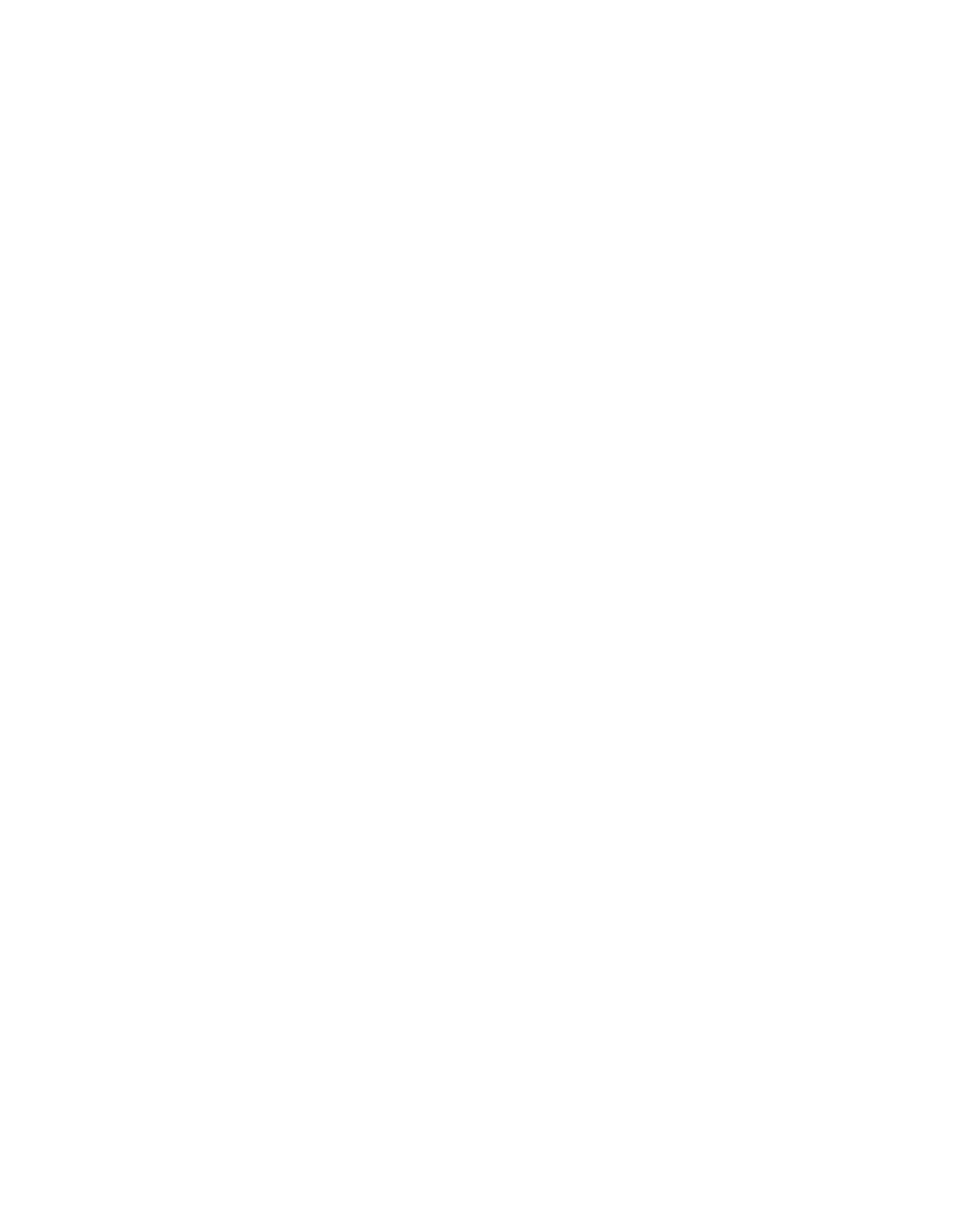# **Contents**

| SnapVault considerations when using Data ONTAP Edge storage systems  7 |  |
|------------------------------------------------------------------------|--|
|                                                                        |  |
|                                                                        |  |
|                                                                        |  |
|                                                                        |  |
|                                                                        |  |
|                                                                        |  |
|                                                                        |  |
|                                                                        |  |
|                                                                        |  |
|                                                                        |  |
|                                                                        |  |
|                                                                        |  |
|                                                                        |  |
|                                                                        |  |
|                                                                        |  |
|                                                                        |  |
|                                                                        |  |
|                                                                        |  |
|                                                                        |  |
|                                                                        |  |
|                                                                        |  |
|                                                                        |  |
|                                                                        |  |
|                                                                        |  |
|                                                                        |  |
|                                                                        |  |
| Replacing a Data ONTAP Edge system while preserving data disks  41     |  |
|                                                                        |  |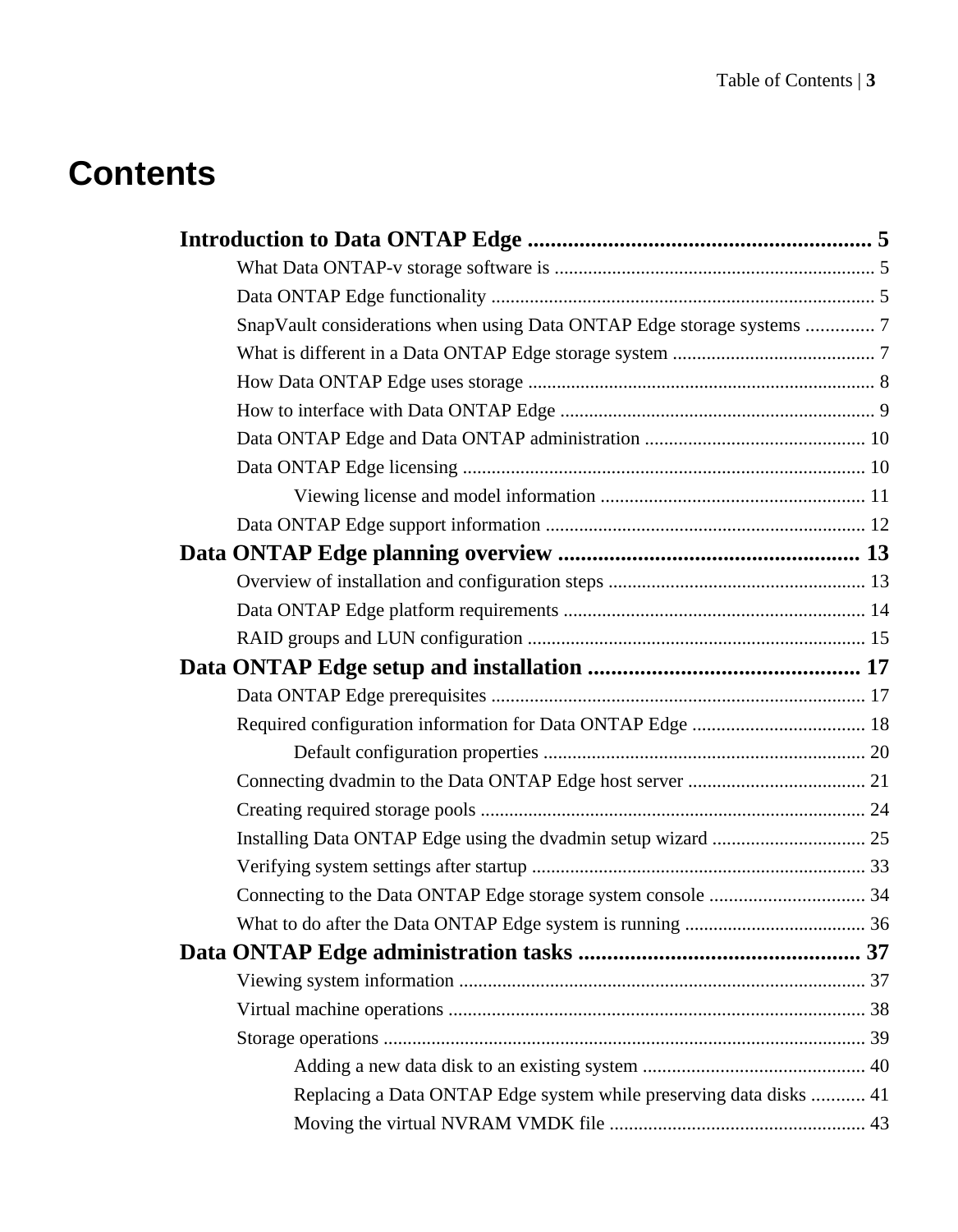| Data ONTAP-v supported and unsupported functionality  64     |  |
|--------------------------------------------------------------|--|
| Connecting to the Data ONTAP Edge storage system console  62 |  |
|                                                              |  |
|                                                              |  |
|                                                              |  |
|                                                              |  |
|                                                              |  |
|                                                              |  |
|                                                              |  |
|                                                              |  |
| Data ONTAP Edge advanced installation instructions  47       |  |
|                                                              |  |
|                                                              |  |
|                                                              |  |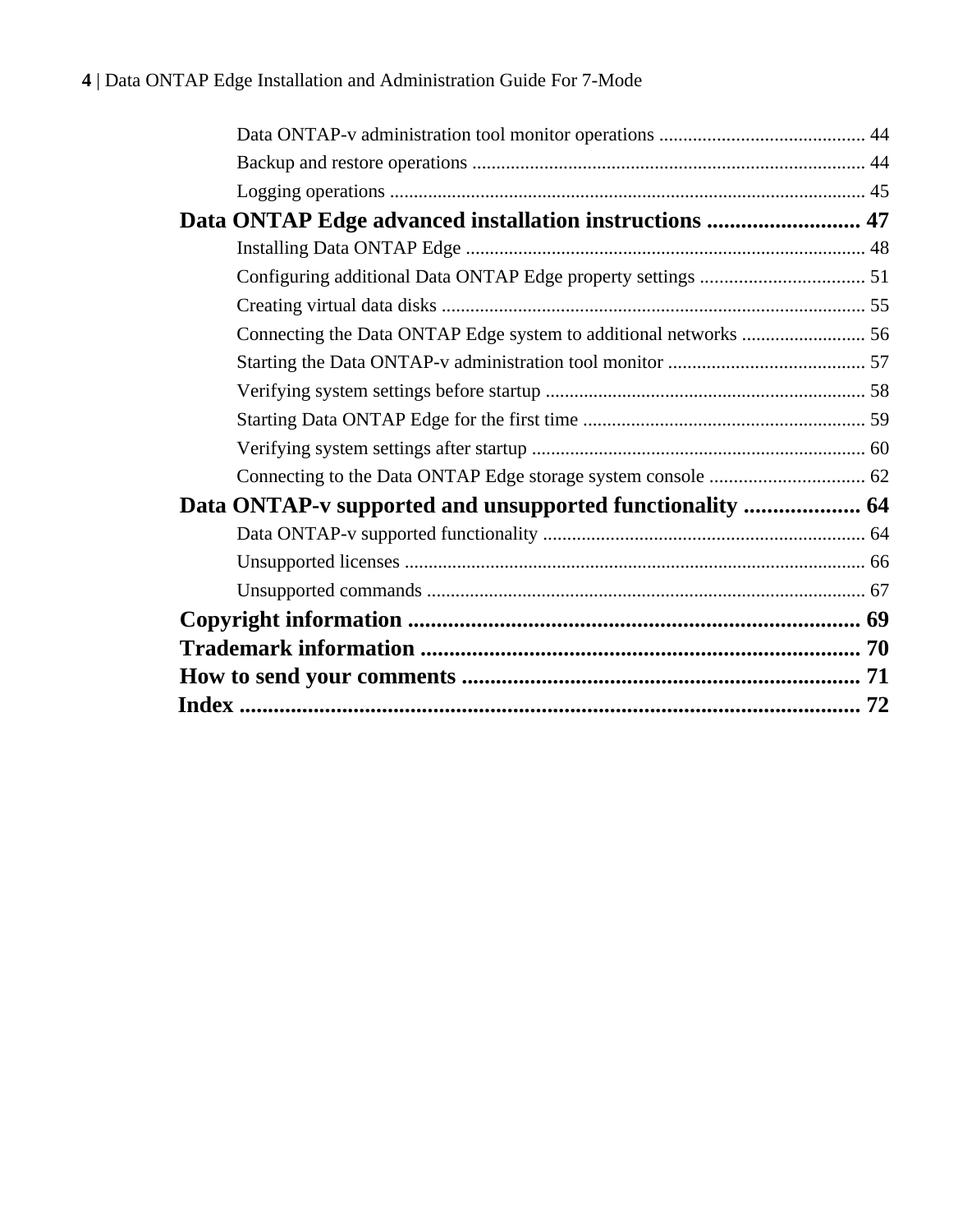# <span id="page-4-0"></span>**Introduction to Data ONTAP Edge**

The NetApp Data ONTAP Edge product is a storage solution designed for remote offices. In addition to managing local storage and protecting data, Data ONTAP Edge can be configured to use SnapVault and SnapMirror technology to automatically copy and move data to a central NetApp Data ONTAP 7-Mode storage system where it can be archived or used for disaster recovery.

Data ONTAP Edge enables you to build a data center on an enterprise server using the VMware vSphere platform. It converts the server's internal disk drives into a flexible storage platform, providing most of the features of a dedicated NetApp storage system.

Data ONTAP Edge uses Data ONTAP-v technology to run Data ONTAP storage software in a virtual machine on a high-performance server. This enables Data ONTAP to manage the local storage for applications running on other virtual machines on the same server.

The term Data ONTAP Edge is used when describing functionality provided by the Data ONTAP Edge storage system. The term Data ONTAP-v is used when describing functionality provided by the underlying platform technology.

## **What Data ONTAP-v storage software is**

Data ONTAP-v is a software version of a storage controller that executes Data ONTAP within a virtual machine. This enables Data ONTAP to run on servers supported by VMware vSphere so as to manage storage in virtualized environments.

By enabling Data ONTAP to run on standard servers, smaller data centers can achieve storage management and protection capabilities similar to those offered by hardware-based NetApp storage controllers.

To deploy Data ONTAP-v storage software on a host computer, and to manage it as a platform, NetApp has developed the Data ONTAP-v administration tool, called *dvadmin*. dvadmin must be used to install Data ONTAP Edge.

# **Data ONTAP Edge functionality**

Data ONTAP Edge systems are configured with specific Data ONTAP features to provide a unique storage solution.

Data ONTAP Edge can be purchased with one of two software bundles: the Value bundle and the Premium bundle. Note that with previous versions of Data ONTAP Edge that the Value bundle was called Data ONTAP Edge and the Premium bundle was called Data ONTAP Edge-T.

The Data ONTAP features provided with the Value bundle include:

• SnapVault (primary)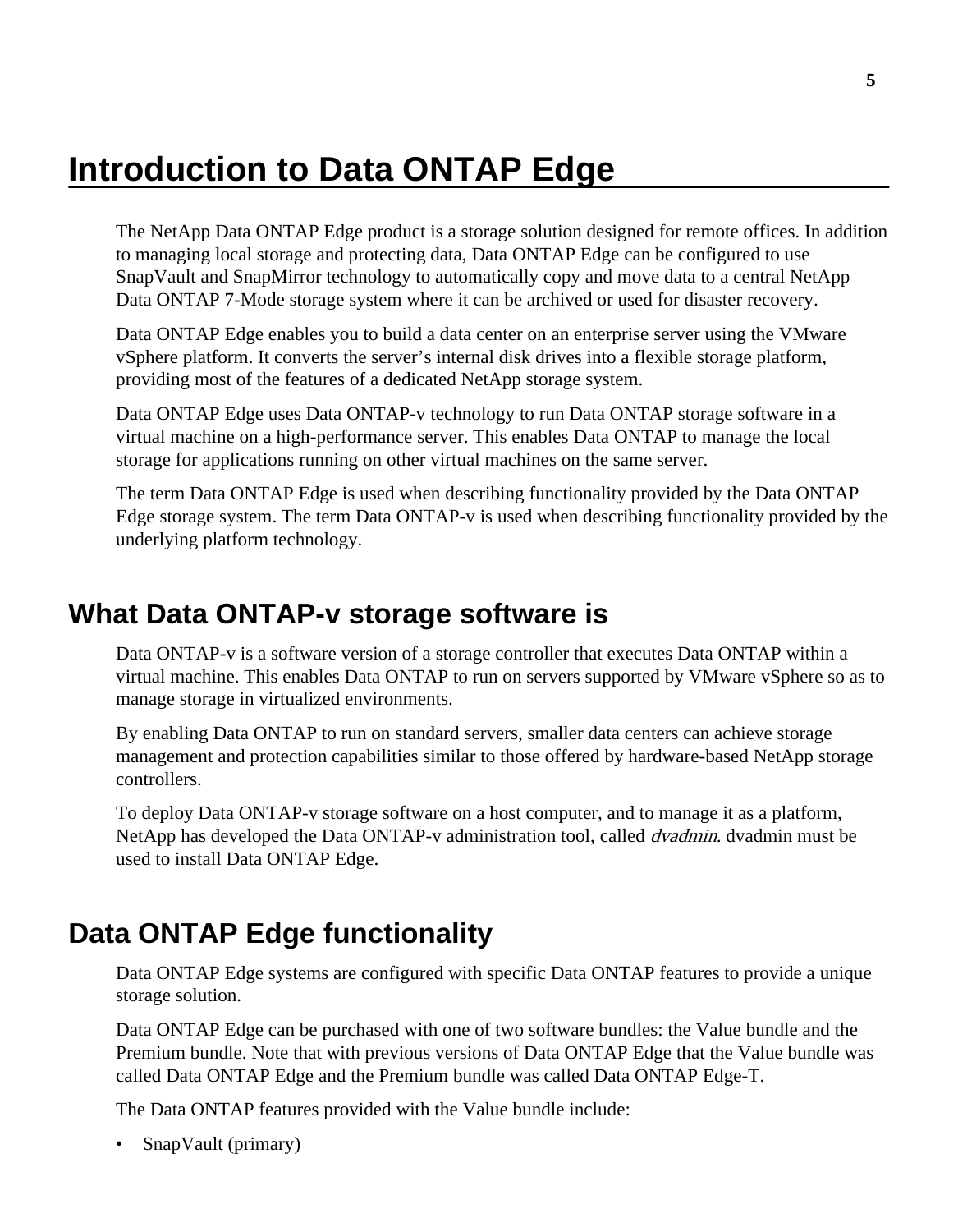- SnapRestore
- FlexClone
- CIFS, iSCSI, and NFS

The Data ONTAP features provided with the Premium bundle include:

- SnapMirror
- SnapVault (both primary and secondary)
- SnapRestore
- FlexClone
- CIFS, iSCSI, and NFS

As shown in the figure below, Data ONTAP Edge systems use Data ONTAP-v to manage the local storage for applications running on other virtual machines on the same server. The Data ONTAP Edge systems use:

- SnapVault to backup data to the NetApp Data ONTAP 7-Mode storage system at the main data center
- SnapMirror to replicate data from specified source volumes or qtrees to specified destination volumes or qtrees, respectively



See the Data ONTAP Data Protection Online Backup and Recovery Guide for 7-Mode for information about SnapVault and SnapMirror functionality.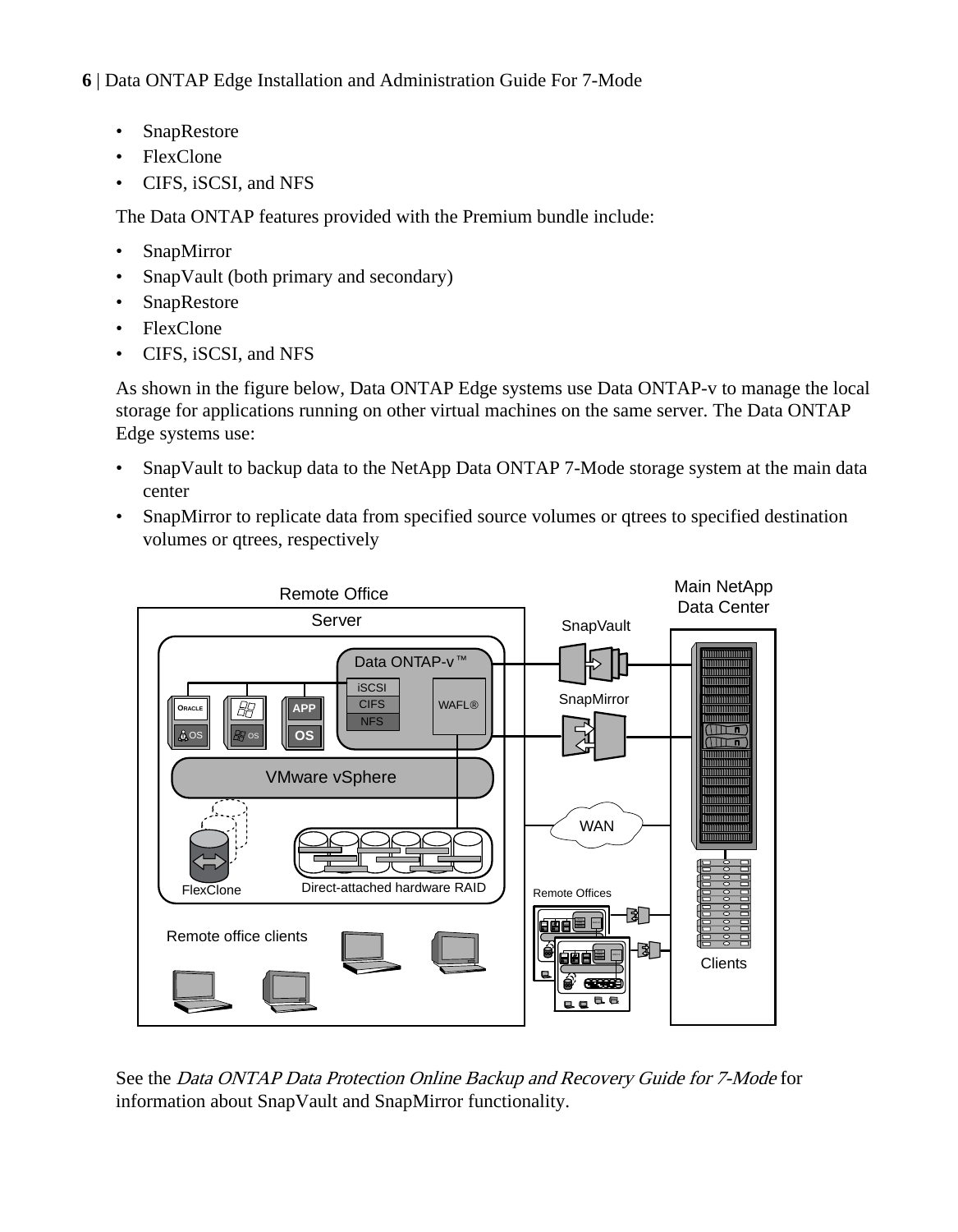# <span id="page-6-0"></span>**SnapVault considerations when using Data ONTAP Edge storage systems**

If you are using SnapVault with Data ONTAP Edge systems installed with the Value bundle, you need to be aware of a few limitations.

Note: These limitations and considerations do not apply to Data ONTAP Edge systems installed with the Premium bundle because those systems can function as a both a SnapVault primary or as a SnapVault secondary.

Consider the following when using SnapVault on Data ONTAP Edge storage systems with the Value bundle:

- These systems can be configured only as a SnapVault primary system, not as a SnapVault secondary system.
- SnapVault primary is supported only when paired with a NetApp storage system configured as a SnapVault secondary system.
- After you start Data ONTAP Edge the first time, you must establish a connection to the SnapVault secondary system within 72 hours or the system will be shut down.

See the *Data ONTAP Data Protection Online Backup and Recovery Guide for 7-Mode* for SnapVault setup and configuration information using the CLI. Note that you can also use OnCommand System Manager to configure SnapVault on the primary and secondary storage systems.

# **What is different in a Data ONTAP Edge storage system**

A Data ONTAP Edge storage system runs Data ONTAP software on a virtual machine, so it can be looked at as a software controller.

A software controller is different from a typical hardware controller in the following areas:

### **Environment**

Data ONTAP Edge can be installed on an x86 computer server. It provides the storage solution for any server applications that can access the server, including virtual machines residing on the local server.

### **Storage**

Storage is currently limited to the disks that are physically installed in the same server environment and that are available to VMware vSphere. Note that Data ONTAP Edge systems can be configured with a maximum of 10 TB total storage capacity.

### **Physical controller management**

The Data ONTAP-v administration tool (called dvadmin) is used to manage the software controller. dvadmin provides the ability to: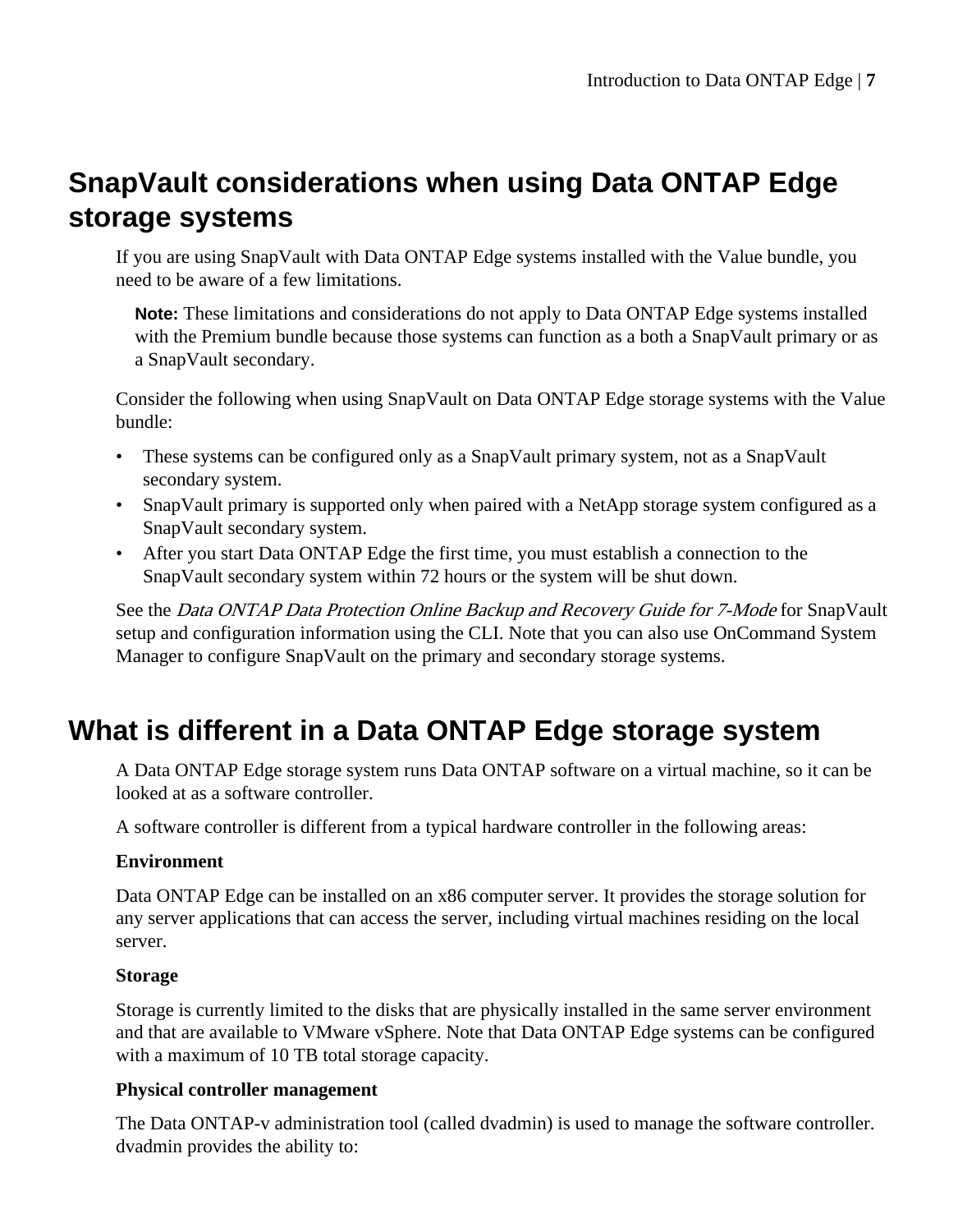- <span id="page-7-0"></span>• install Data ONTAP Edge (the Data ONTAP-v virtual machine)
- configure Data ONTAP setup values
- start the virtual machine (and boot Data ONTAP at the same time)
- monitor and report on the virtual machine operating state
- backup and restore Data ONTAP-v configuration information
- interact with and monitor activity on the Data ONTAP console
- create additional data disks to be managed by Data ONTAP

### **NVRAM**

NVRAM (non-volatile random access memory) is used by Data ONTAP to store information that is expected to survive a power outage. The NVRAM implementation requires the availability of a hardware RAID controller with a battery-backed write cache instead of a physical NVRAM card. When used this way, it is referred to as "virtual" NVRAM.

### **Licensing**

Unlike a hardware controller, a valid Data ONTAP-v platform license must be specified when you install the Data ONTAP Edge storage system. Depending on the platform license (Value or Premium), certain Data ONTAP feature licenses are installed automatically. After installation, you can add additional Data ONTAP feature licenses just as you would on a hardware controller.

Because of the virtualized environment, there are some restrictions as to which Data ONTAP features can be used. See *[Data ONTAP-v supported and unsupported functionality](#page-63-0)* on page 64 for a list of supported and unsupported Data ONTAP features.

# **How Data ONTAP Edge uses storage**

Data ONTAP Edge virtualizes storage from the disks that are available to the host server. In a rack system this can be all the disks within the chassis, while in a blade system this could be one or more storage blades in the same blade server.

A brief description of the storage terminology used in the Data ONTAP Edge storage system environment is provided below:

- *physical disk* the disk, or disks, that are available to the host server. The disks are assigned to RAID groups and presented to the host server as LUNs.
- storage pool a collection of LUNs that hold virtual machine files. The space in the defined pool, or pools, can be used by Data ONTAP Edge for system information or for data storage. From the perspective of a VMware infrastructure, a storage pool is synonymous with a datastore.
- *virtual disk* the defined space that Data ONTAP Edge sees as an actual disk. Multiple virtual disks can exist within a storage pool. These disks are formatted and managed by the hypervisor, for example, created as Virtual Machine Disks (VMDKs) when using VMware. The virtual disks are used by Data ONTAP Edge as either system disks or data disks: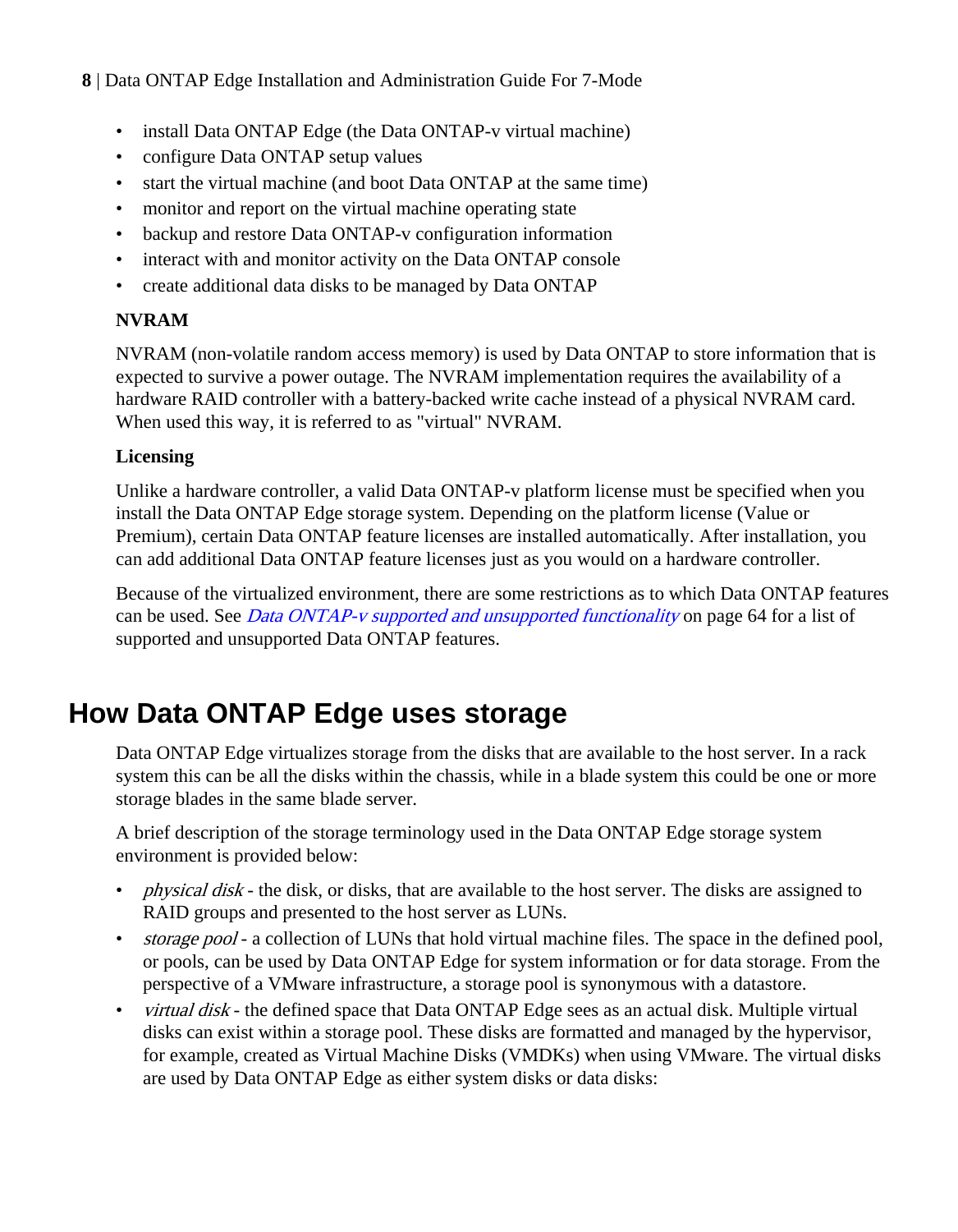- <span id="page-8-0"></span>• System disks are used internally for the Data ONTAP and virtual machine installation, and for the virtual NVRAM and system files. The system disks are created automatically when Data ONTAP Edge is installed.
- Data disks are the disks that Data ONTAP Edge manages as application storage. Multiple data disks can be created within a storage pool.

See [RAID groups and LUN configuration](#page-14-0) on page 15 for detailed information about the recommended RAID configuration for your system.

# **How to interface with Data ONTAP Edge**

You use the Data ONTAP-v administration tool in order to install, configure, and manage the Data ONTAP Edge storage system.

Because there is no physical serial port on the Data ONTAP-v virtual machine, you connect to both Data ONTAP Edge and Data ONTAP over the network.

There are multiple ways to configure and manage Data ONTAP Edge:

- Connect to dvadmin on the Data ONTAP-v Installer virtual machine. You can access dvadmin directly over the network using SSH, or you can use the Console tab in the vSphere Client. This enables you to use the dvadmin CLI to manage the virtual machine platform, and the system console to manage Data ONTAP.
- Connect to Data ONTAP directly over the network (using SSH, for example) and use the Data ONTAP command-line interface, or System Manager, to manage the storage system.

The figure below shows the two different ways to interface with the Data ONTAP Edge storage software.

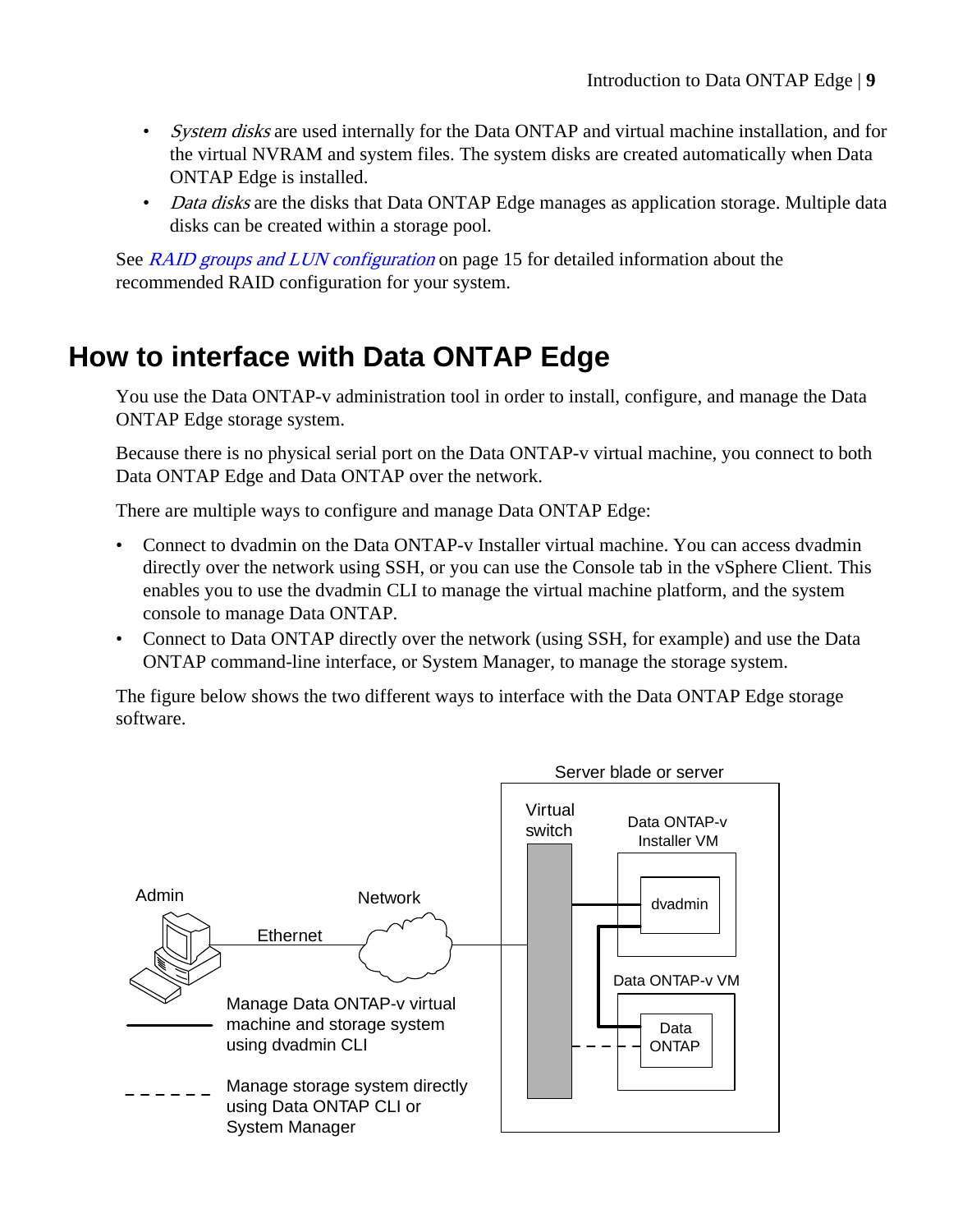# <span id="page-9-0"></span>**Data ONTAP Edge and Data ONTAP administration**

Management of your Data ONTAP Edge storage system is accomplished by using both the dvadmin command-line interface and the Data ONTAP management interfaces.

Data ONTAP is the operating system for all NetApp storage systems. It provides a complete set of storage management tools through its command-line interface and graphical OnCommand System Manager interface.

The management tasks that you can perform with each tool are described below.

dvadmin tasks:

- Installing Data ONTAP Edge (which creates the Data ONTAP-v virtual machine and installs Data ONTAP software)
- Licensing Data ONTAP-v as a platform
- Creating storage pools from the available LUNs
- Creating virtual data disks from the storage pools
- Starting and stopping the Data ONTAP Edge virtual machine (this acts as an on/off switch for your storage system)
- Backing up and restoring Data ONTAP Edge system information
- Connecting to the Data ONTAP system console to configure the storage system using Data ONTAP commands

Data ONTAP administration tasks:

- Configuring licensed Data ONTAP features
- Setting up the data disks, creating aggregates and volumes
- Backing up and restoring Data ONTAP information
- Upgrading Data ONTAP software
- All other Data ONTAP activities...

Typically you use dvadmin to install and configure Data ONTAP Edge, and then you use Data ONTAP administration tools to configure and manage Data ONTAP on the virtual machine platform.

## **Data ONTAP Edge licensing**

Unlike a NetApp hardware controller, Data ONTAP Edge must be licensed separately as a platform. You must specify a valid Data ONTAP-v platform license when you first install Data ONTAP Edge onto a host server.

You receive the *platform license* with your Data ONTAP Edge order so it can be used during installation. The Data ONTAP-v platform license defines the Data ONTAP Edge storage system as having the Value bundle (model CBvM100) or the Premium bundle (model FDvM100).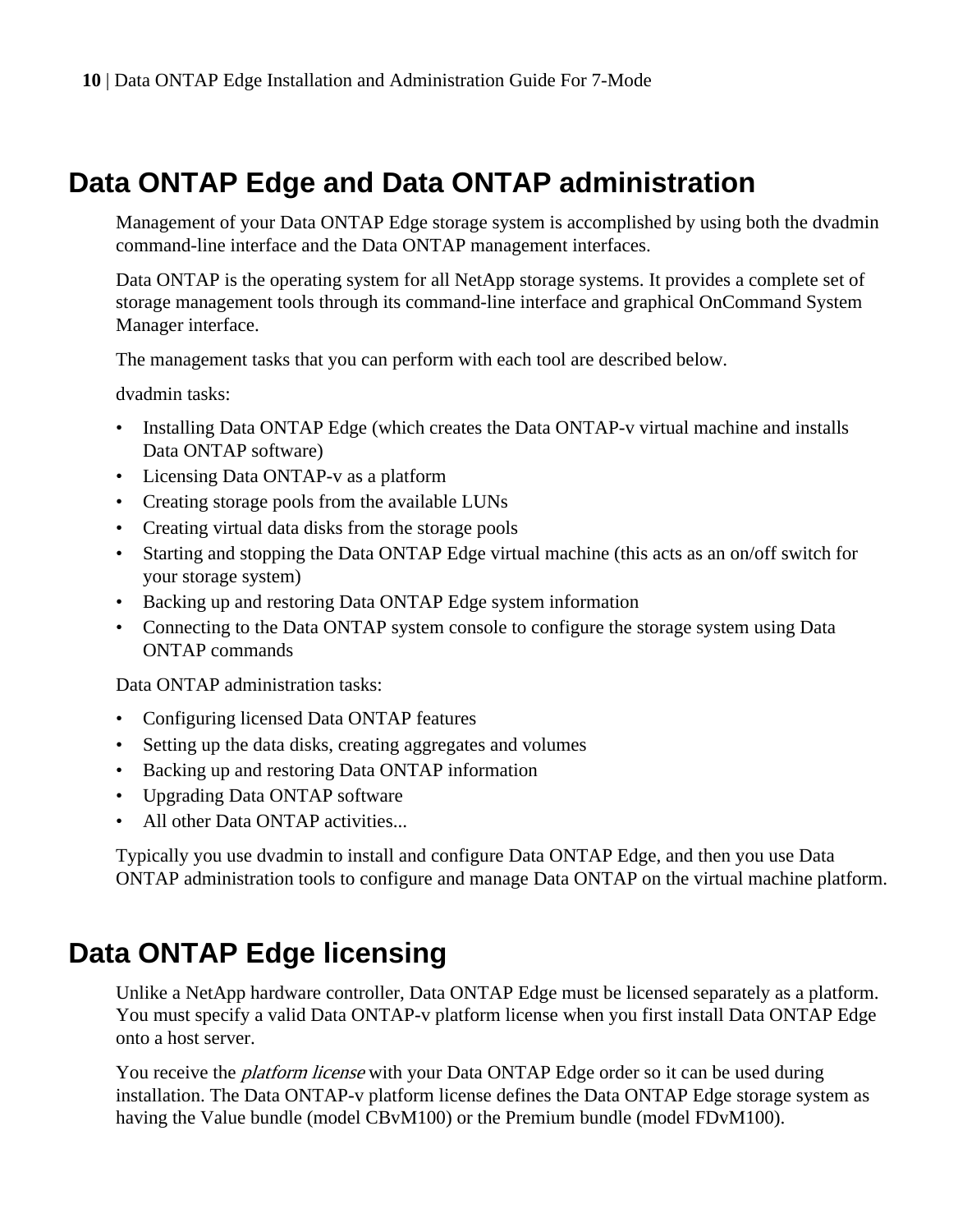<span id="page-10-0"></span>Data ONTAP feature licenses enable support for specific Data ONTAP features. Feature licenses for CIFS, NFS, iSCSI, FlexClone, SnapRestore, and SnapVault are installed automatically when using the Value bundle. Feature licenses for CIFS, NFS, iSCSI, FlexClone, SnapRestore, SnapVault, and SnapMirror are installed automatically when using the Premium bundle.

Because each Data ONTAP-v virtual machine is licensed separately and locked to a specific host server, no cloning or vMotion of the Data ONTAP-v virtual machine is allowed. If the Data ONTAPv software is booted on a different virtual machine than the one on which it was initially installed, or if the license is not valid, Data ONTAP logs an error message and shuts down.

**Note:** Data ONTAP feature licenses provided with Data ONTAP Edge are valid only on Data ONTAP Edge systems. Those feature licenses cannot be used on hardware controllers. Similarly, Data ONTAP feature licenses created for a hardware controller cannot be used on a Data ONTAP Edge system.

See the *Data ONTAP System Administration Guide for 7-Mode* for information about installing Data ONTAP feature licenses.

### **Viewing license and model information**

You can view Data ONTAP Edge model and license information from the dvadmin console and from the Data ONTAP system console. The model is determined by the platform license key used during installation.

The Data ONTAP Edge platform license can be displayed from the dvadmin command line using the vm prop show command:

```
> vm prop show dotv1
checksum_type = zoned
gateway = 10.97.128.1
ipaddr = 10.97.131.27
license = XXXX-YYYY-ZZZZ-AAAA-BBBB
netmask = 255.255.248.0
password = *********
...
```
The Data ONTAP Edge Model Name, Serial Number, System ID, and other pertinent information can be displayed from the Data ONTAP console using the sysconfig -av command:

```
dotv1> sysconfig -av
        NetApp Release 8.x.x 7-Mode: Fri Feb 22 03:19:52 PDT 2013
        System ID: 2194434981 (dotv1)
        System Serial Number: 2006000000015 (dotv1)
        System Storage Configuration: Single Path
        System ACP Connectivity: NA
        slot 0: System Board 2.6 GHz (Virtual Machine)
               Model Name: CBvM100<br>Serial Number: 221901
Serial Number: 221901
 Loader version: 1.0
```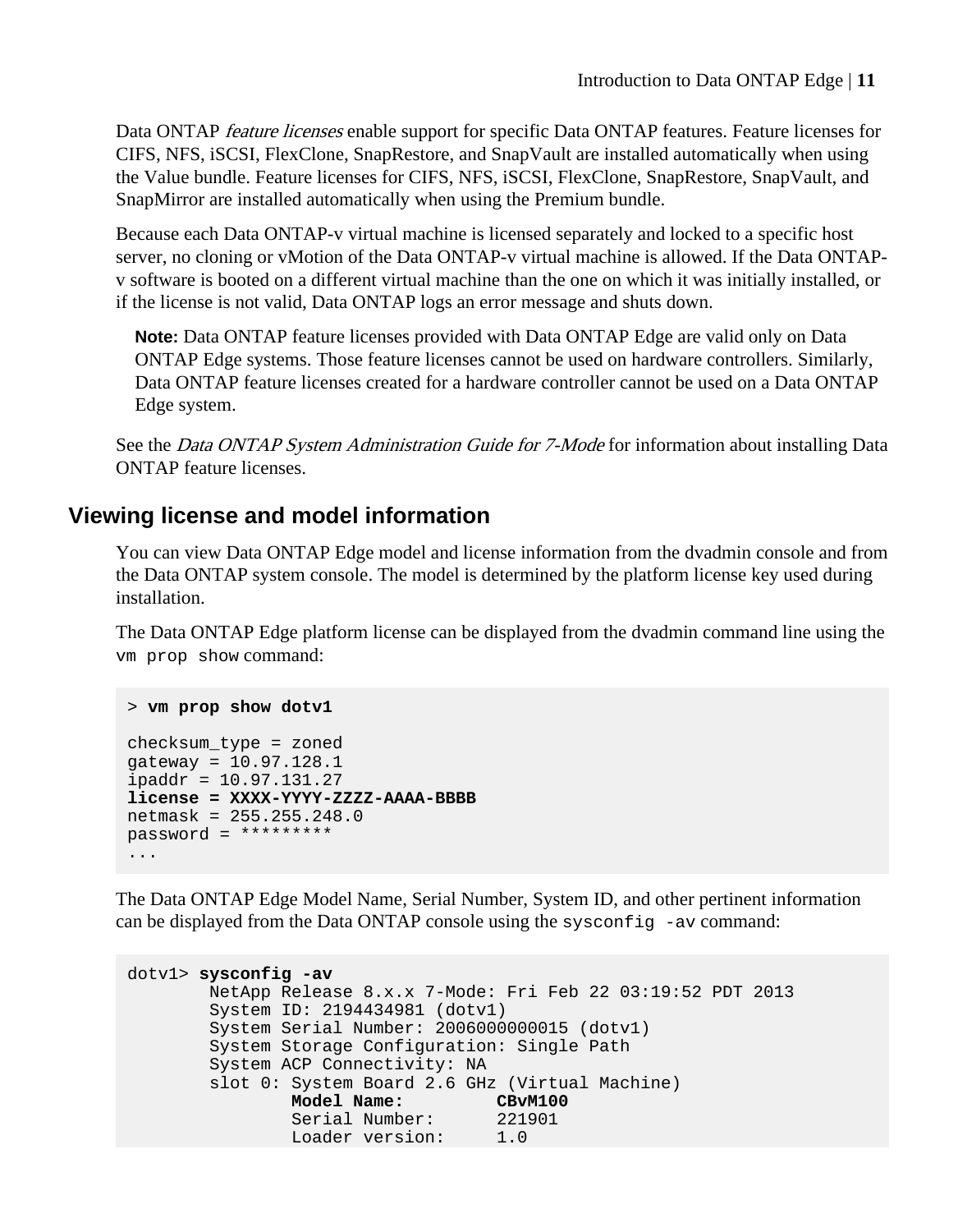<span id="page-11-0"></span>...

```
Processors: 2
Memory Size: 4096 MB
 Memory Attributes: None
 Virtual NVRAM Size: 256 MB
```
Note that a Data ONTAP Edge system with the Premium software bundle will have a Model Name of FDvM100, and a Serial Number beginning with "2008...".

The Serial Number and System ID can also be displayed using the dvadmin  $v_{m}$  show command:

> **vm show dotv1** VM Name Power CfgState Heartbeat Hostname IP Address dotv1 on ready green dotv1 10.97.131.27 =============================================== Detail information for vm dotv1: VM Version Data ONTAP Version Serial Number System ID 1.x.x 8.x.x 2006000000015 2194434981 ... ...

# **Data ONTAP Edge support information**

Not all Data ONTAP releases support the same Data ONTAP Edge features or configurations.

See the *Data ONTAP Release Notes for 7-Mode* for complete information.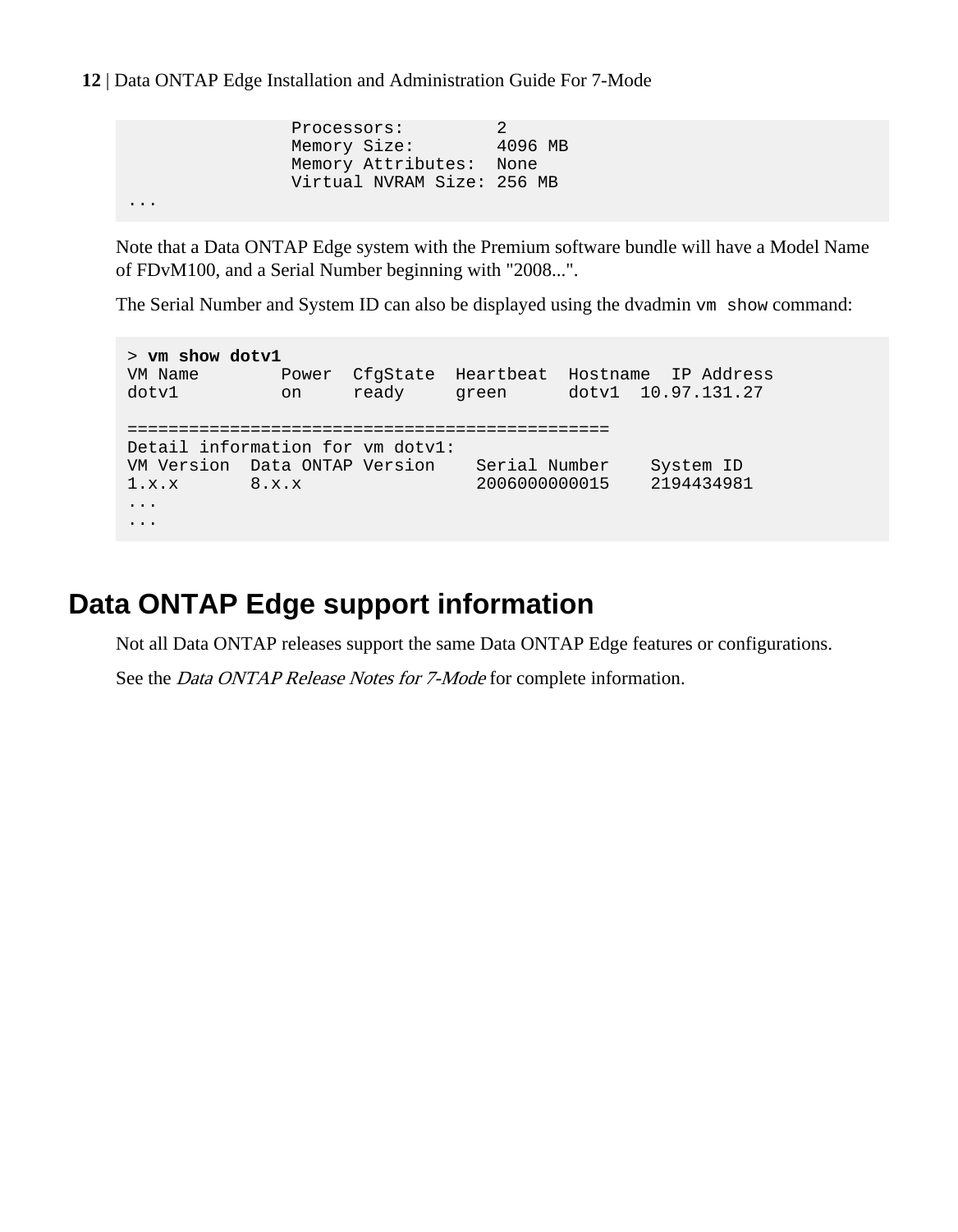# <span id="page-12-0"></span>**Data ONTAP Edge planning overview**

Successful implementation of a Data ONTAP Edge installation requires careful planning and proper installation and configuration of all hardware and software components.

# **Overview of installation and configuration steps**

This section describes the steps you need to follow to install and configure your Data ONTAP Edge storage system.

The table below provides a brief description of the tasks that you need to perform in order to install and configure your storage system.

| Task                                                                                                                                                                                             | See the following section, chapter, or guide                                                                                                                                                                                                             |
|--------------------------------------------------------------------------------------------------------------------------------------------------------------------------------------------------|----------------------------------------------------------------------------------------------------------------------------------------------------------------------------------------------------------------------------------------------------------|
| Make sure your hardware platform and server<br>meet all the prerequisites, and that the server<br>BIOS has been configured properly.                                                             | Data ONTAP Edge platform requirements on<br>page 14                                                                                                                                                                                                      |
| Create RAID groups from the available disks to<br>provide the LUNs that will be managed by Data<br><b>ONTAP</b> Edge.                                                                            | RAID groups and LUN configuration on page<br>15                                                                                                                                                                                                          |
| Download the Data ONTAP Edge software and<br>licenses from NetApp. Then install dvadmin (the<br>Data ONTAP-v administration tool) by<br>deploying the Data ONTAP-v Installer virtual<br>machine. | Data ONTAP-v Administration Tool Installation<br>Guide on the NetApp Support Site at<br>support.netapp.com                                                                                                                                               |
| Install and start Data ONTAP Edge using<br>dvadmin.                                                                                                                                              | Typical installation using the dvadmin setup<br>wizard: Data ONTAP Edge setup and<br><i>installation</i> on page 17<br>Custom installation using individual dvadmin<br>commands: Data ONTAP Edge advanced<br><i>installation instructions</i> on page 47 |
| Connect to the Data ONTAP system console to<br>complete the configuration of your storage<br>system. This includes configuring Data ONTAP<br>features such as SnapVault and SnapMirror.          | Connecting to the Data ONTAP console on page<br>34<br>Also see the NetApp Support Site at<br>support.netapp.com for access to the full set of<br>Data ONTAP documentation.                                                                               |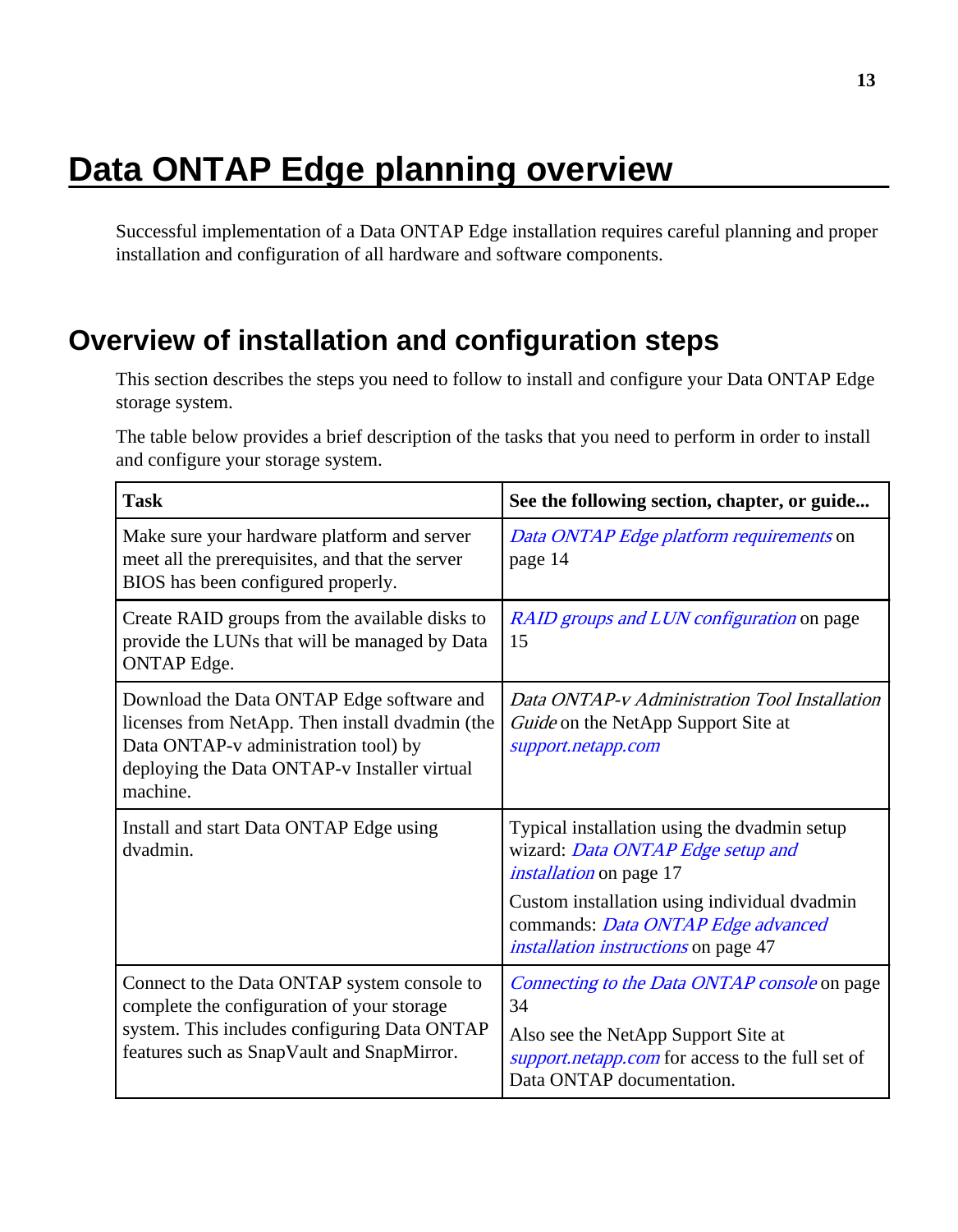# <span id="page-13-0"></span>**Data ONTAP Edge platform requirements**

The hardware platform on which Data ONTAP Edge is installed must meet certain system requirements and virtual machine requirements in order to work properly.

Supported platforms, and other support requirements, are listed in the Interoperability Matrix Tool at [support.netapp.com/matrix](http://support.netapp.com/matrix).

### **Server requirements**

Your server should meet or exceed the following minimum requirements:

- Quad core, or two dual-core, 64-bit Intel x86 processors
- 2.27 GHz or greater processor speed
- 8 GB or greater memory
- 4 or more physical disks on the server
- Single Gigabit Ethernet network
- Hardware RAID Must have a battery-backed write cache

**Note:** Data ONTAP Edge can be configured with a maximum of 10 TB total storage capacity, but the server can contain more than this amount of storage.

**Important:** You must disable the power management BIOS settings on the server where you are going to install Data ONTAP Edge. If these BIOS settings are not set correctly, the virtual machine will install, but it will not start. See knowledgebase article 3013687 at *<https://kb.netapp.com/support/>* for the BIOS settings for the server you are using.

After the BIOS settings are set, they can be confirmed through the VMware vSphere Client under the Configuration tab. Active Policy must be listed as "Not supported". If this value is not correct, check the BIOS settings and restart the server.

### **Virtualization requirements**

The virtualization platform requirements include VMware vSphere; including ESXi and the VMware vSphere Client. A VMware vCenter Server is optional. See the Interoperability Matrix Tool at [support.netapp.com/matrix](http://support.netapp.com/matrix) for supported versions and required licenses. See the VMware documentation for installation instructions.

**Important:** You must disable the ESX firewall, or the firewall rule for "remoteSerialPort" must be enabled. Using the vSphere Client, you can select **Configuration > Security Profile > Firewall Properties** and ensure that the check box is selected for **VM Serial port connected over network**.

If you plan to install other virtual machines on the server where Data ONTAP Edge is installed, review the following recommendations:

• Do not over-commit available memory or you will notice performance issues. Data ONTAP Edge reserves 4 GB of memory. Other virtual machines should not use memory that adds up to more than the total RAM available on the server.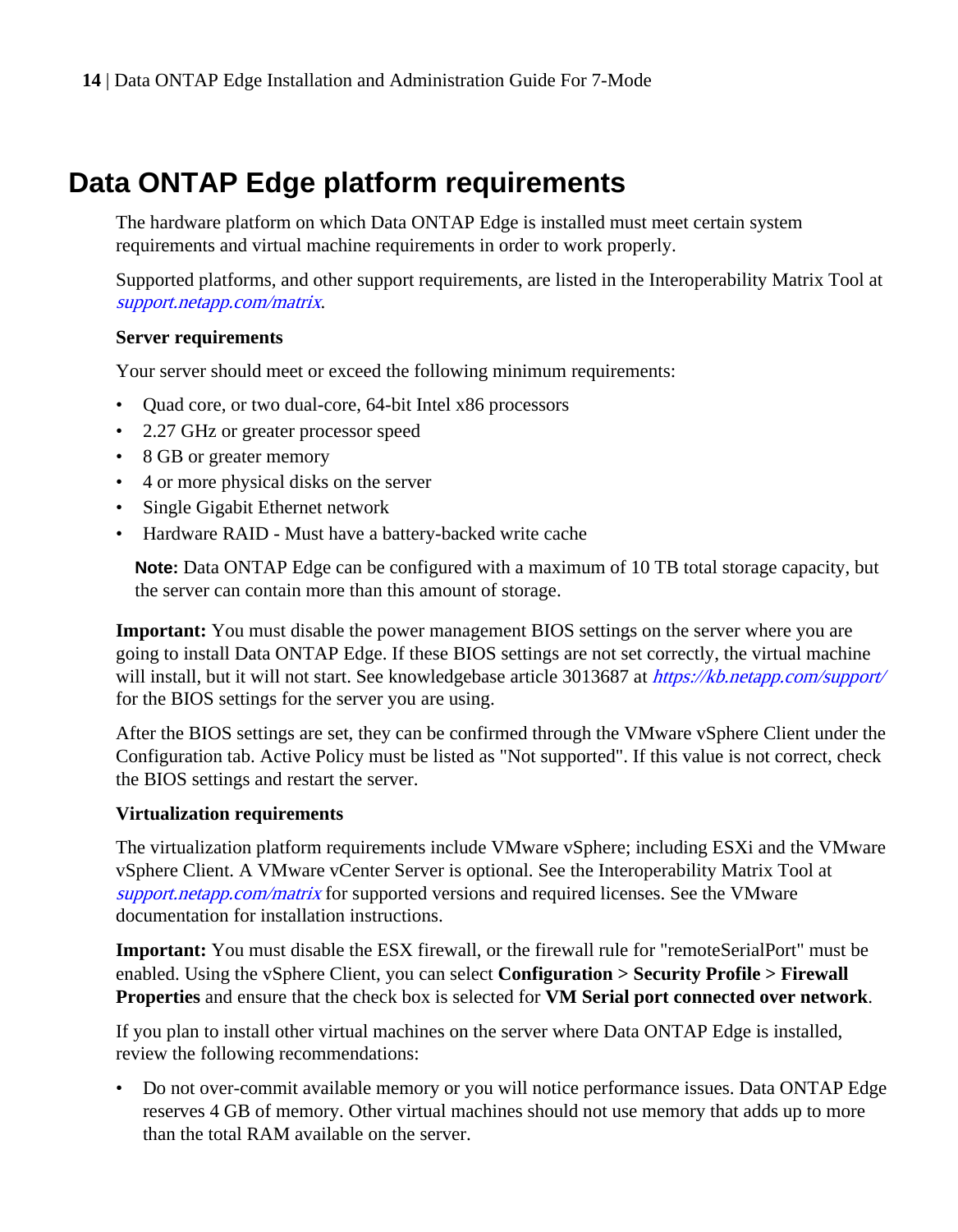<span id="page-14-0"></span>• The Data ONTAP Edge virtual machine must be fully booted before any other virtual machines start booting. You can set the startup order on the host through the vSphere Client under the Configuration tab.

**Tip:** If you are planning to use VLAN tagging with Data ONTAP, you must enable VLAN tagging on the ESX server.

### **Data ONTAP Edge resource requirements**

You can install only one Data ONTAP Edge storage system per ESX host. The Data ONTAP Edge virtual machine requires the following resources from the host server:

- 2 dedicated physical CPU cores
- 4 GB of dedicated memory
- 20 GB disk space for system disk images and virtual machine metadata

The Data ONTAP-v virtual machine reserves two CPU cores and 4 GB of RAM from the host. You cannot change these settings or the storage system will not boot. Limiting resources is not supported and has not been tested. It can negatively impact the I/O capability of the storage system and could risk data loss.

**Note:** Data ONTAP-v does not release the CPUs when idle, so vSphere will report a high CPU warning because it sees 100% usage. You can ignore or clear the vSphere alarm for CPU usage. The Data ONTAP sysstat command displays the true usage of the CPUs.

# **RAID groups and LUN configuration**

You must create RAID groups from the disks available to the server to provide the LUNs that Data ONTAP Edge will manage. Only disks local to the server platform can be used by Data ONTAP Edge.

Because the disks are connected to the server in the system, not directly to the Data ONTAP software, the virtual machine provides the storage status to Data ONTAP Edge. Data ONTAP uses RAID0 groups to optimize performance and storage utilization, therefore, the storage system must provide the parity protection for disks.

In a rack system with one set of physical disks, you can create a single datastore or two datastores for the installation of system disks and data disks. It is a best practice to create one LUN and one datastore, as shown in the figure below. The disks created on LUN 1 are used for the system installation, virtual NVRAM, and the data storage.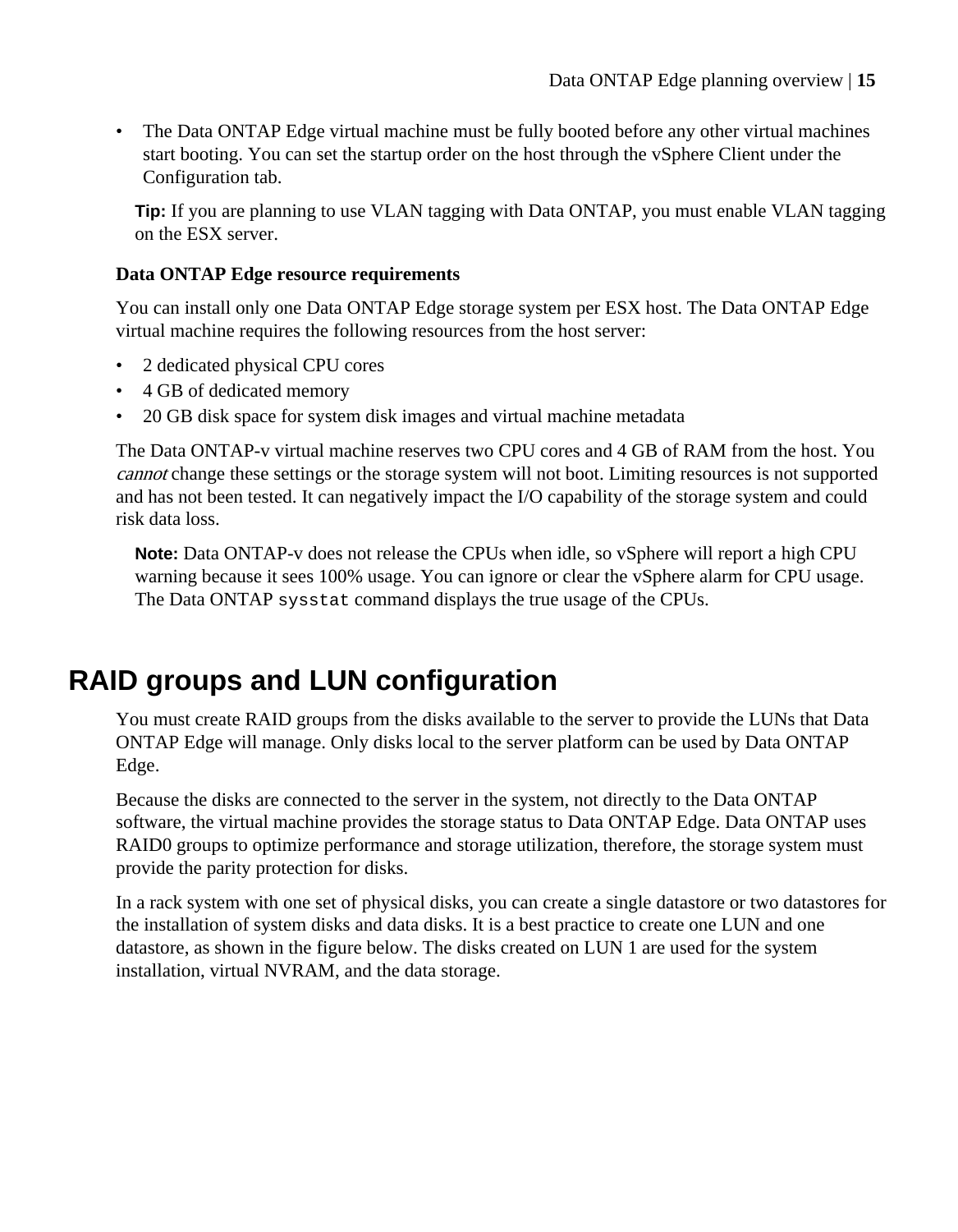

If you would rather create a two LUN system, the disks created on LUN 1 are used for system installation, and the disks created on LUN 2 are used for data storage and the virtual NVRAM.



Follow these recommendations when creating the RAID groups on your system:

- Create LUNs from the RAID disks and add them to the ESX server. Ensure that the ESX server can properly see the LUNs before creating the Data ONTAP Edge system. The following is the recommended configuration for creating the LUNs:
	- In a one LUN system, make a RAID5 LUN from all the available disks. This LUN will contain the Data ONTAP Edge system disks, virtual NVRAM disk, and data disks.
	- In a two LUN system:
		- Create one LUN that will contain the Data ONTAP Edge system disks and configuration files. This is shown as LUN 1 in the figure. This can be a RAID1-backed or RAID5 backed LUN. This LUN will require a minimum of 2 or 3 disks, depending on the RAID level you decide to use.
		- Create one LUN that will contain the Data ONTAP Edge data disks and NVRAM disk. This is shown as LUN 2 in the figure. This should be a RAID5-backed LUN, and it should use all the remaining disks. The virtual NVRAM disk should be on this LUN because it contains more disks and provides better performance.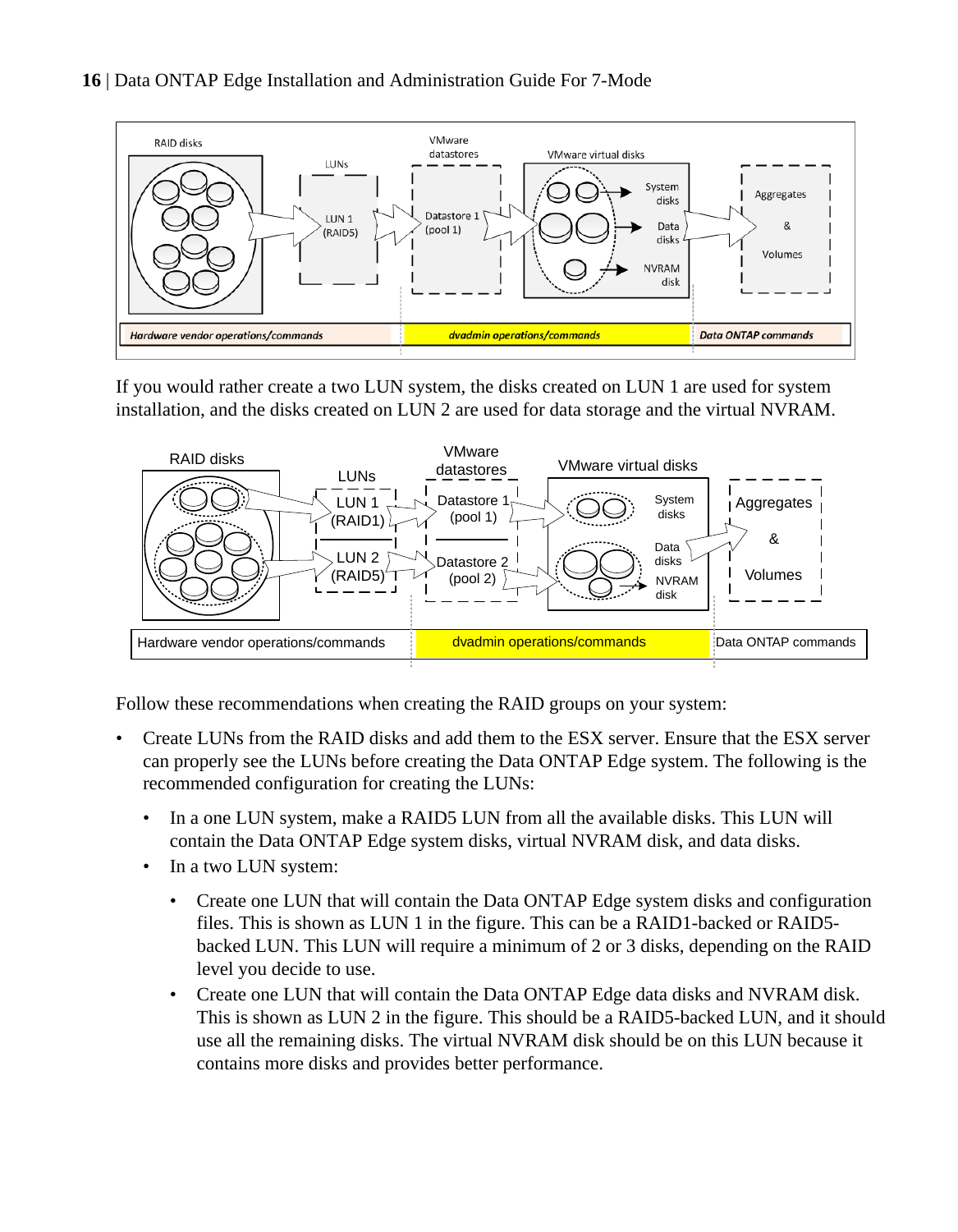# <span id="page-16-0"></span>**Data ONTAP Edge setup and installation**

This section describes the prerequisites that must be met before installing Data ONTAP Edge, and the steps for installing Data ONTAP Edge. The Data ONTAP Edge installation deploys a complete storage appliance, including the virtual machine and Data ONTAP software, onto the host server.

Data ONTAP Edge can be installed after dvadmin has been installed and required storage pools have been created on the host server.

**Note:** Each Data ONTAP Edge system should be managed by only one instance of dvadmin.

**Important:** The VMware vSphere Client can be used to monitor the Data ONTAP-v virtual machine, but it should not be used to perform any configuration operations. If you select the Console tab, it displays a message that you must use the serial console for console access to the virtual machine.

The topics described in this section are:

- Data ONTAP Edge prerequisites
- Required configuration information
- Connecting dvadmin to the host server
- Creating required storage pools
- Installing Data ONTAP Edge using the dvadmin setup wizard
- Connecting to the Data ONTAP storage system

## **Data ONTAP Edge prerequisites**

Before installing Data ONTAP Edge, the host server has to be prepared to host the Data ONTAP-v virtual machine.

Preparing the host includes the following steps:

- Create the virtual machine network (or networks) to which the Data ONTAP-v virtual machine network adapters will be connected.
- Create a LUN, or LUNs, from the RAID disks and add them to the ESX server as described in [RAID groups and LUN configuration](#page-14-0) on page 15. Ensure that the ESX server can properly see the LUNs before creating the Data ONTAP-v virtual machine.
- Create datastores (pools) on the LUNs for storing the Data ONTAP Edge system disks and data disks. See *[Creating required storage pools](#page-23-0)* on page 24 for more details about this procedure:
	- When using one RAID5 LUN, you create a single datastore from that LUN.
	- When using both a RAID1 and RAID5 LUN, create one datastore on the smaller RAID1 LUN for the Data ONTAP-v virtual machine and system disks. Then create a second datastore on the large RAID5 LUN for the Data ONTAP Edge data disks and virtual NVRAM.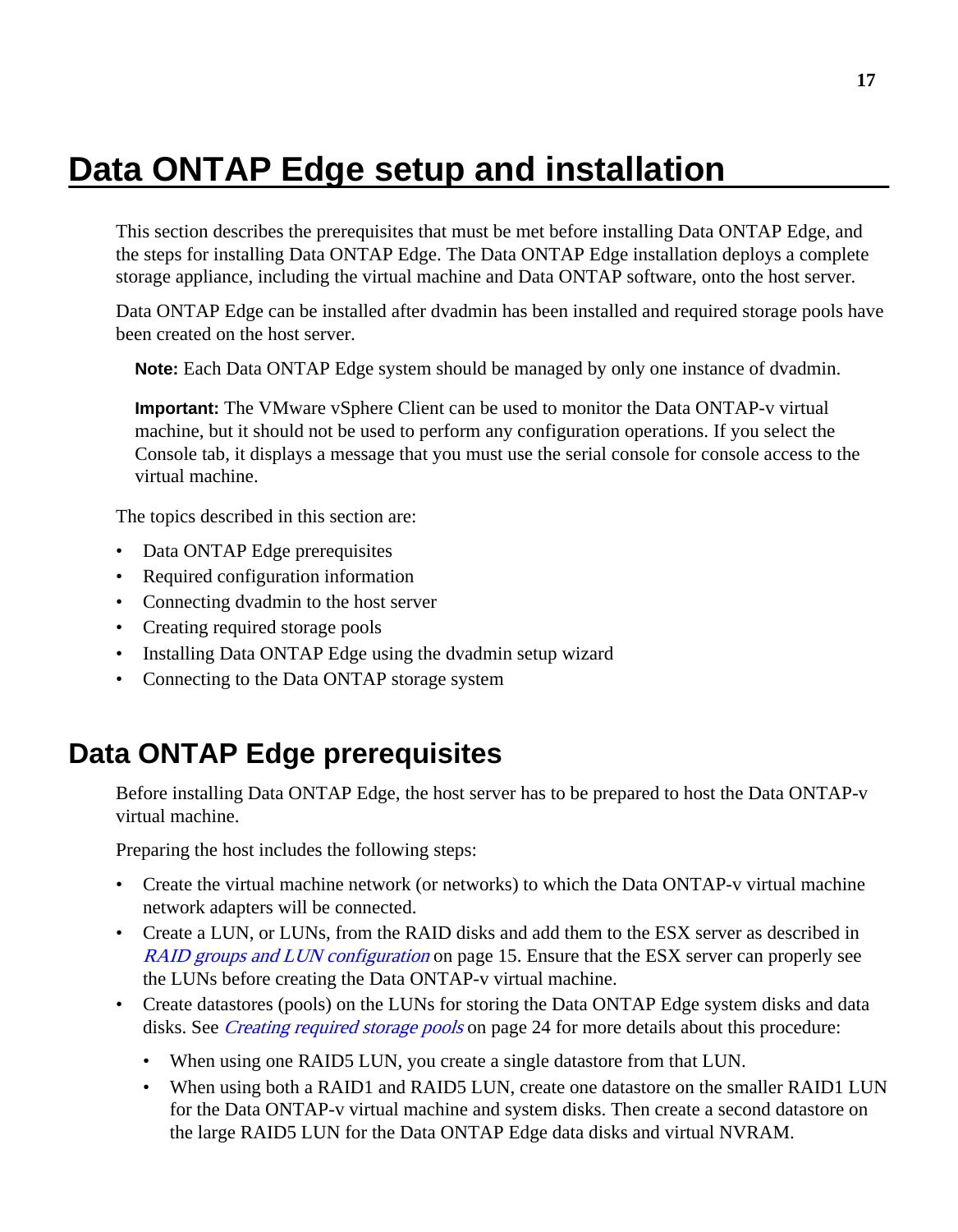<span id="page-17-0"></span>See [RAID groups and LUN configuration](#page-14-0) on page 15 for a diagram that shows how the RAID disks are separated into LUNs, datastores, and virtual disks.

# **Required configuration information for Data ONTAP Edge**

Before starting the Data ONTAP Edge installation, you should complete the following configuration worksheet. This information is required during the software setup process.

Some of this information is required for connecting to the host server, some is required for installing the Data ONTAP Edge system on the host server, and some is required for pre-configuring Data ONTAP when you initially start the Data ONTAP Edge system.

On a NetApp hardware platform, the Data ONTAP installation often requires a separate setup process. By providing the required setup information during the installation of Data ONTAP Edge, you do not need to perform the separate Data ONTAP setup steps. After you start the Data ONTAP Edge system, Data ONTAP boots normally using the values you provided.

| <b>Host information</b>                                                                                                                                    | <b>Your values</b> |
|------------------------------------------------------------------------------------------------------------------------------------------------------------|--------------------|
| Name, or IP address, of the ESX host where Data ONTAP Edge<br>will be installed.                                                                           |                    |
| Name, or IP address, of the vCenter server if the ESX host is<br>managed by a vCenter server. (optional)                                                   |                    |
| Admin login name for the vCenter server (or for the ESX host if<br>the host is not managed by a vCenter server).                                           |                    |
| Admin password for the vCenter server (or ESX host).                                                                                                       |                    |
| Name of the datastore (or pool) on which the Data ONTAP Edge<br>virtual machine system files will be installed. These files consume<br>approximately 3 GB. |                    |
| Name of the datastore on which the Data ONTAP Edge virtual<br>NVRAM disk will be installed. This disk is approximately 5 GB in<br>size.                    |                    |
| Name of the datastore on which the Data ONTAP virtual data disks<br>will be installed.                                                                     |                    |

### **Host server information**

Some datastores may already exist, but others are listed here so you can define the name you will use when you create the datastore.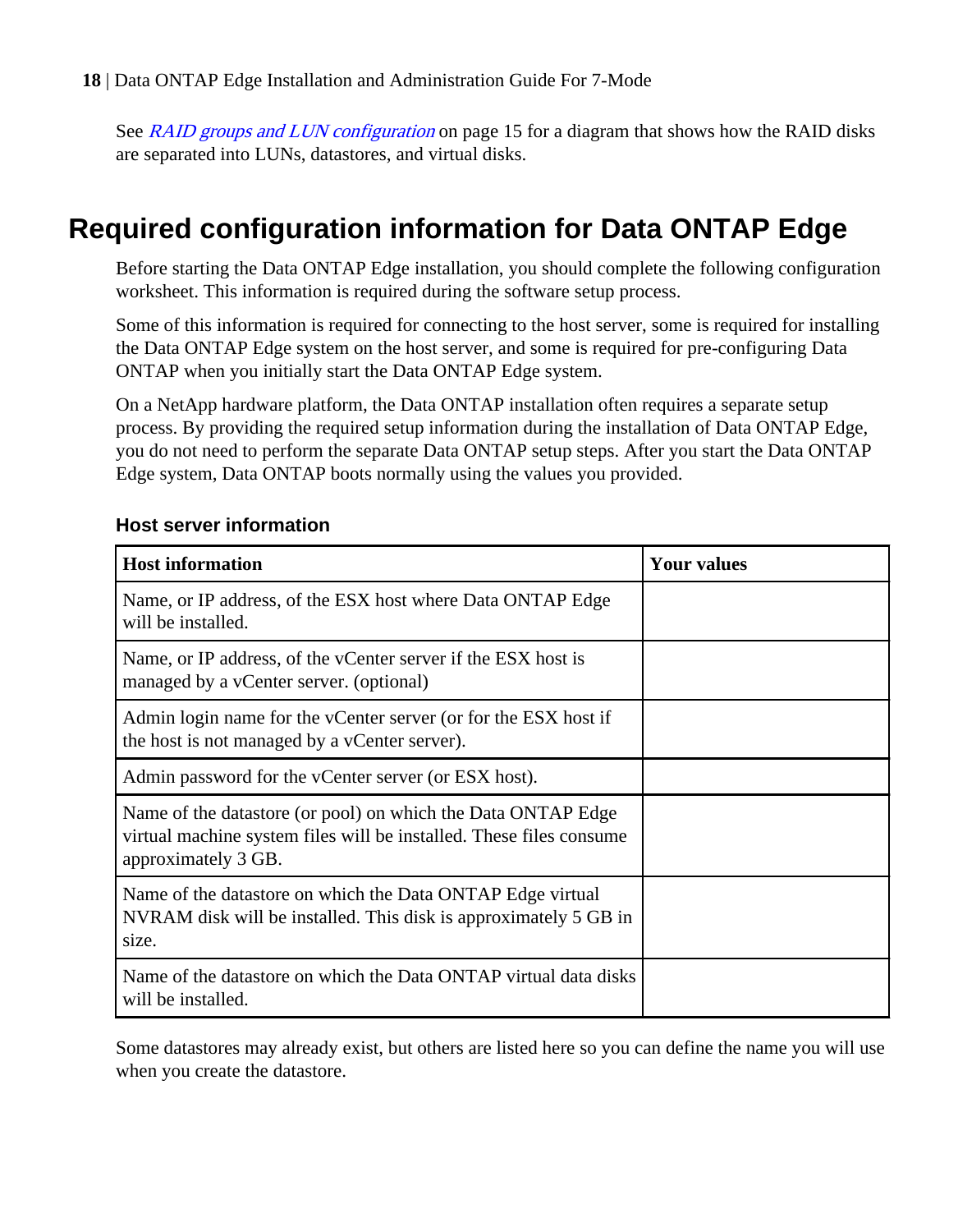| <b>Network information</b>                                                                          | <b>Your values</b> |
|-----------------------------------------------------------------------------------------------------|--------------------|
| Name of the vSphere virtual machine network that Data ONTAP<br>Edge will use for its network ports. |                    |
| Host primary interface (e0a) IP address.                                                            |                    |
| Primary interface subnet mask.                                                                      |                    |
| Gateway name for network connectivity.                                                              |                    |
| Second interface (e0b) IP address. (optional)                                                       |                    |
| Third interface (e0c) IP address. (optional)                                                        |                    |
| Fourth interface (e0d) IP address. (optional)                                                       |                    |
| Fifth interface (e0e) IP address. (optional)                                                        |                    |
| Sixth interface (e0f) IP address. (optional)                                                        |                    |
| Second interface subnet mask. (optional)                                                            |                    |
| Third interface subnet mask. (optional)                                                             |                    |
| Fourth interface subnet mask. (optional)                                                            |                    |
| Fifth interface subnet mask. (optional)                                                             |                    |
| Sixth interface subnet mask. (optional)                                                             |                    |
| Domain Name System (DNS) domain name. (optional)                                                    |                    |
| DNS server address, or addresses. (optional)                                                        |                    |
| Network Information Service (NIS) domain name. (optional)                                           |                    |
| NIS server address, or addresses. (optional)                                                        |                    |

### **Storage system networking information**

### **Data ONTAP information**

| Data ONTAP information                                                                                                                                                                                                                                                                                                                                                  | Your values |
|-------------------------------------------------------------------------------------------------------------------------------------------------------------------------------------------------------------------------------------------------------------------------------------------------------------------------------------------------------------------------|-------------|
| Storage system name. If the storage system is licensed for the NFS<br>protocol, the name can be no longer than 32 characters. If the<br>storage system is licensed for the CIFS protocol, the name can be<br>no longer than 15 characters. This value is also used as the Data<br>ONTAP Edge virtual machine name. It corresponds to the "host"<br>primary IP address". |             |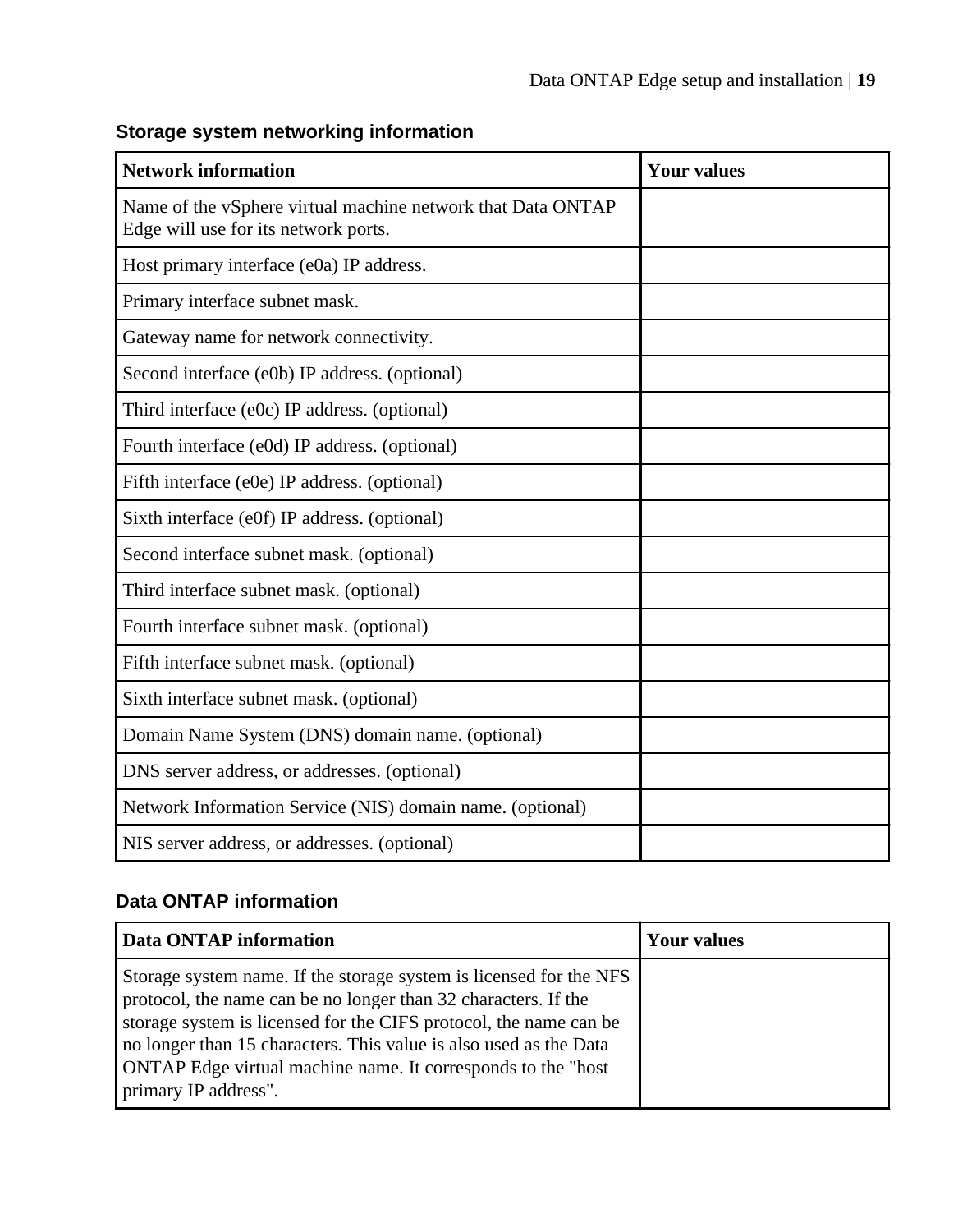<span id="page-19-0"></span>

| Data ONTAP information                                                                                                                                        | <b>Your values</b> |
|---------------------------------------------------------------------------------------------------------------------------------------------------------------|--------------------|
| Password for the Data ONTAP root account. The password must<br>be at least eight characters long, and it must contain at least one<br>number and two letters. |                    |
| Data ONTAP Edge platform license that you received when you<br>placed your order.                                                                             |                    |
| Time zone, specified in the Olson format (using the zoneinfo<br>database). The default is GMT. (optional)                                                     |                    |
| Additionally purchased Data ONTAP feature licenses. (optional)                                                                                                |                    |

For more information about the values that are passed to Data ONTAP during initialization, see the "Configuration worksheet" section and the "Time zones by geographical region" section of the "Time zones" appendix in the Data ONTAP Software Setup Guide for 7-Mode.

### **Default configuration properties**

Some storage system properties that are not used frequently are set to default values when the Data ONTAP setup is performed through the Data ONTAP Edge installation. Additionally, features that are not supported by Data ONTAP Edge cannot be set as properties.

The configuration options that are set to default values are described below:

- IPv4 addresses are used.
- Interface groups are not created.
- Network interface properties for the primary interface, and any interfaces defined in addition to the primary interface, are set to the following values:
	- Media type is set to "auto"
	- Flow control is set to "full"
	- Jumbo frames is set to "no"
- Filer location is set to the name of the ESX host on which it is installed.

If you want to change any of these default settings after the storage system and Data ONTAP have booted successfully, see the appropriate steps in the *Data ONTAP Network Management Guide for* 7-Mode.

The configuration options that are unavailable are described below:

• Shelf Alternate Control Path Management interface for SAS shelves is set to "no". This property cannot be set to "yes" because Data ONTAP-v does not support alternate shelves.

Note that you can use the OnCommand System Manager graphical interface to manage the storage system after the Data ONTAP Edge installation is complete.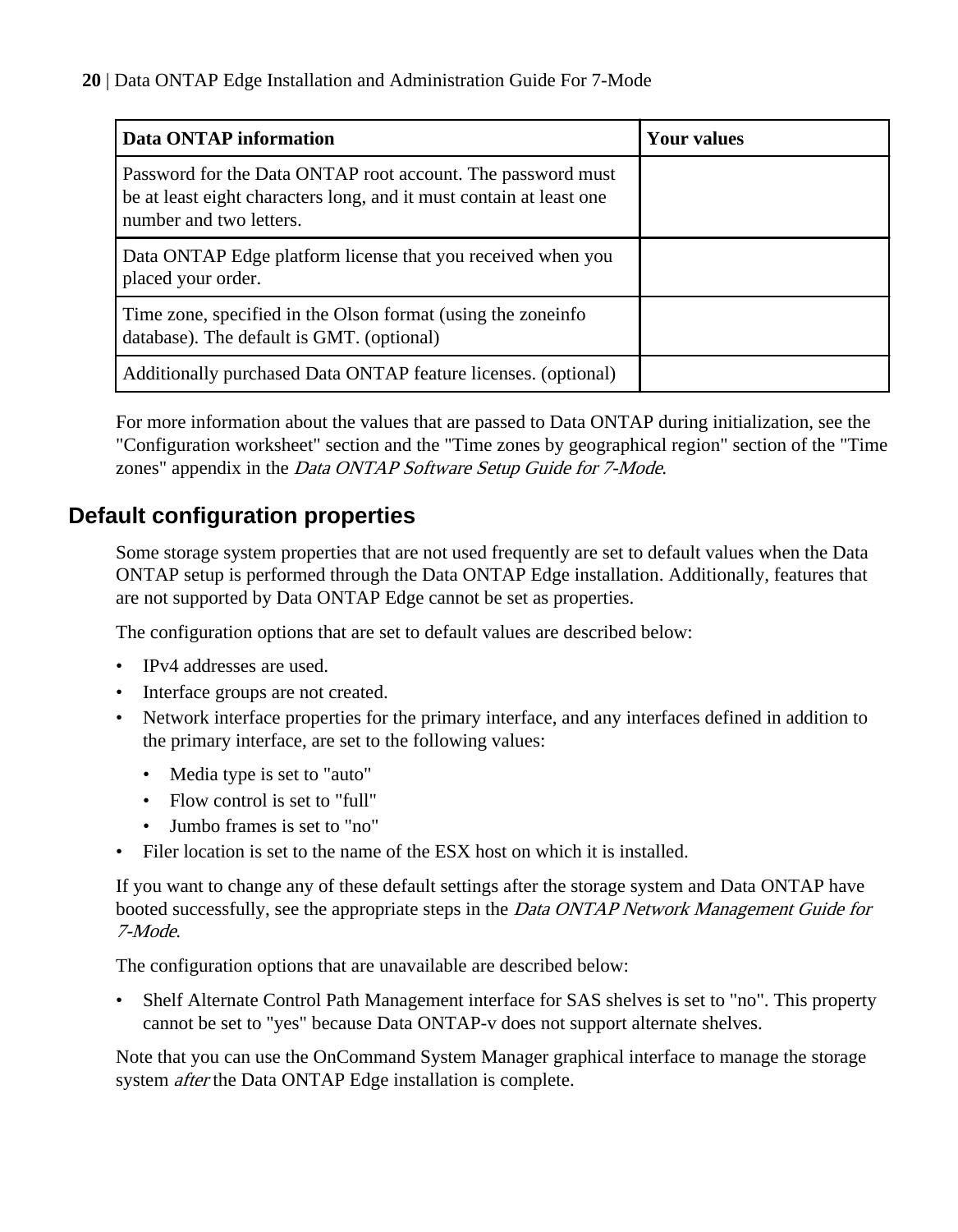# <span id="page-20-0"></span>**Connecting dvadmin to the Data ONTAP Edge host server**

You must connect dvadmin to the ESXi host where Data ONTAP Edge will be installed before you can install the storage system.

### **Before you begin**

The Data ONTAP-v Installer virtual machine must be installed before you can perform this task. See the Data ONTAP-v Administration Tool Installation Guide for installation information.

### **About this task**

Depending on your configuration, there are three ways to connect dvadmin to a VMware ESXi host:

| If you plan to install Data ONTAP<br>Edge                                    | Then you                                                                                                                                                                                         |
|------------------------------------------------------------------------------|--------------------------------------------------------------------------------------------------------------------------------------------------------------------------------------------------|
| On a single ESXi host that is not being<br>managed by a vCenter server.      | Connect directly to the ESXi host.                                                                                                                                                               |
| On a single ESXi host that is being<br>managed by a vCenter server.          | Connect to the ESXi host through the vCenter server<br>that is managing the host.                                                                                                                |
| On multiple ESXi hosts that are being<br>managed by the same vCenter server. | Connect to the vCenter server without specifying an<br>ESXi host. Once logged in, you use the dvadmin<br>host command to connect to each ESXi host where<br>you plan to install Data ONTAP Edge. |

**Important:** VMware recommends against connecting directly to an ESXi host if it is being managed by a vCenter Server because that can result in corruption of virtual machine configuration data.

To connect to a vCenter server or an ESXi host, you specify the information you recorded in the configuration worksheet found in *[Required configuration information](#page-17-0)* on page 18. The Data ONTAPv Installer provides different prompts depending on whether you are connected to the ESXi host through a vCenter server or connected directly to the ESXi host.

If you want to save the server login information so that you do not need to re-enter it every time you connect, answer **y** to the final prompt Do you want to save this vCenter server login information  $[y]$ : This option writes the server name, host name, and user name to the startup file \$HOME/.dvadmin. The password, once correctly entered, will be stored in the VMware credential store.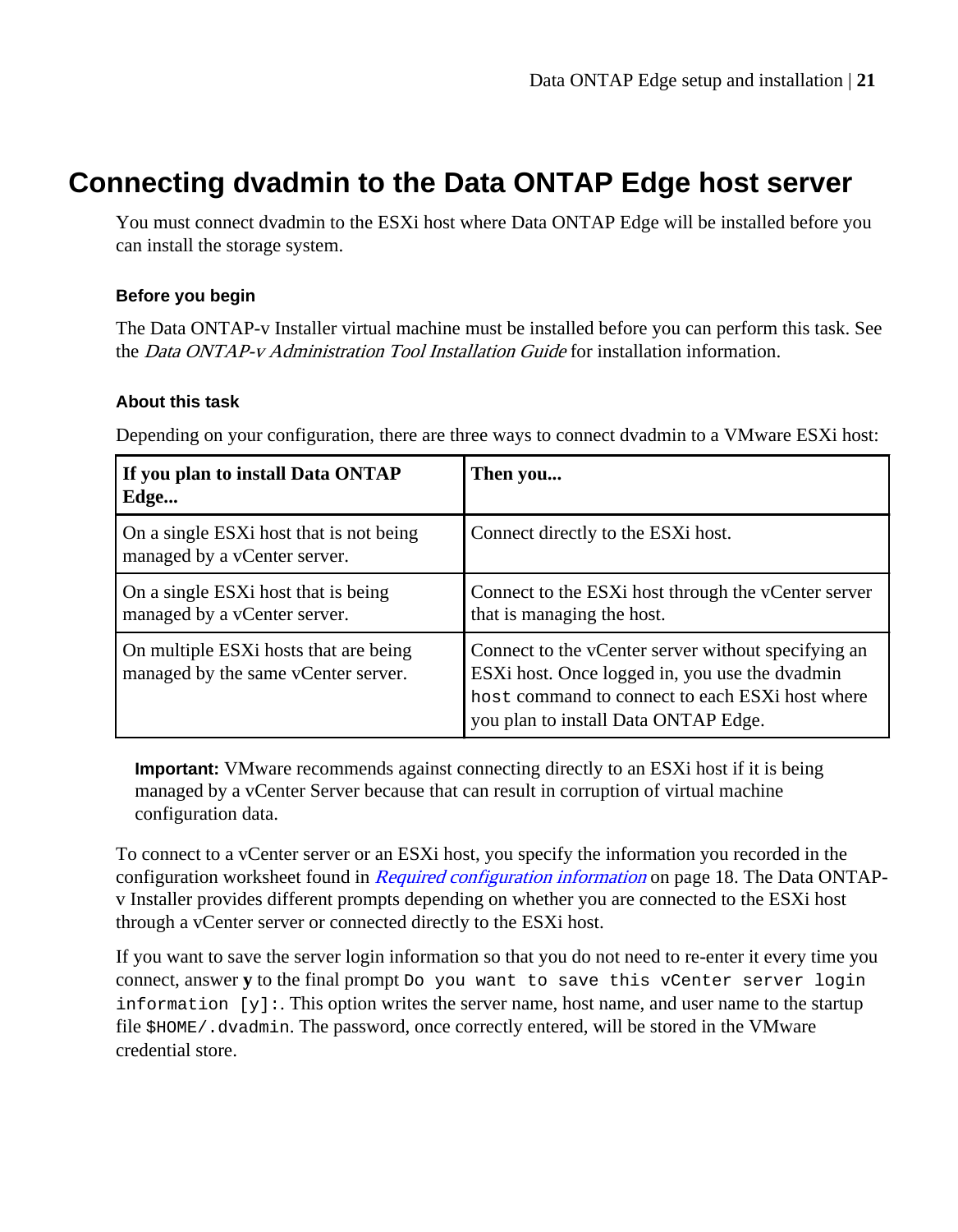### **Steps**

**1.** If you are not already running dvadmin, log in to the Data ONTAP-v Installer now. Using SSH, you specify the Data ONTAP-v Installer IP address, and then enter the default user ("netapp") and default password ("netapp"):

See the *Data ONTAP-v Administration Tool Installation Guide* for more information.

```
$ ssh 10.10.10.09
login as: netapp
netapp@10.10.10.09's password: ********
```
**2.** The Data ONTAP-v Installer displays the following prompt:

```
The following prompts define the connection to the vCenter server
or ESX host. 
Is the ESX host managed by a vCenter server? [y]:
```
**3.** Enter **y** if the ESXi host is managed by a vCenter server, or **n** if it is not managed by a vCenter server.

The following prompts are displayed if you connect to the ESXi host through a vCenter server:

Enter vCenter server name or IP address: Enter ESX host name or IP address (optional): Enter vCenter server username: Enter vCenter server password:

The following prompts are displayed if you connect directly to the ESXi host:

Enter ESX host name or IP address: Enter ESX host username: Enter ESX host password:

**4.** Enter the vCenter server and/or ESXi host information to define the server to which you want to connect.

The following prompt is displayed:

Do you want to save this server login information [y]:

**5.** If you want to save the server login information so that you do not need to re-enter it every time you connect, answer **y**, otherwise, enter **n**.

You are logged into the server and the dvadmin prompt is displayed:

```
NetApp Data ONTAP-v Administration Tool 1.x.x
Copyright (C) 1992-2013 NetApp.
All rights reserved.
```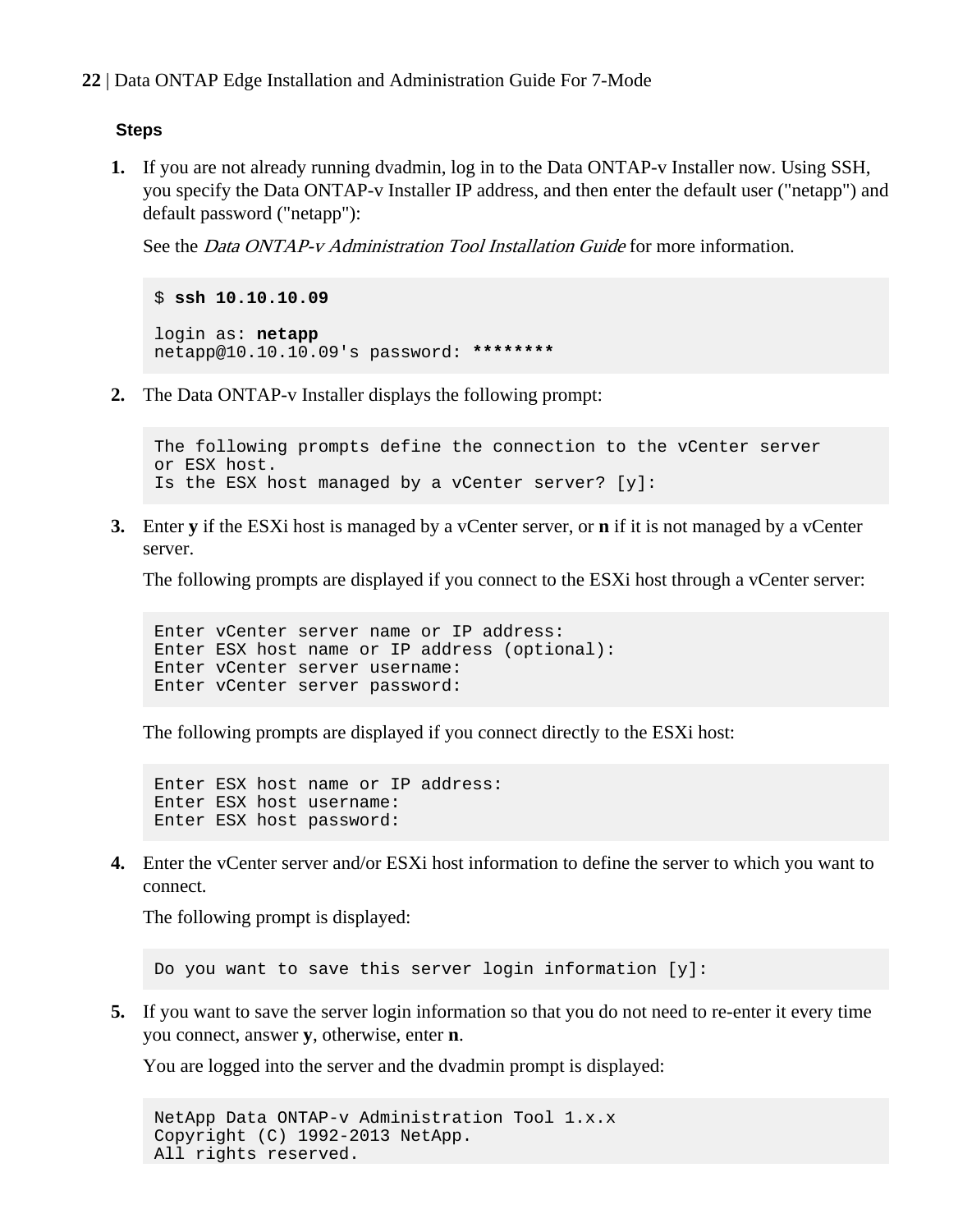```
Logging in Administrator@vcenter_server1
VMware SDK version: 5.0
Console escape key: ^]
Host: host_system1
Installer Version: 8.x.x.1yy
ESX License: VMware vSphere 5 Enterprise
dvadmin host host_system1>
```
**Note:** As listed in the NetApp Interoperability Matrix, Data ONTAP Edge is supported only with specific VMware licenses. You will receive a warning message when connecting to a vCenter Server or ESXi host that has an unsupported license. You can continue to use the system, but it may run with reduced functionality.

### **Examples of logging into a server**

The following command logs you into the ESXi server named "host\_system1" through the vCenter server named "vcenter\_server1".

Is the ESX host managed by a vCenter server? [y]: **y** Enter vCenter server name or IP address: **vcenter\_server1** Enter ESX host name or IP address (optional): **host\_system1** Enter vCenter server username: **vcenteruser** Enter vCenter server password: **\*\*\*\*\*\*\*** Do you want to save this vCenter server login information [y]: **y**

The following example shows how you might log into the vCenter server named "vcenter\_server1" without specifying an ESXi host.

Is the ESX host managed by a vCenter server? [y]: **y** Enter vCenter server name or IP address: **vcenter\_server1** Enter ESX host name or IP address (optional): **<Enter>** Enter vCenter server username: **esxuser** Enter vCenter server password: **\*\*\*\*\*\*\*** Do you want to save this vCenter server login information [y]: **y**

The following command logs you into the ESXi server with the IP address 126.127.128.129.

```
Is the ESX host managed by a vCenter server? [y]: n
Enter ESX host name or IP address: 126.127.128.129
Enter ESX host username: esxuser
Enter ESX host password: *******
Do you want to save this ESX server login information [y]: y
```
### **After you finish**

After you are logged into the host server, you can use the dvadmin command line interface (CLI) to install and manage the Data ONTAP Edge system.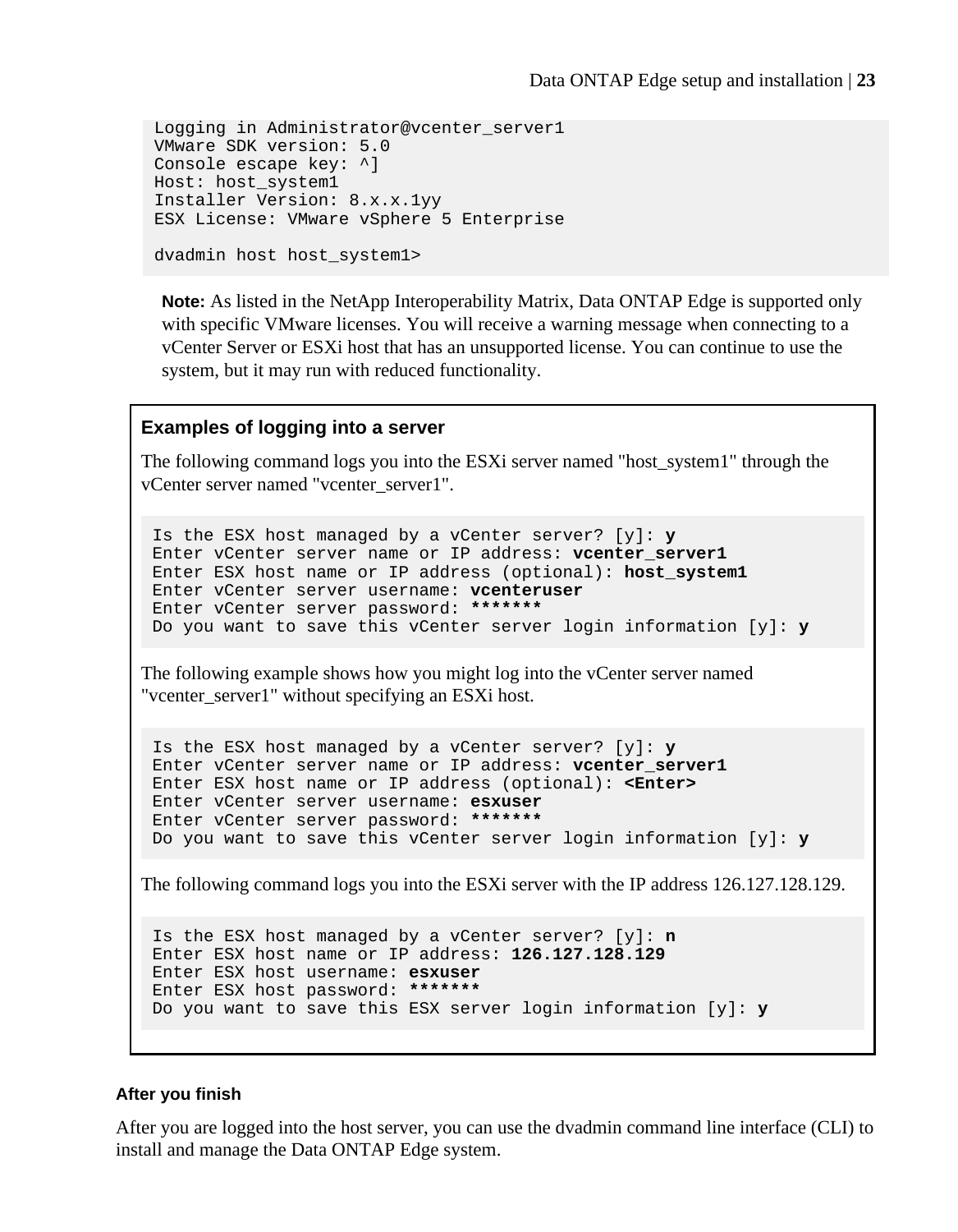<span id="page-23-0"></span>**Note:** If the remote host key for SSH access to the ESXi server is not cached in your known\_hosts file, it will be added automatically the first time you connect to the server.

# **Creating required storage pools**

A storage pool is equivalent to a VMware datastore; it is a storage container for files. You create a storage pool for installing Data ONTAP Edge components from the RAID-backed LUN you created previously.

### **Before you begin**

You must know the canonical names of the available LUNs before you can create the storage pool. You can use the pdisk show command if you do not know the canonical name. The canonical name is typically in a format such as "naa.60a9800043346c422f34627876694542", but the command examples in this topic use simpler names.

**Important:** The datastore (pool) on which you plan to deploy Data ONTAP Edge must have a unique name within the vCenter Server. If the name is not unique, you will receive an "HTTP lease" error during installation.

### **About this task**

If you have created a single RAID5-backed LUN from the server storage disks, you will create a single pool from that LUN. You will install the Data ONTAP Edge system files, virtual NVRAM disk, and data disks in that pool.

If you have created a RAID1-backed LUN and a RAID5-backed LUN from the server storage disks, you will create a pool for each LUN:

- One of the pools will be used as the location where the Data ONTAP Edge virtual machine and system disks will be installed. This pool must exist on the smaller RAID1/RAID5 LUN that you created. If a pool (datastore) with adequate space (for example, the pool where ESX was installed) already exists, you can use that pool.
- The other pool will be used as the location where the Data ONTAP Edge virtual NVRAM system disk and data disks will be installed. Core dumps will also be written to this location. This pool must be created on a storage device that consists of a battery-backed write cache. You should use the large RAID5 LUN you created on the RAID disks for this purpose. Because the virtual NVRAM disk and core dumps can take up to 10 GB, you can use the remainder of this pool as a data disk (or disks).

If you created other LUNs that you plan to use for Data ONTAP Edge data disks, you should also create pools on those LUNs at this time.

**Note:** You can create the storage pools (datastores) using the vSphere Client instead of using the dvadmin commands described in this topic.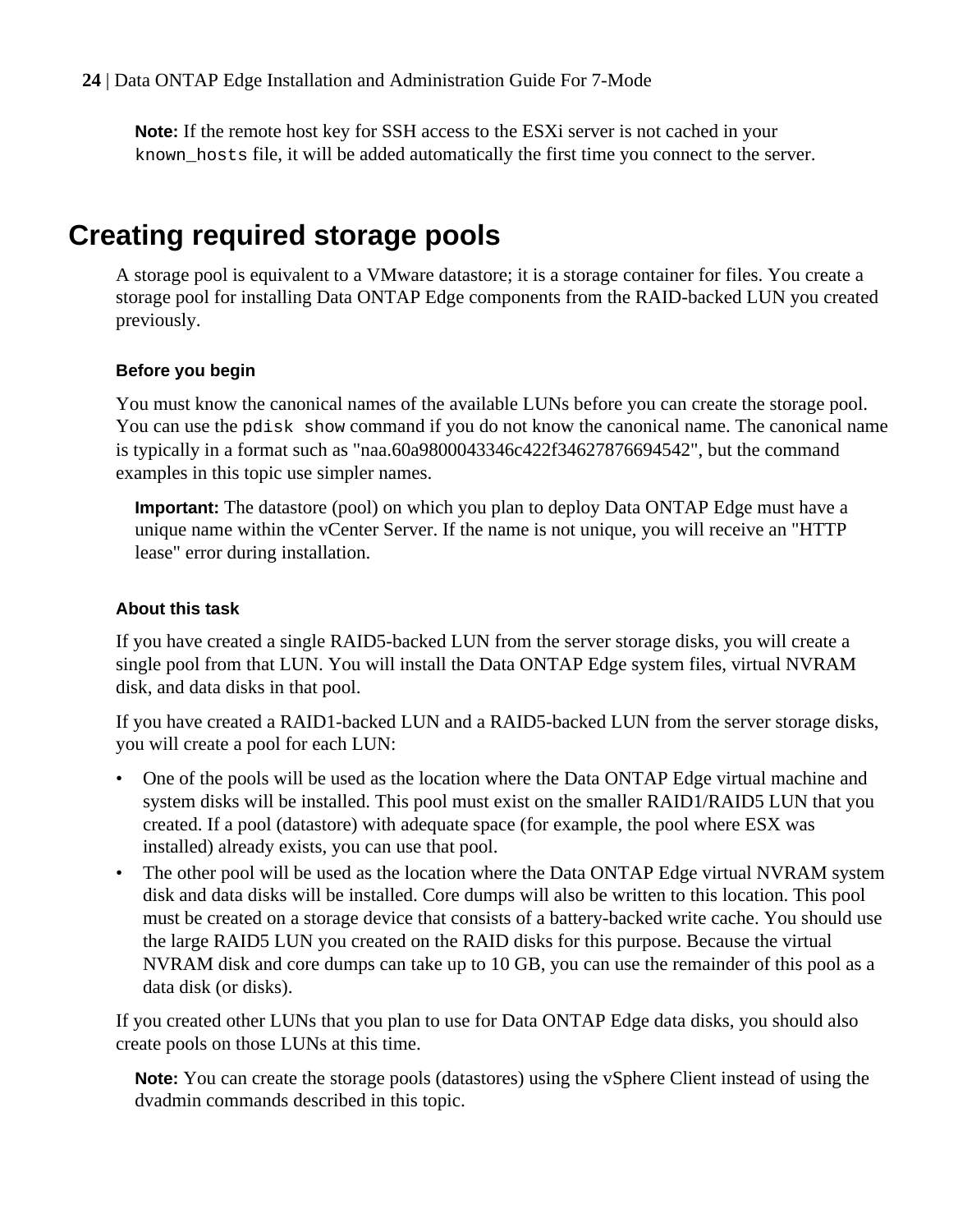### <span id="page-24-0"></span>**Steps**

**1.** dvadmin must be connected to the ESXi host before creating a pool. The command prompt should include the host name, for example, dvadmin host host system>. If dvadmin is not connected to the host, then you must connect to the host using the following command:

**host <hostname>**

**2.** Create a storage pool on a LUN using the following command:

**pool create <pool\_name> <canonical\_name>**

- $\leq$   $\infty$   $\leq$   $\leq$   $\leq$   $\leq$   $\leq$   $\leq$   $\leq$   $\leq$   $\leq$   $\leq$   $\leq$   $\leq$   $\leq$   $\leq$   $\leq$   $\leq$   $\leq$   $\leq$   $\leq$   $\leq$   $\leq$   $\leq$   $\leq$   $\leq$   $\leq$   $\leq$   $\leq$   $\leq$   $\leq$   $\leq$   $\leq$   $\leq$   $\leq$   $\leq$   $\le$
- $\leq$   $\leq$   $\leq$   $\leq$   $\leq$   $\leq$   $\leq$   $\leq$   $\leq$   $\leq$   $\leq$   $\leq$   $\leq$   $\leq$   $\leq$   $\leq$   $\leq$   $\leq$   $\leq$   $\leq$   $\leq$   $\leq$   $\leq$   $\leq$   $\leq$   $\leq$   $\leq$   $\leq$   $\leq$   $\leq$   $\leq$   $\leq$   $\leq$   $\leq$   $\leq$   $\leq$   $\le$

### **Examples of adding storage pools**

The following command adds the storage pool "nvram\_data\_pool" using storage from the RAID LUN named "LUN\_xyz". This pool name is being used because it is the pool in which the virtual NVRAM and the data disks will be created.

> **pool create nvram\_data\_pool LUN\_xyz**

The following command adds the storage pool "datastore1" using storage from the RAID LUN named "LUN\_abc". If a pool for system files already exists, you do not need to create a second pool.

#### > **pool create datastore1 LUN\_abc**

### **After you finish**

After you have defined the storage pools, you can install Data ONTAP Edge.

# **Installing Data ONTAP Edge using the dvadmin setup wizard**

The dvadmin setup wizard provides an easy way to create and start a Data ONTAP Edge storage system.

### **Before you begin**

You should have completed the *[Required configuration information](#page-17-0)* on page 18 before starting the setup wizard so that you have all the necessary configuration elements written down.

### **About this task**

The dvadmin setup wizard prompts you for all the configuration information that will define your Data ONTAP Edge storage system. The setup wizard replaces many individual dvadmin commands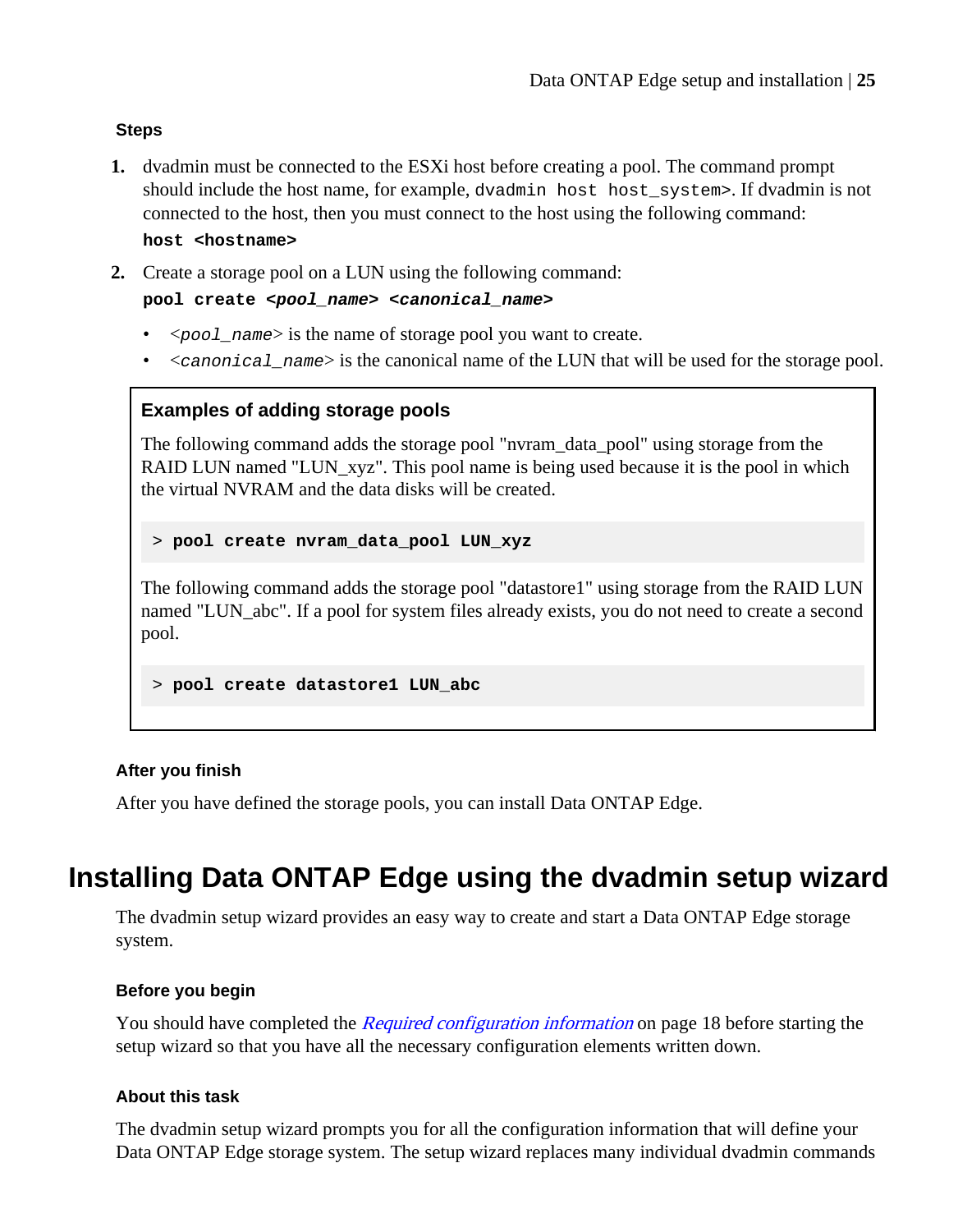that you could use to create the virtual machine, set Data ONTAP properties, define the data disks that Data ONTAP Edge will manage, and start the storage system. See [Data ONTAP Edge advanced](#page-46-0) [installation instructions](#page-46-0) on page 47 for information on installing your storage system manually using dvadmin commands.

**Note:** When the wizard presents a default value in square brackets, such as [y], press **Enter** to accept the default value, or type **n** and press **Enter** to specify a different value.

### **Steps**

**1.** Type the following command to start the setup wizard.

> **vm setup** Welcome to the VM setup wizard! This wizard will take you step-by-step through the process of creating a Data ONTAP virtual machine. Use ^C at any prompt to exit the wizard. Loading existing VMs... VM Name Power CfgState Heartbeat Hostname IP Address dvadmin\_VM on - green dvspecial 10.97.131.24 Enter a name for the VM: **dotv1**

**2.** Enter the name you want to use for the Data ONTAP Edge virtual machine, for example, "dotv1", and press **Enter**. Note that this name is also used as the host name by which the storage system will be known on the network, and as the name you will see when managing the system using Data ONTAP commands.

Enter your Data ONTAP-v platform license: **ABCD-1234-EFGH-5678-IJKL**

**3.** Enter the unique 24-character Data ONTAP-v platform license, for example, ABCD-1234- EFGH-5678-IJKL, and press **Enter**. The platform license defines whether Data ONTAP Edge storage system is installed with the Value or the Premium bundle.

Loading Storage Pools... Pool Name Type Access Capacity Available Backing Store 1) datastore1 VMFS Online 251441213 40584192 LUN\_abc 2) nvram\_data\_pool VMFS Online 881111333 826152128 LUN\_xyz Enter the number corresponding to the pool where you want the virtual machine system files to be installed: **1**

**4.** Enter the number that corresponds to the storage pool in which you want to install the Data ONTAP Edge virtual machine and system files and press **Enter**. For example, type **1** to select the pool named "datastore1" (the pool where ESX was installed).

Would you like to use the same pool for the NVRAM disk? [n]: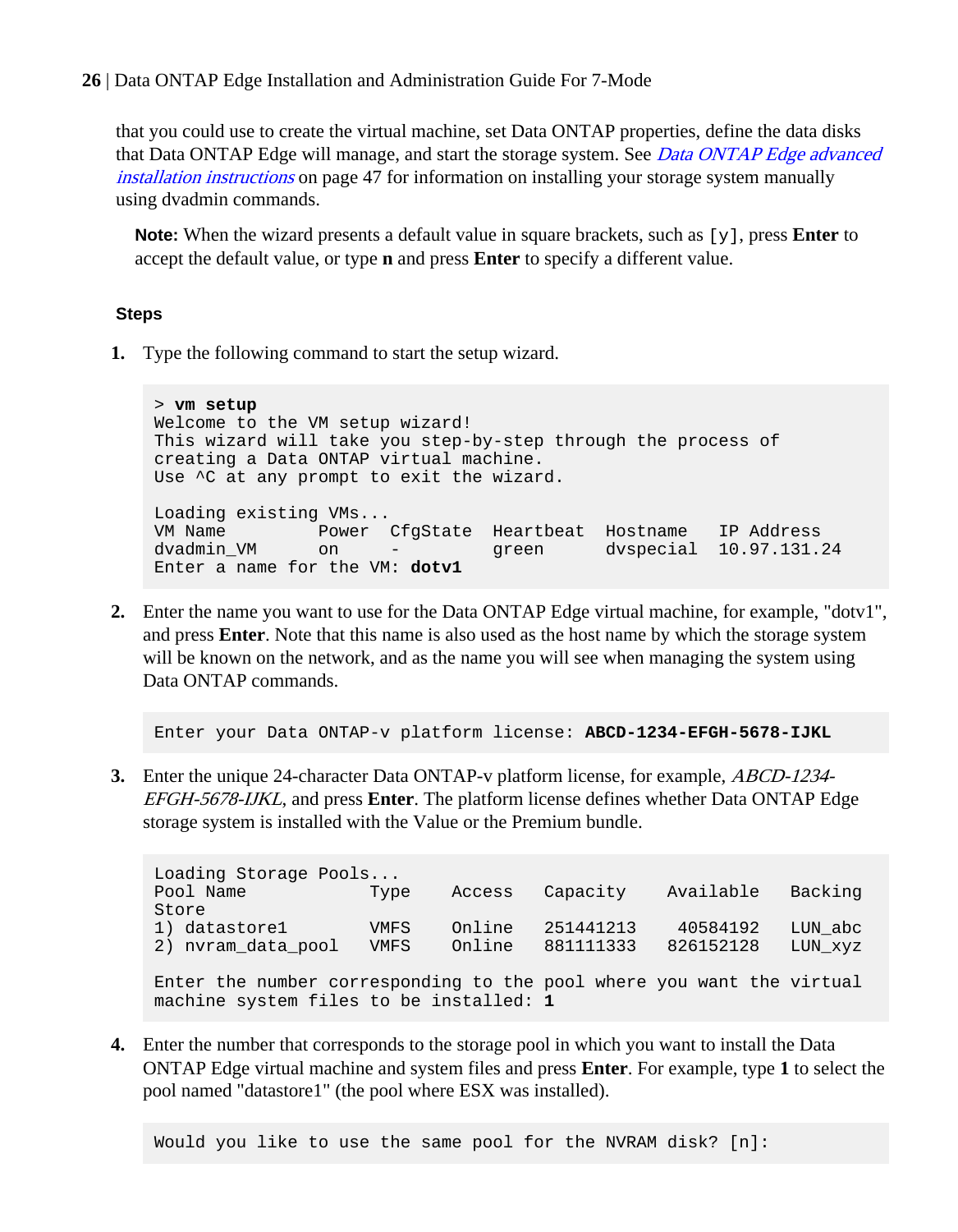**5.** For best performance, install the Data ONTAP Edge virtual NVRAM disk on a different storage pool than the pool where you installed the virtual machine files. This pool must be created on a storage device that includes a battery-backed write cache. To follow the recommendation, press **Enter** to accept the default setting of **no** so you can select a different pool.

Loading Storage Pools...<br>Pool Name Type -<br>Type Access Capacity Available Backing Store 1) datastore1 VMFS Online 251441213 40584192 LUN\_abc 2) nvram\_data\_pool VMFS Online 881111333 826152128 LUN\_xyz Enter the number corresponding to the pool where you want the NVRAM disk to be created: **2**

**6.** Enter the number that corresponds to the storage pool in which you want to install the Data ONTAP Edge virtual NVRAM and press **Enter**. For example, type **2** to select the pool named "nvram\_data\_pool".

```
Loading Networks...
Network Name Virtual Switch<br>1) Lab7-10.97.105 vSwitch0 (804
1) Lab7-10.97.105 vSwitch0 (804)
                            vSwitch0 (828)
Enter the number corresponding to the network you wish to use: 2
```
**7.** Enter the number that corresponds to the network to which the Data ONTAP-v virtual machine interfaces should be connected (typically your management network) and press **Enter**.

Enter the IP address for the VM: **10.10.10.10**

**8.** Enter the primary Data ONTAP-v interface (e0a) IP address that you will use to communicate with your storage system and press **Enter**.

Enter the netmask for the VM: **255.255.255.0**

**9.** Enter the primary interface subnet mask and press **Enter**.

Enter the gateway for the VM: **10.10.10.1**

**10.** Enter the gateway that is used for network connectivity and press **Enter**.

Enter the password for the VM: **\*\*\*\*\*\*\*\*\***

**11.** Enter the administrative password that you want to use for the Data ONTAP root account and press **Enter**. The password must be at least eight characters long, and must contain at least one number and two letters. You will use this password whenever you log into the storage system console.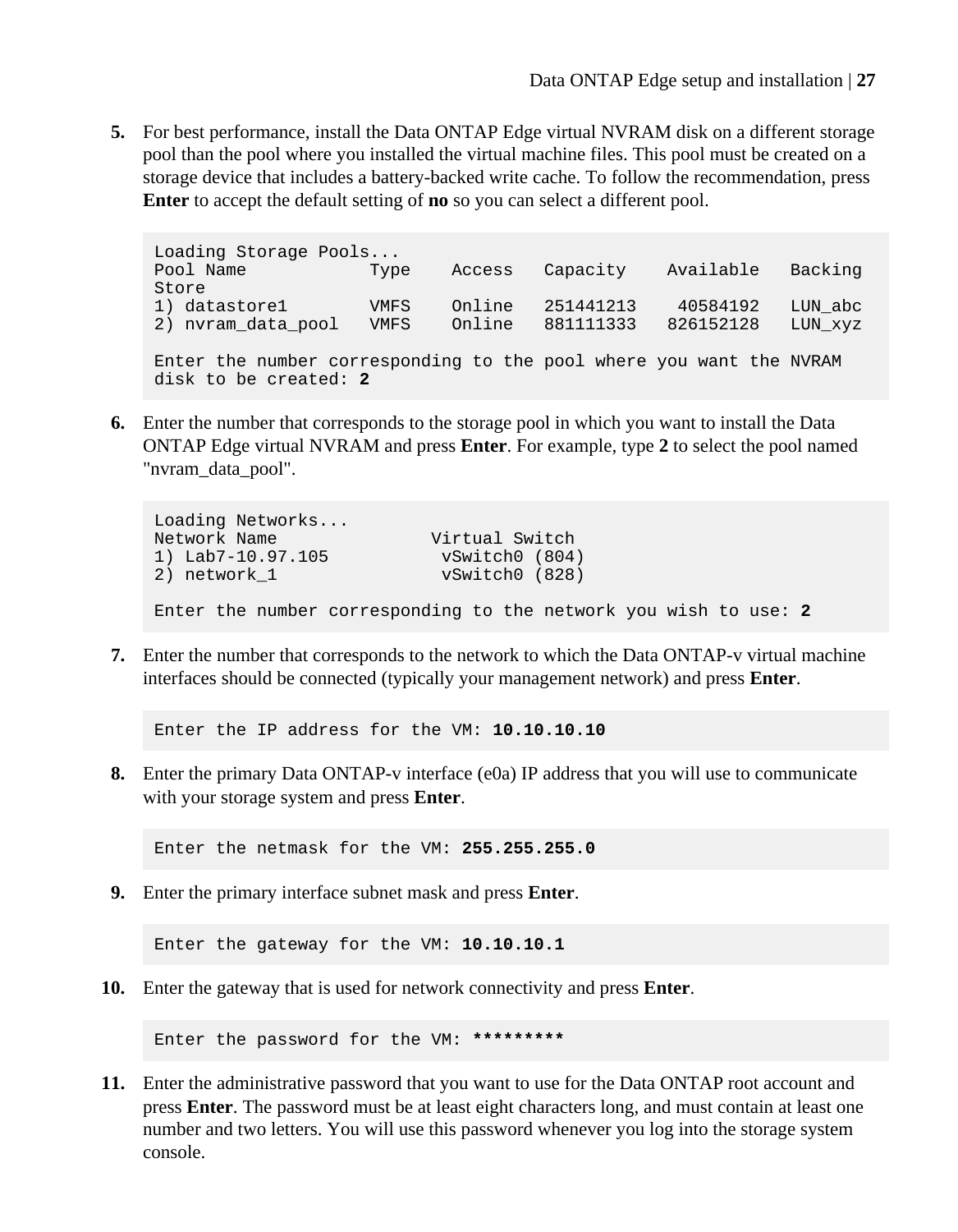Confirm the password: **\*\*\*\*\*\*\*\*\***

**12.** Enter the password again and press **Enter**.

Would you like to enter vSphere host information? [y]:

**13.** The vSphere host information, which consists of the user name and password for the ESX host, is optional. When you provide this information, Data ONTAP can access the host in order to display physical host information through the Data ONTAP sysconfig -p command. If you do not want to enter this information, type **n** and press **Enter** to skip this step. If you do want to enter this information, press **Enter** and define these values in the following prompts:

```
Enter the vSphere username: esxuser
Enter the vSphere password: ********
Confirm the password: ********
```
**14.** After you define the vSphere host information, or if you skipped that step, the wizard displays the current virtual machine parameters:

```
Loading Data ONTAP-v virtual machine parameters…
VM Name: dotv1
System Pool: datastore1
NVRAM Pool: nvram_data_pool
Network Name: network1
License Key: ABCD-1234-EFGH-5678-IJKL
IP Address: 10.10.10.10
Netmask: 255.255.255.0
Gateway: 10.10.10.1
Password: ********
vSphere Username: esxuser
vSphere Password: ********
Would you like to create a VM with these parameters? [y]:
```
**15.** If any information is incorrect, type **n** and press **Enter** to halt the wizard. You will need to start the wizard again to correct any erroneous values. If all the information is correct, press **Enter** to create the Data ONTAP-v virtual machine. Creating the virtual machine can take a few minutes.

```
The previous 15 steps take the place of the dvadmin command vm create dotv1
datastore1 nvram_data_pool network_1 license=ABCD-1234-EFGH-5678-IJKL
ipaddr=10.10.10.10 netmask=255.255.255.0 gateway=10.10.10.1
password=xxxyyy111 vsphere_username=esxuser vsphere_password=pswd1234.
```

```
Creating VM...
Extracting and validating OVF package contents.
Creating VM dotv1 on name.company.com.
Uploading disks to VM dotv1
Marked VM disks independent-persistent
Added serial console and gdb ports
```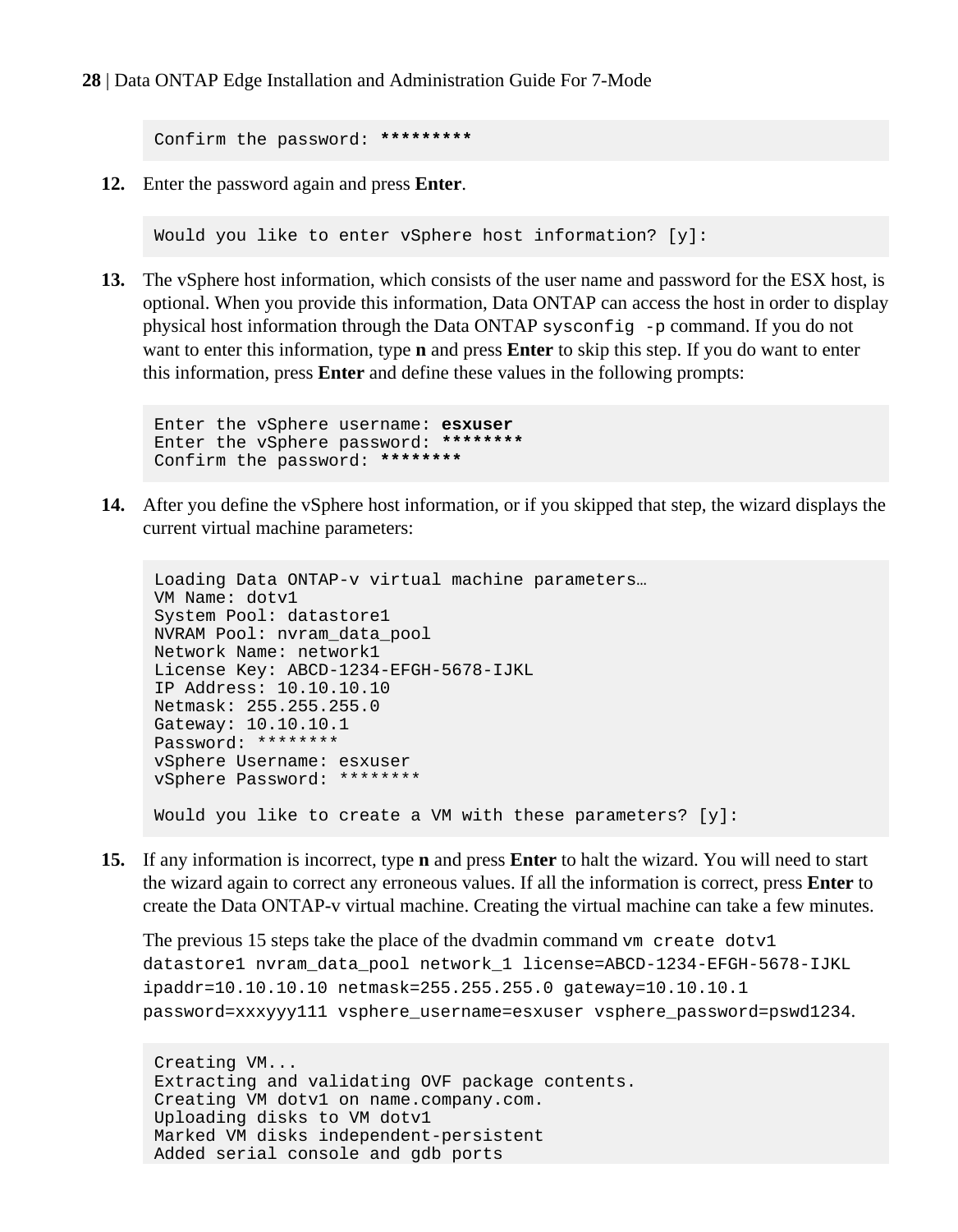Created VM dotv1 on host name.company.com. The following settings are optional. The default time zone is GMT. Would you like to select a different time zone? [n]: **y**

**16.** The default time zone for the storage system is GMT. Press **Enter** to accept this default setting, or type **y** and press **Enter** to specify a different time zone.

Enter the time zone [GMT]: **America/New\_York**

**17.** Enter the time zone for your storage system. See the "Time zones" appendix in the Data ONTAP Software Setup Guide for 7-Mode for valid values.

This step takes the place of the dvadmin command vm prop set tmz "America/New\_York".

Data ONTAP-v will be configured with the following feature licenses: CIFS, NFS, iSCSI, FlexClone, SnapRestore, SnapVault Would you like to add any additional feature licenses? [n]:

**18.** The standard Data ONTAP feature licenses for a Data ONTAP Edge system are installed automatically. For Data ONTAP Edge with the Value bundle, this includes CIFS, NFS, iSCSI, FlexClone, SnapRestore, and SnapVault. For Data ONTAP Edge with the Premium bundle, this includes CIFS, NFS, iSCSI, FlexClone, SnapRestore, SnapVault, and SnapMirror. If you have purchased other Data ONTAP licenses, you can enter them now.

Press **Enter** if you have no other feature licenses to add, or type **y** and press **Enter** to specify additional licenses.

This step takes the place of the dvadmin command vm prop set feature\_licenses=ABCD,WXYZ,LMNO.

```
Would you like to configure additional network interfaces (up to 5 
additional)? [n]: y
```
**19.** If you do not want to add any additional network interfaces, press **Enter** to skip this step. If you want to create additional network interfaces that can be used to connect to the Data ONTAP-v virtual machine, type **y** and press **Enter**.

Enter the IP address for interface 2: **10.10.10.12**

**20.** Enter the IP address of the second interface (e0b).

This step takes the place of the dvadmin command ym prop set iface2 ipaddr 10.10.10.12.

Enter the netmask for interface 2: **255.255.255.0**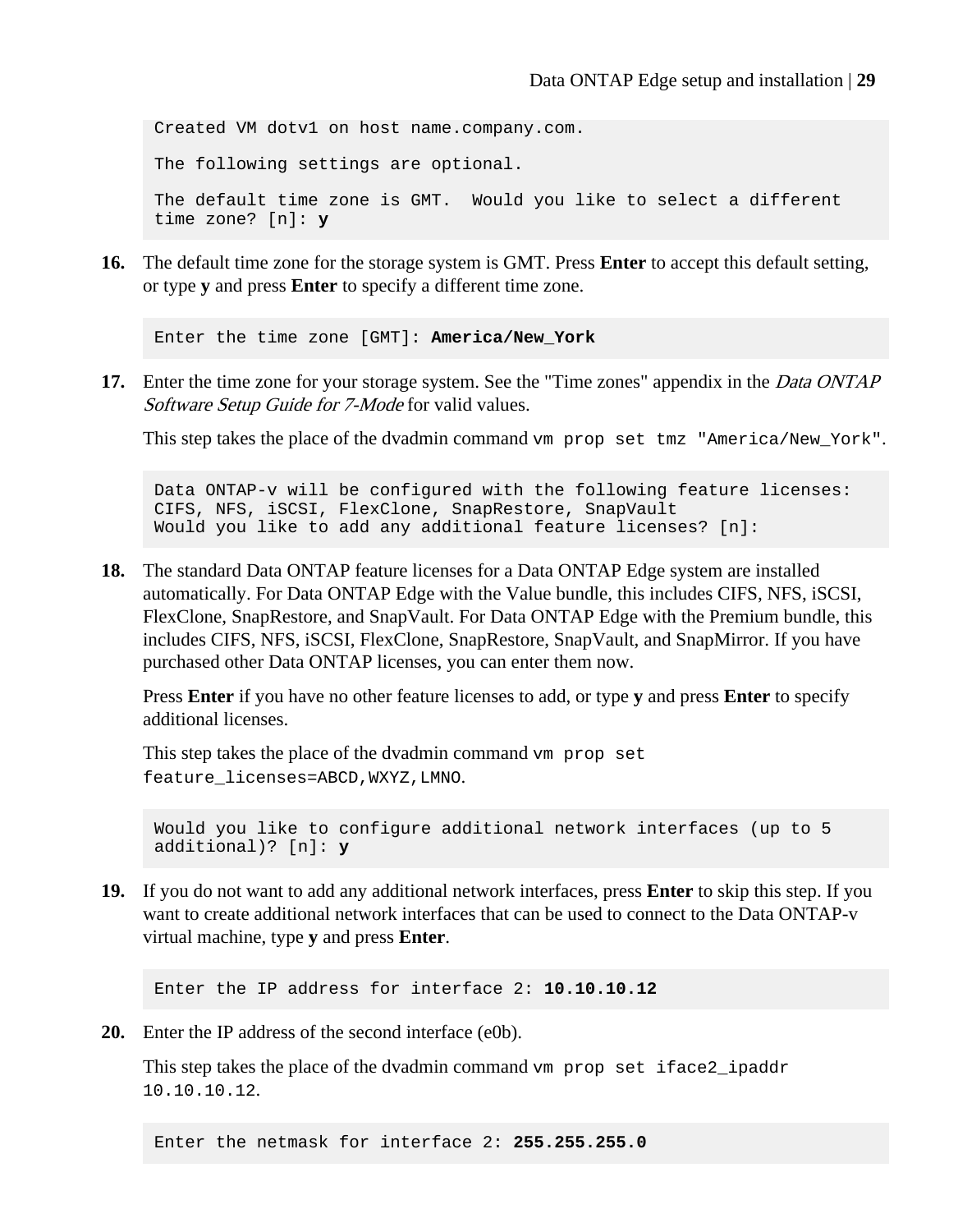**21.** Enter the subnet mask for interface 2.

This step takes the place of the dvadmin command vm prop set iface2\_netmask 255.255.255.0.

Would you like to connect it to a different network? [n]:

**22.** If you would like to connect interface 2 to the same network to which interface 1 is connected (as defined in step 6), press **Enter**. If you want to connect interface 2 to a different network, type **y** and press **Enter** to specify the network.

This step takes the place of the dvadmin command vm network connect.

The wizard prompts if you would like to configure any additional interfaces.

Would you like to configure additional network interfaces (up to 4 additional)? [n]:

**23.** You can add up to four additional interfaces. If you do not want to add any additional network interfaces, press **Enter** to skip this step.

Would you like to configure DNS? [n]:

**24.** If you would like to configure a DNS domain name and up to three DNS servers, type **y** and press **Enter** to specify the information. Press **Enter** if you do not need to configure DNS information.

This step takes the place of the dvadmin commands vm prop set dns\_domainname and vm prop set dns\_ipaddr.

Would you like to configure NIS? [n]:

**25.** If you would like to configure a NIS domain name and up to three NIS servers, type **y** and press **Enter** to specify the information. Press **Enter** if you do not need to configure NIS information.

This step takes the place of the dvadmin commands vm prop set nis\_domainname and vm prop set nis\_ipaddr.

The wizard displays the additional virtual machine configuration information that you have defined and asks if you want to create data disks.

```
Set iface2 ipaddr = 10.10.10.12Set iface2_netmask = 255.255.255.0
Set tmz = America/New_York
Would you like to define the data disks that the VM will manage? [y]:
```
**26.** A data disk can consume the entire space in a storage pool, or multiple data disks can be created in a single storage pool. Press **Enter** to define the data disk that the Data ONTAP Edge system will manage.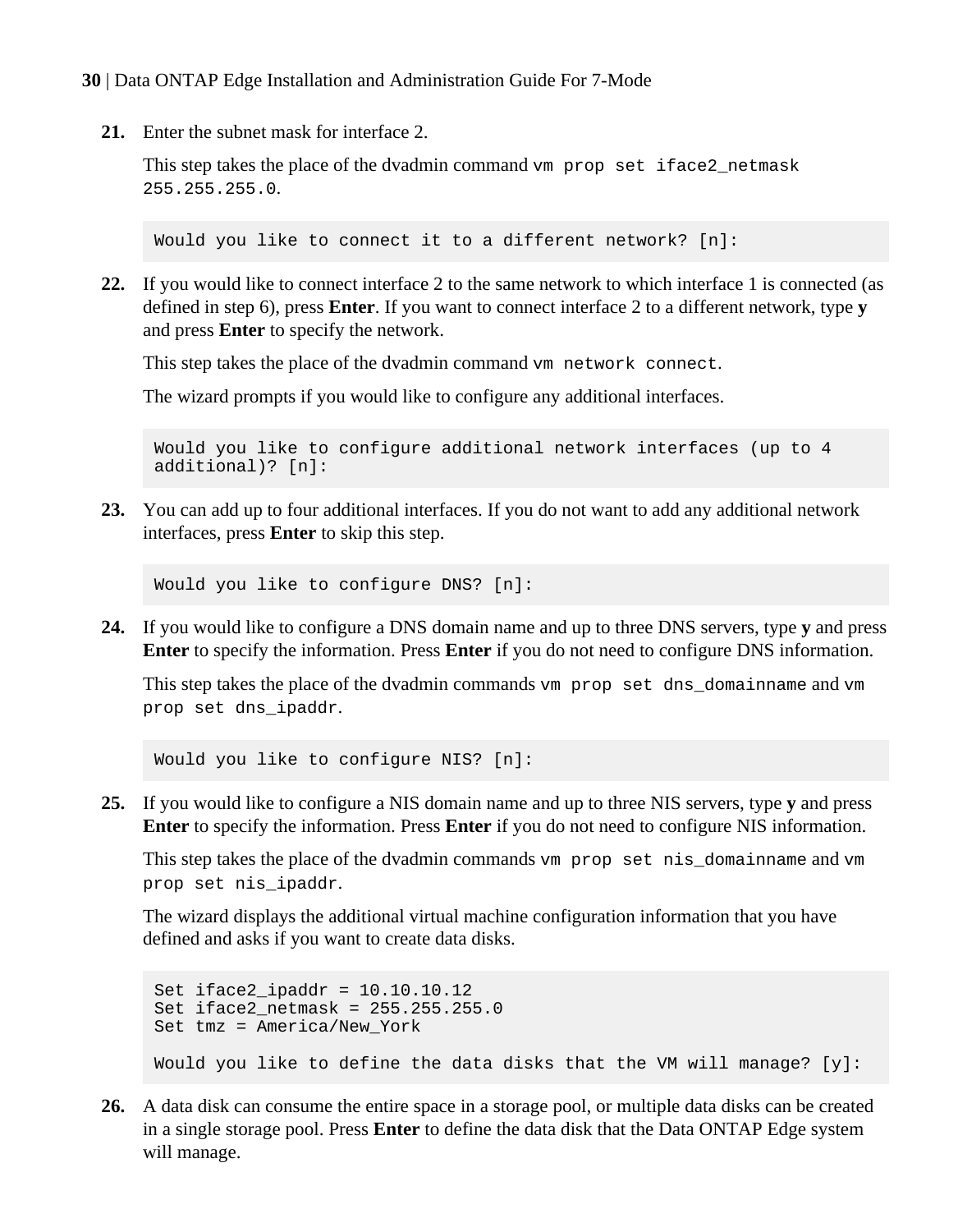Loading Storage Pools...<br>Pool Name Type Pool Name Type Access Capacity Available Backing VMFS Online 251441213 2) nvram\_data\_pool VMFS Online 881111333 826152128 LUN\_xyz Enter the number corresponding to the pool where you want the data disk to be created: **2**

**27.** Enter the number that corresponds to the storage pool in which you want to create the data disk and press **Enter**. Frequently, this is the same storage pool in which you created the virtual NVRAM disk.

```
Supported disk size for this pool: 1024 MB - 826152 MB
Would you like the disk to span the available free space (826152 MB)? 
[v]:
```
**28.** If you would like the disk to use all the available free space in the specified pool (this is the number in the parentheses), press **Enter**. Note that a single virtual disk cannot be larger than 2 TB. If the pool is larger than 2 TB, you will need to break it up into two or more similar-size disks (up to a maximum of 10 TB for Data ONTAP Edge systems). Because this pool is only 800 GB, press **Enter** to create a disk of the full size.

```
Creating disk...
Added 826152 MB disk [0:0] backed by [nvram_data_pool] dotv1/
dotv1_3.vmdk
Would you like to add another disk? [n]:
```
**29.** Press **Enter** when you do not need to create any more data disks.

Steps 27 through 29 take the place of the dvadmin command vm disk create dotv1 nvram\_data\_pool 800g.

Would you like to enable automatic backup of your VM's configuration?  $[y]$ :

**30.** There is a "monitor" feature available through dvadmin. It provides functionality to automatically back up the Data ONTAP-v system disks (not data disks) and configuration information. It also enables the collection of logs of input and output from the Data ONTAP system console. You should press **Enter** to enable this functionality because it makes troubleshooting and repair of the system much easier. You can type **n** and press **Enter** if you do not want to enable this functionality.

This step takes the place of the dvadmin command vm monitor start --no-watchdog dotv1.

vm monitor for dotv1 is running with options --no-watchdog Your VM has been configured. Would you like to see a summary? [y]: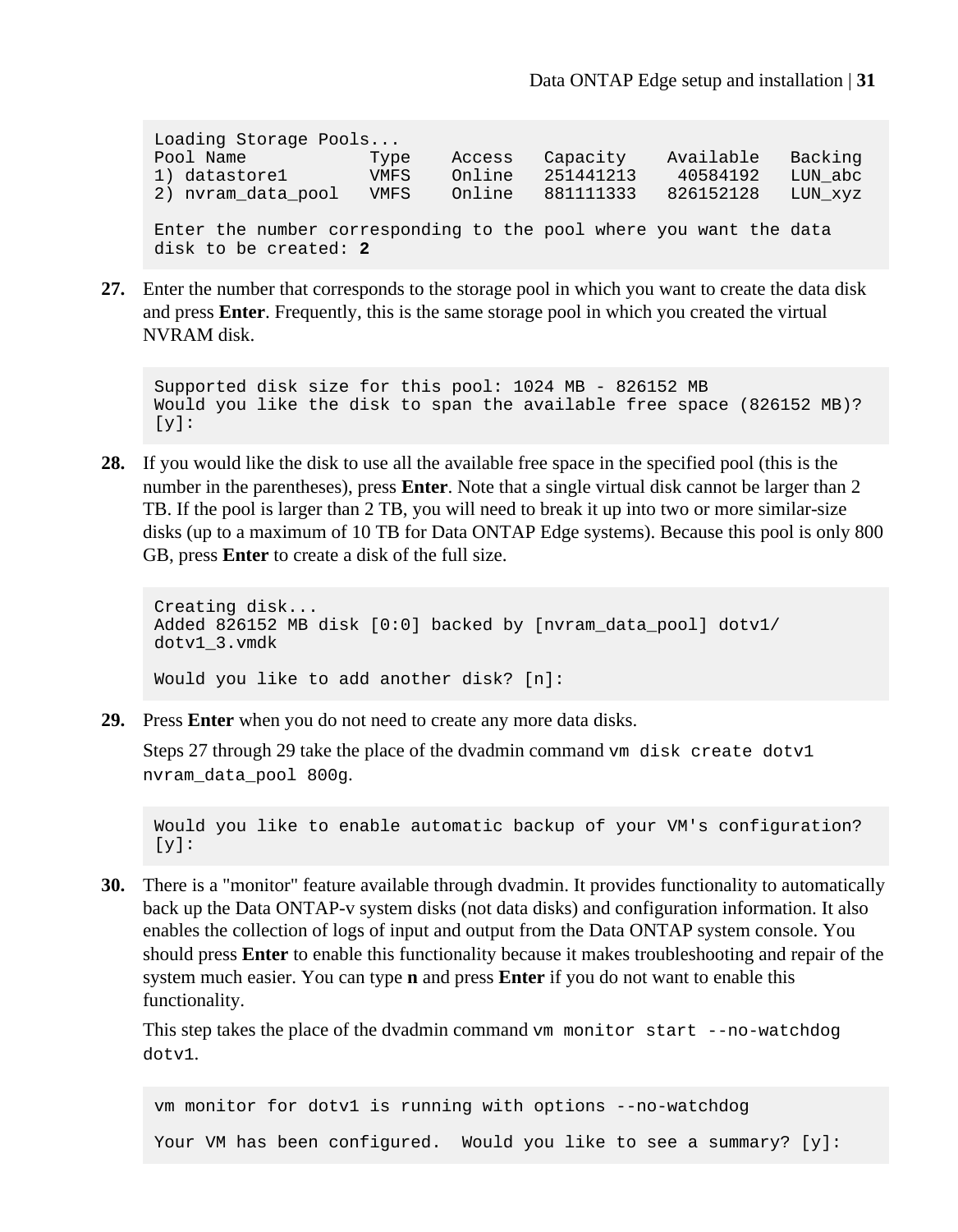**31.** Press **Enter** to see a summary of the current storage system settings. This display is generated from the dvadmin command vm show dotv1.

VM Name Power CfgState Heartbeat Hostname IP Address dotv1 off new -=============================================== Detail information for vm dotv1: VM Version Data ONTAP Version Serial Number System ID  $1.x$  8.x.x -  $-$ Disk Name Ctrl:Unit Size (MB) UUID Backing Hard disk 1 ide0:0 1057 - datastore1 Hard disk 2 ide0:1 1542 - datastore1 Hard disk 3 ide1:0 5121 - nvram\_data\_pool Hard disk 4 scsi0:0 826152 <uuid-string> nvram\_data\_pool Adapter Name MAC Address Metwork Name Network adapter 1 00:50:56:97:08:62 VM Network Network adapter 2 00:50:56:97:08:63 VM Network Network adapter 3 00:50:56:97:08:64 VM Network Network adapter 4 00:50:56:97:08:65 VM Network Network adapter 5 00:50:56:9c:3b:a2 VM Network Network adapter 6 00:50:56:9c:34:f5 VM Network Serial Name Port Conn Status Details Serial port 1 0 N untried Remote tcp://:7209 Serial port 2 1 N untried Pipe dotvl\_serial\_1 Resource Reservation CPU 5332 MHz Memory 4096 MB Would you like to start the VM? [y]:

**32.** If the disk and network adapter values you defined are correct, press **Enter** to start the Data ONTAP Edge storage system. Note that the "scsi" disk size should match the size of the data disk that you defined earlier.

This step takes the place of the dvadmin command vm start dotyl.

**Important:** If you do not start the storage system using the setup wizard, make sure you use the dvadmin vm start command to start the system the first time. **Do not** start the system the first time using VMware commands or the VMware vSphere Client.

```
start VM dotv1
VM wizard is now complete! You can connect to your VM by typing 
'vm console connect dotv1', or type 'help' to view the available 
commands.
>
```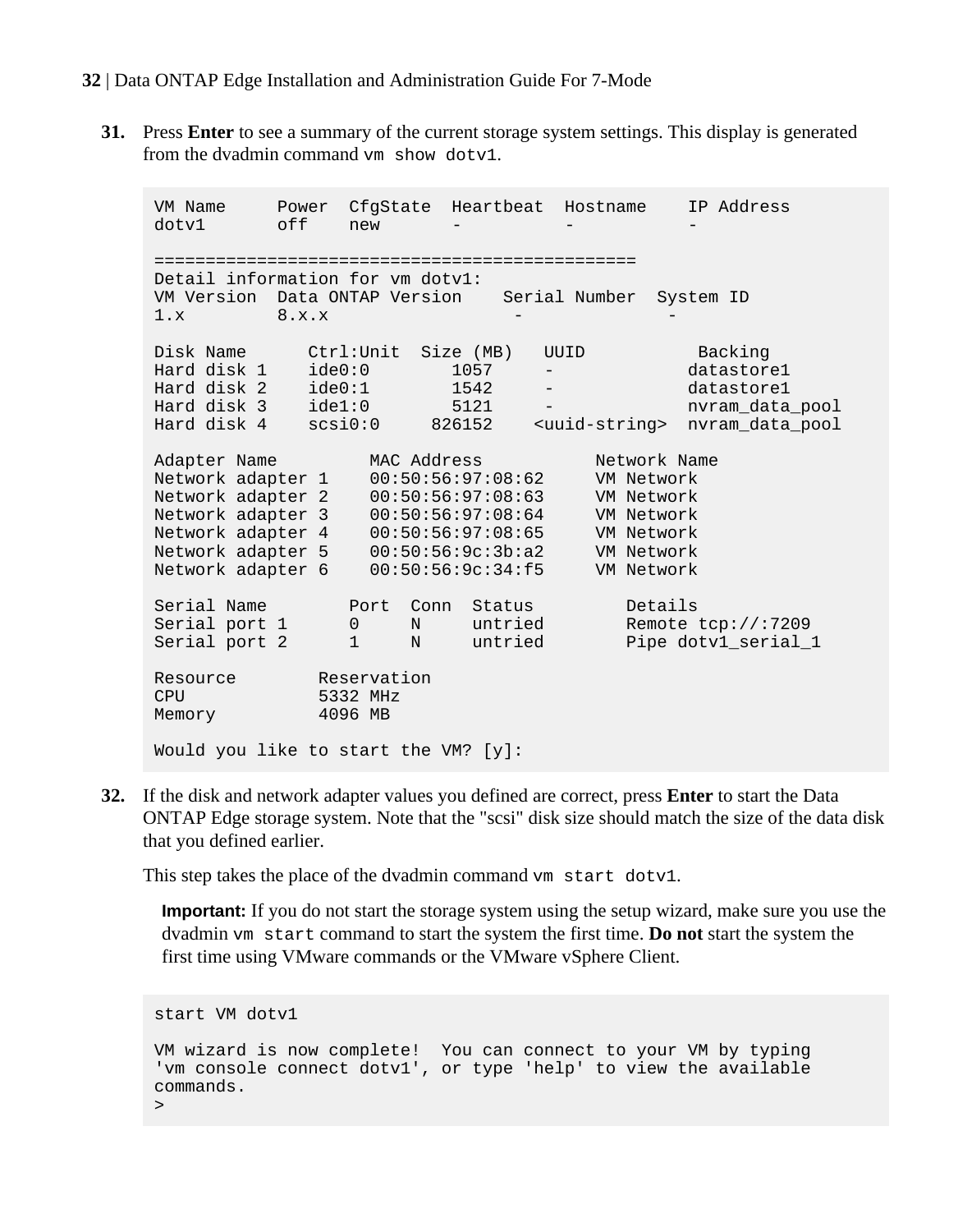<span id="page-32-0"></span>**33.** You are done, and your storage system will be available to use after it has completed booting up. You can optionally enter the command vm console connect dotv1 to connect to the Data ONTAP console to watch the storage system startup process.

## **Verifying system settings after startup**

You should verify that the virtual machine and Data ONTAP have started successfully before continuing to configure your storage system.

Use the vm show command to display the Data ONTAP Edge configuration information.

The following example displays detailed information for the Data ONTAP Edge system "dotv1" after Data ONTAP has started.

```
> vm show dotv1
VM Name Power CfgState Heartbeat Hostname IP Address
dotv1 on ready green dotv1 10.10.10.10
===============================================
Detail information for vm dotv1:
VM Version Data ONTAP Version Serial Number System ID 
1.x.x 8.x.x 2006000000015 2147483903 
Disk Name Ctrl:Unit Size (MB) UUID Backing
Hard disk 1 ide0:0 1057 - datastore1
Hard disk 2 ide0:1 1542 - datastore1
Hard disk 3 ide1:0 5121 - datastore1
Hard disk 4 scsi0:0 826152 <uuid-string> datastore1
Adapter Name MAC Address Metwork Name
Network adapter 1 00:50:56:9c:28:2d VM Network
Network adapter 2 00:50:56:9c:7e:77 VM Network
Network adapter 3 00:50:56:9c:3b:a2 VM Network
Network adapter 4 00:50:56:9c:34:f5 VM Network
Network adapter 5 00:50:56:9c:3b:23 VM Network
Network adapter 6 00:50:56:9c:34:5e VM Network
Serial Name Port Conn Status Details
Serial port 1 0 Y ok Remote tcp://:7200
Serial port 2 1 Y ok Pipe dotvl_serial_1
Resource Reservation
CPU 5332 MHz
Memory 61, 2006 MB
```
The important entries to verify include:

- Cfgstate When Data ONTAP has successfully completed startup, this value will be "ready". If the value is "new" or "init", you may need to wait a few more minutes for startup to complete. If the value is "failed", use the vm state show command to view the reason for the failure.
- Power This value should be "on". If it is "off", run the vm start command to start the Data ONTAP Edge system.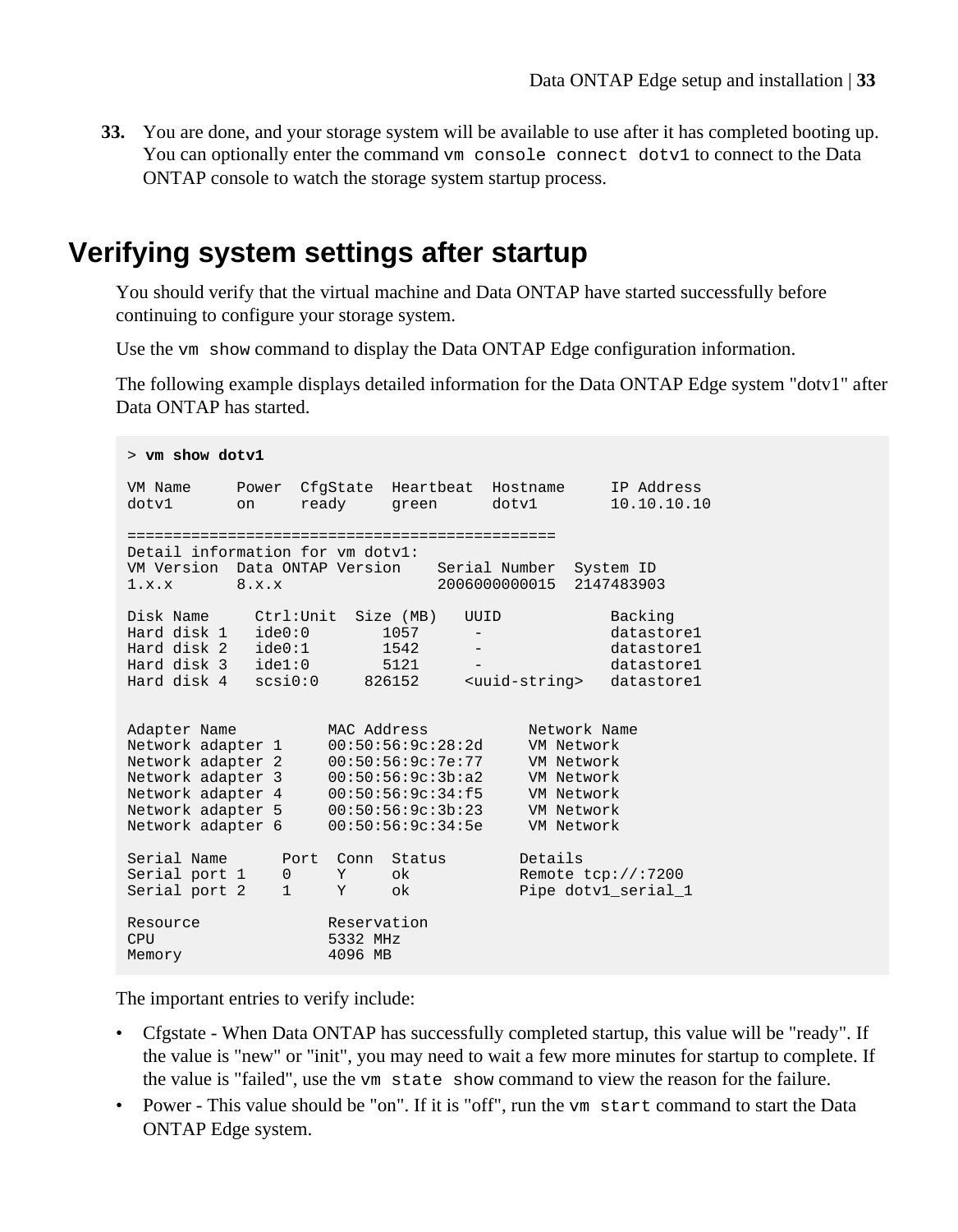- <span id="page-33-0"></span>• Heartbeat - This value should be "green" when Data ONTAP has completed startup. It may go through "gray", "yellow", and "red" stages during the boot and initialization process.
- Hostname and IP Address These fields are empty during the boot process. They are populated with real values when Data ONTAP is powered on and fully set up.
- VM Version The version of the Data ONTAP-v OVF package used when installing the Data ONTAP Edge system.
- Data ONTAP Version The version of Data ONTAP software that is installed.
- Serial Number and System ID These values are the serial number and system ID of the storage system.
- Serial ports The "Conn" and "Status" fields will be "Y" and "ok", respectively, when Data ONTAP has completed startup.

You can re-enter the vm show command to refresh this information. After Data ONTAP Edge has completed startup, you can access the system console to configure the storage system.

**Note:** You do not have to wait for the system to have finished startup before accessing the system console.

# **Connecting to the Data ONTAP Edge storage system console**

You connect to the Data ONTAP Edge console in order to interface with Data ONTAP to administer your storage system. The console enables you to use the Data ONTAP command line interface.

### **About this task**

You can connect to your Data ONTAP Edge storage system using the dvadmin vm console connect command, as shown here. You can also connect to the storage system using two additional methods:

- An SSH client, such as PuTTY, can be used to connect directly to the primary interface IP address of the storage system, for example ssh -l root 10.10.10.10.
- NetApp OnCommand System Manager can be used to administer the storage system using the primary interface IP address. See the NetApp Support Site at *[support.netapp.com](http://support.netapp.com/)* to access System Manager software.

You can have only one dvadmin console connection to a storage system at a time. However, you can have a dvadmin console connection and an SSH or System Manager connection concurrently.

Note that this command could fail with Error: [85] VmSerialConnectErr depending on the ESX firewall setting. The ESX firewall either needs to be disabled, or the firewall rule for "remoteSerialPort" needs to be enabled. For example, in vSphere 5, select the host through the vSphere Client and select **Configuration > Security Profile > Firewall Properties** and make sure the check box is selected for **VM Serial port connected over network**.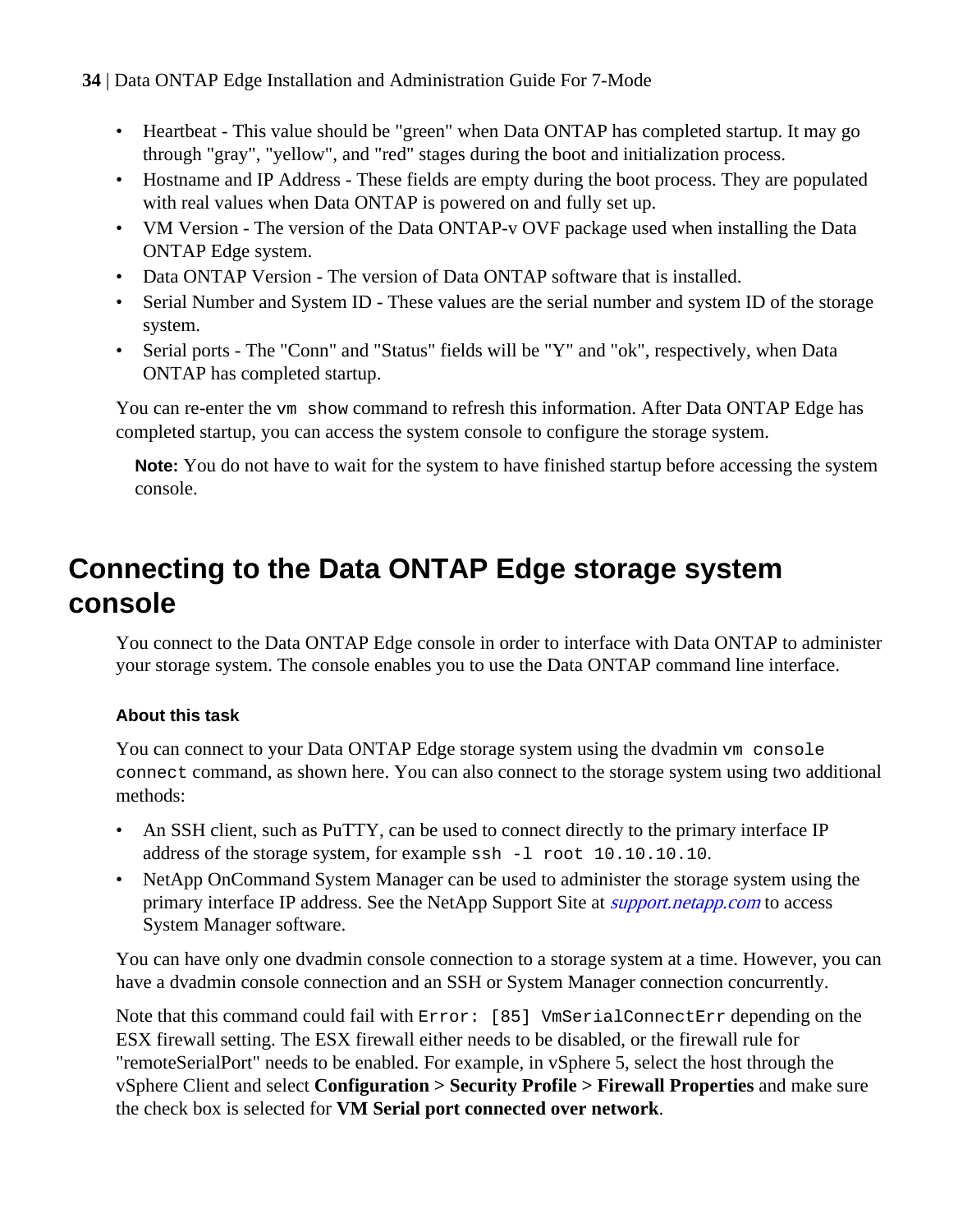#### **Steps**

**1.** Enter the following command to connect to the storage system console for a specific Data ONTAP Edge system:

**vm console connect <vm\_name>**

**2.** Enter the Data ONTAP root password, and then you can configure Data ONTAP settings.

#### **Example console access**

The following example shows how to access the storage system console for the Data ONTAP Edge system named "dotv1":

> **vm console connect dotv1**

```
Connecting to console on dotv1. Use \lambda]-x to exit or \lambda]-h for help.
[connecting]
...... (3 or 4 minutes as the system reboots and sets up the system)
Password: ********
dotv1>
```
To exit the console and return to the dvadmin prompt, use the escape key sequence  $Ctr1 - jx$ (press the "Ctrl' and "right bracket" keys together, then press the "X" key).

#### **After you finish**

To confirm that Data ONTAP has started successfully, you can run the following Data ONTAP commands:

```
dotv1> disk show
 DISK OWNER POOL SERIAL NUMBER HOME DR HOME
 --------- ------------- ----- ------------- ------------- ------------
   0b.0 dotv1 (2202792286) Pool0 6000c29c..... dotv1 (2202792286)
dotv1> aggr status -r
Aggregate aggr0 (online, raid0) (advanced_zoned checksums)
  Plex /aggr0/plex0 (online, normal, active)
   RAID group /aggr0/plex0/rg0 (normal, advanced_zoned checksums)
  RAID Disk Device HA SHELF BAY CHAN Pool Type RPM Used (MB/blks) Phys (MB/blks)
 --------- ------ ------------- ---- ---- ---- ----- -------------- --------------
 data 0b.0 0b - - SA:A - SAS N/A 806320/1651362560 819200/1677721600
  Spare disks (empty)
dotv1> vol status<br>
Volume Status Status Options<br>
vol0 online raid0, flex root<br>
64-bit
```
These commands show that the 800 GB virtual data disk you defined is part of aggregate 0, and that there are no spare disks.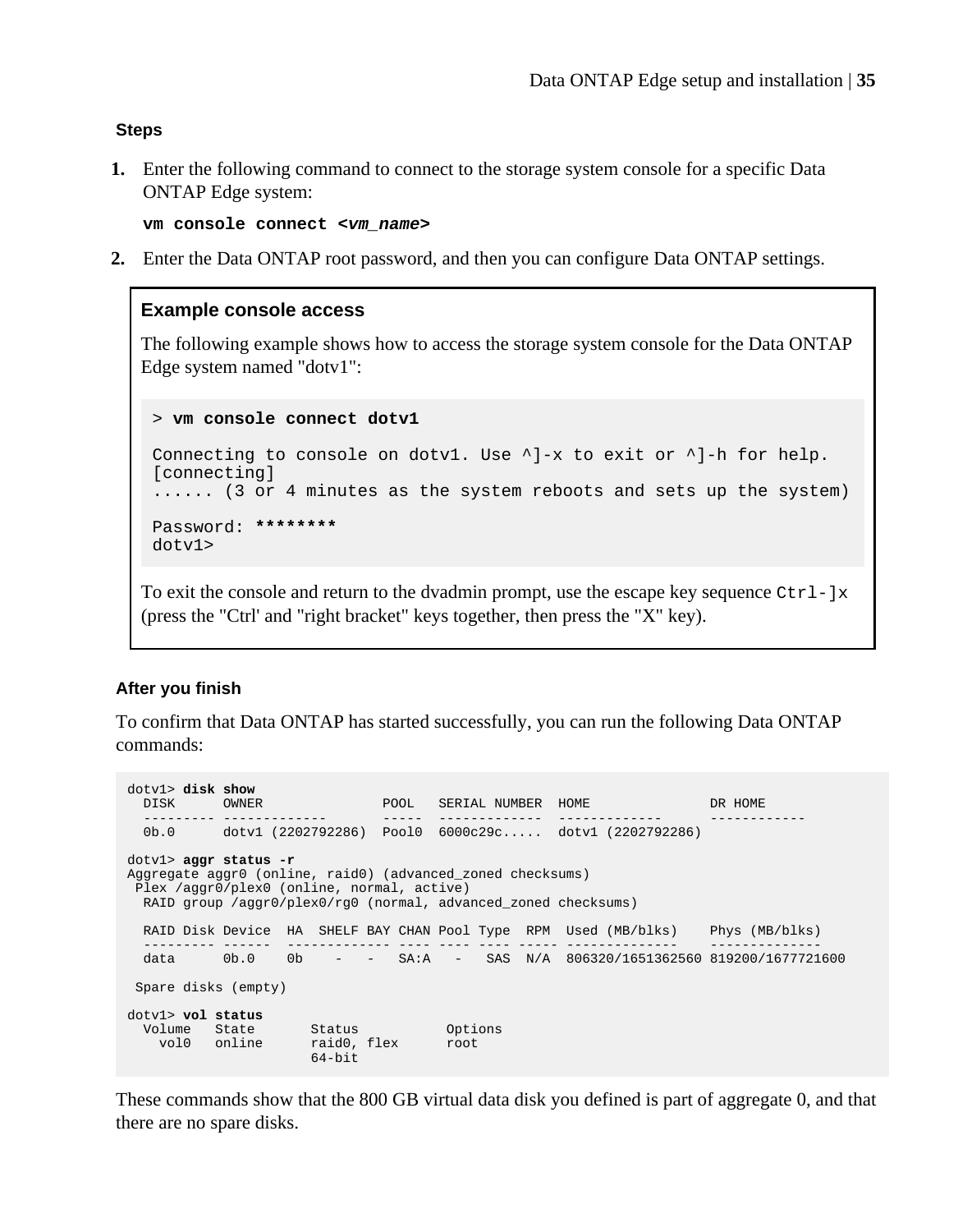# <span id="page-35-0"></span>**What to do after the Data ONTAP Edge system is running**

After you have installed and started the Data ONTAP Edge system, you can configure the Data ONTAP storage settings and perform administrative tasks.

To configure SnapVault and SnapMirror technologies on your storage system, see the "Data protection using SnapVault" and "Data protection using SnapMirror" chapters in the Data ONTAP Data Protection Online Backup and Recovery Guide for 7-Mode.

Data ONTAP documentation is available on the NetApp Support Site at *[support.netapp.com](http://support.netapp.com/)*. See the documentation listed in the table below to perform specific tasks.

| For information about                                                                                                                                        | Go to the NetApp Support Site for the                       |
|--------------------------------------------------------------------------------------------------------------------------------------------------------------|-------------------------------------------------------------|
| New features, enhancements, and known issues                                                                                                                 | Data ONTAP Release Notes for 7-Mode for                     |
| for your version of Data ONTAP software                                                                                                                      | your version of Data ONTAP                                  |
| Managing all aspects of your system, and<br>information about using OnCommand System<br>Manager                                                              | Data ONTAP System Administration Guide for<br>7-Mode        |
| Managing the iSCSI protocols for SAN                                                                                                                         | Data ONTAP SAN Administration Guide for 7-                  |
| environments                                                                                                                                                 | Mode                                                        |
| Managing file access for NFS, CIFS, HTTP,                                                                                                                    | Data ONTAP File Access and Protocols                        |
| FTP, and WebDAV protocols                                                                                                                                    | Management Guide for 7-Mode                                 |
| Enabling data protection features of Data                                                                                                                    | Data ONTAP Data Protection Online Backup                    |
| ONTAP, such as SnapVault and SnapMirror                                                                                                                      | and Recovery Guide for 7-Mode                               |
| Managing storage resources using aggregates,<br>managing data using volumes, qtrees, and<br>quotas, and increasing storage efficiency using<br>deduplication | Data ONTAP Storage Management Guide for 7-<br>Mode          |
| Setting up and managing configurations of                                                                                                                    | Data ONTAP Network Management Guide for                     |
| networked storage systems                                                                                                                                    | 7-Mode                                                      |
| Upgrading the version of Data ONTAP software                                                                                                                 | Data ONTAP Upgrade and Revert/Downgrade<br>Guide for 7-Mode |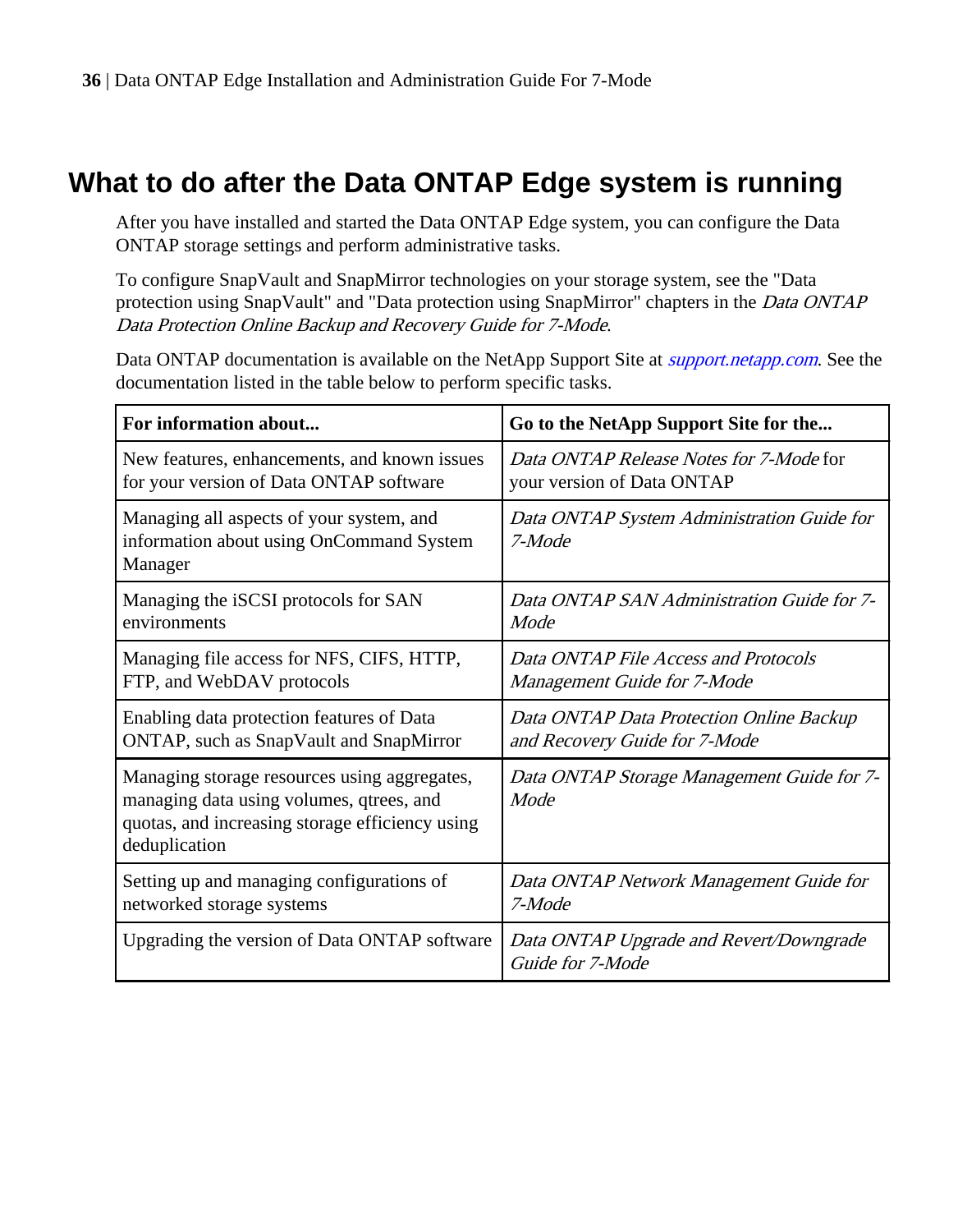# <span id="page-36-0"></span>**Data ONTAP Edge administration tasks**

You can perform administration operations using dvadmin after the Data ONTAP Edge system is installed. Typical operations include monitoring system and disk status. Other operations include creating configuration backups, adding more storage, starting the monitor, and stopping and starting the Data ONTAP Edge system.

Note that any Data ONTAP configuration or monitoring operations must be performed using the Data ONTAP interface, available through the system console and OnCommand System Manager.

The sections that follow define some of the administration tasks. In some cases only the dvadmin commands that enable you to perform administrative functions are listed. See the *Data ONTAP-v* Administration Tool Command Reference for complete command details.

## **Viewing system information**

The commands described in this section enable you to view a variety of Data ONTAP Edge configuration settings.

The initial Data ONTAP Edge configuration is defined based on the properties you specified during the installation using the vm setup command (or the vm create and vm prop set commands).

| <b>Command</b>  | <b>Description</b>                                                                                                                                                 |  |  |
|-----------------|--------------------------------------------------------------------------------------------------------------------------------------------------------------------|--|--|
| host show       | When dvadmin is connected to a vCenter Server, this command shows<br>the available ESX hosts. When connected to a host, it shows details<br>about the host server. |  |  |
| network show    | Displays the networks that are available to the host server through the<br>virtual switch.                                                                         |  |  |
| status          | Displays the current dvadmin version and host server connection status.                                                                                            |  |  |
| vm network show | Displays the Data ONTAP-v virtual machine network adapters and the<br>networks to which they are attached.                                                         |  |  |
| vm prop show    | Displays the value of properties you have set to define Data ONTAP<br>startup parameters.                                                                          |  |  |
| vm serial show  | Displays the available Data ONTAP-v virtual machine serial ports.                                                                                                  |  |  |
| vm show         | Displays detailed information about the Data ONTAP Edge system<br>configuration and operating state.                                                               |  |  |
| ym state show   | Displays the current Data ONTAP Edge configuration state.                                                                                                          |  |  |

The table below lists the dvadmin commands you use to view system information.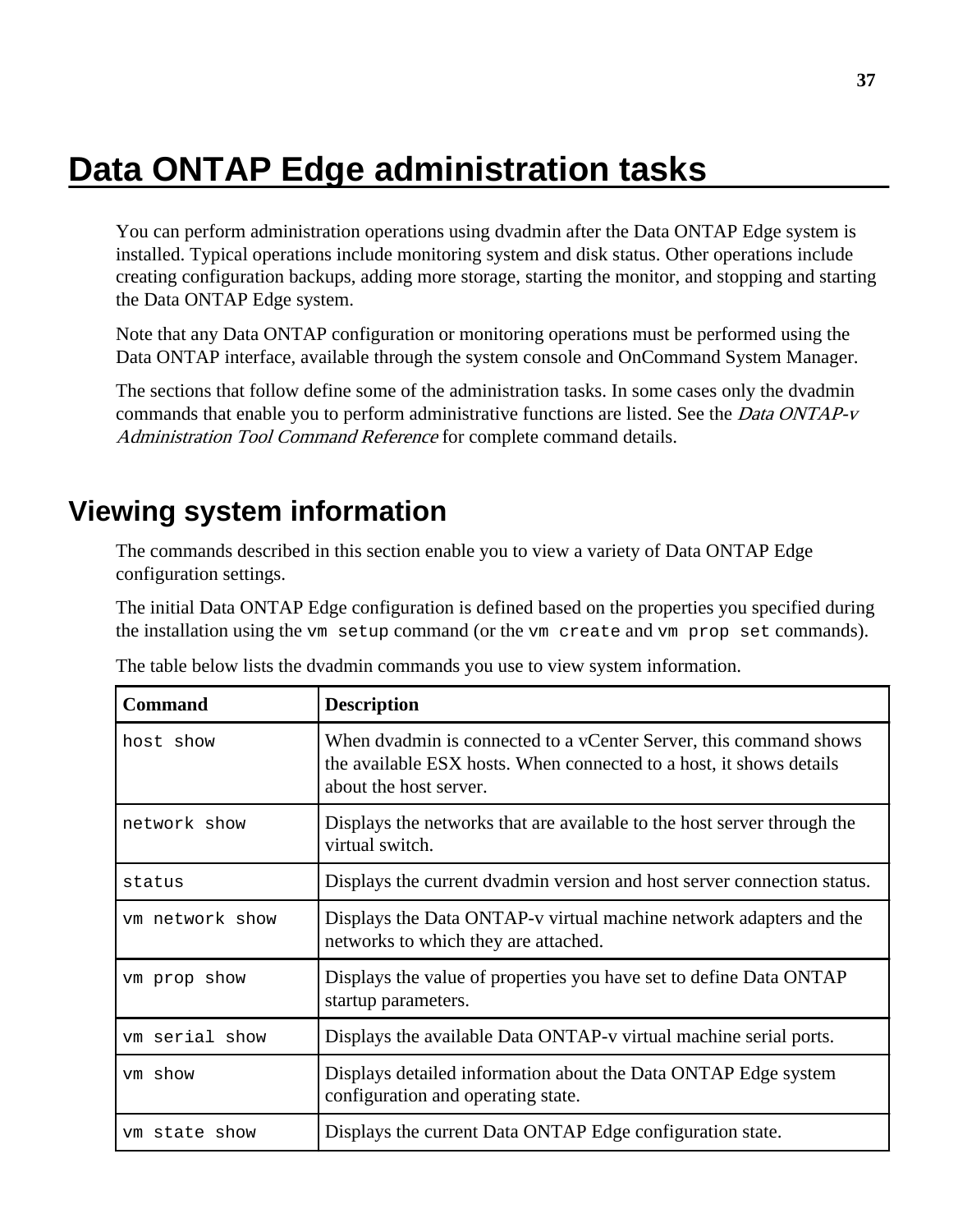There are other dvadmin commands that show system information, but they are discussed in other sections of this chapter. For example, showing the console log is discussed in *[Logging operations](#page-44-0)* on page 45.

| <b>Command</b> | <b>Description</b>                                                                                                                                                                                                                          |  |
|----------------|---------------------------------------------------------------------------------------------------------------------------------------------------------------------------------------------------------------------------------------------|--|
| aggr status -r | Displays the data disks that Data ONTAP Edge is managing and details<br>about the aggregate.                                                                                                                                                |  |
| disk show      | Displays the data disks that Data ONTAP Edge is managing.                                                                                                                                                                                   |  |
| license show   | Displays the Data ONTAP feature licenses that are currently enabled on<br>the system.                                                                                                                                                       |  |
| sysconfiq      | Displays the Data ONTAP Edge system serial number, number of CPUs<br>and RAM being used, and the number and size of the data disks. Using<br>the options $-\alpha v$ or $-p$ provides additional details about the host ESX<br>server.      |  |
|                | <b>Note:</b> If the sysconfig -p command displays an error about not<br>having the appropriate vSphere credentials, use the vmservices<br>vsphere credential modify command to enter the credentials<br>for the vCenter Server or ESX host. |  |
| version        | Displays the Data ONTAP release version.                                                                                                                                                                                                    |  |

The table below lists the Data ONTAP commands you use to view system information.

## **Virtual machine operations**

The tasks described in this section enable you to change the operating state of the Data ONTAP Edge system.

Some of the operations described in this section can be performed using standard VMware ESX controls, for example, powering on and off the virtual machine. While these operations typically will not damage the Data ONTAP Edge system or Data ONTAP, you should use dvadmin for operations that directly affect the Data ONTAP-v virtual machine.

For example, the initial startup of the Data ONTAP Edge system *must be* performed using the dvadmin vm start command because initial configuration parameters are passed to Data ONTAP by dvadmin at that time.

The table below lists the commands you use to change the operating state of the Data ONTAP Edge system.

| <b>Description</b><br>l Command |                                                                                                                                                            |
|---------------------------------|------------------------------------------------------------------------------------------------------------------------------------------------------------|
|                                 | <u>vm</u> console connect Connects to the Data ONTAP Edge system console to administer your<br>storage system using the Data ONTAP command line interface. |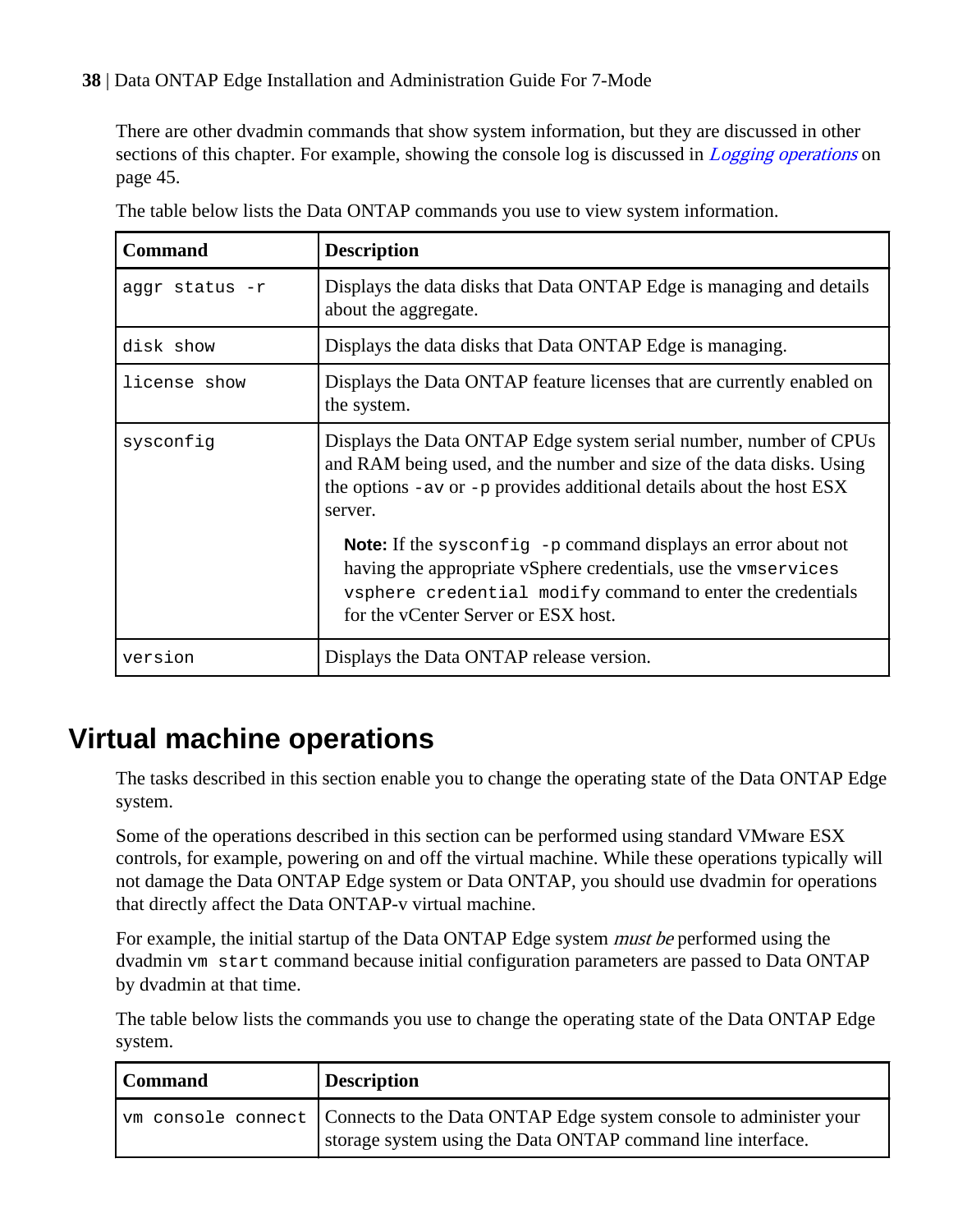<span id="page-38-0"></span>

| <b>Command</b>           | <b>Description</b>                                                                                                                       |  |  |
|--------------------------|------------------------------------------------------------------------------------------------------------------------------------------|--|--|
| ym console<br>disconnect | Disconnects another session from the Data ONTAP Edge system<br>console.                                                                  |  |  |
| vm destroy               | Deletes the Data ONTAP Edge system from the host server.                                                                                 |  |  |
| ym network connect       | Connects a Data ONTAP-v virtual machine network adapter to a<br>network that is available on the host server through the virtual switch. |  |  |
| vm prop set              | Defines or changes Data ONTAP-v properties that will be passed to Data<br>ONTAP at initial startup.                                      |  |  |
| vm prop unset            | Clears Data ONTAP-v properties that will be passed to Data ONTAP at<br>initial startup.                                                  |  |  |
| vm restart               | Restarts the Data ONTAP Edge system.                                                                                                     |  |  |
| ym start                 | Starts the Data ONTAP Edge system. This starts the virtual machine and<br>the Data ONTAP storage system.                                 |  |  |
| vm stop                  | Stops the Data ONTAP Edge system. This stops the virtual machine and<br>the Data ONTAP storage system.                                   |  |  |

## **Storage operations**

The storage operations you can perform include viewing physical disk information, managing storage pools, and managing virtual disks.

A brief description of these storage terms is provided below:

- A *physical disk* is the disk or disks available to the host server. The space from disks is presented to the host server as LUNs.
- A *storage pool* is a logical container within a LUN that holds virtual machine files. The space in the pools can be used by Data ONTAP Edge for system information or for data storage.
- A *virtual disk* is the defined space that Data ONTAP Edge sees as an actual disk. Multiple virtual disks can exist within a storage pool. These disks are formatted and managed by the virtualization hypervisor. The virtual disks are used by Data ONTAP Edge as either system disks or data disks:
	- System disks are used internally for the Data ONTAP and virtual machine installation, and for the virtual NVRAM and system files. The system disks are created automatically when Data ONTAP Edge is installed.
	- Data disks are the disks that Data ONTAP Edge manages as application storage. Multiple data disks can be created within a storage pool.

The table below lists the commands you use to manage the storage pools and data disks that Data ONTAP Edge uses.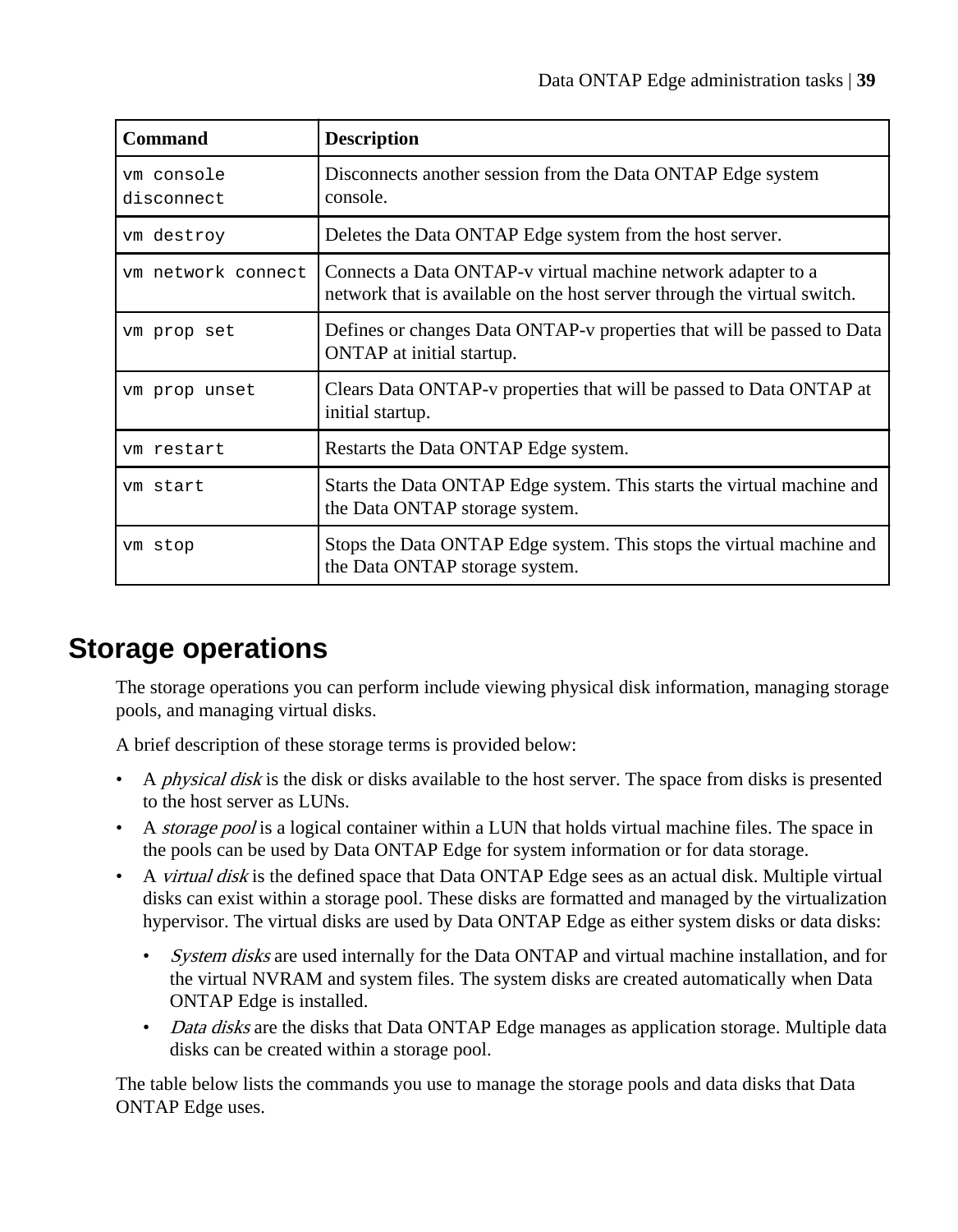<span id="page-39-0"></span>

| <b>Command</b>  | <b>Description</b>                                                                            |  |  |
|-----------------|-----------------------------------------------------------------------------------------------|--|--|
| pdisk show      | Displays the LUNs that are available to the host server.                                      |  |  |
| pool create     | Creates storage pools on both local storage and on attached SCSI LUNs.                        |  |  |
| pool destroy    | Destroys a storage pool from a disk.                                                          |  |  |
| pool show       | Displays the storage pools that are available to the host server.                             |  |  |
| ym disk create  | Creates a virtual data disk that Data ONTAP Edge will manage as<br>application storage.       |  |  |
| vm disk destroy | Destroys a data disk that was being managed by Data ONTAP Edge.                               |  |  |
| vm disk show    | Displays the virtual disks that Data ONTAP Edge is using and<br>managing.                     |  |  |
| ym headswap     | Moves data disks from one Data ONTAP Edge system to another Data<br><b>ONTAP</b> Edge system. |  |  |

### **Adding a new data disk to an existing system**

You can add data disks to your storage system either by using available space from an existing storage pool or by adding new physical disks. The new data disks can be made into active or a spare disks in a Data ONTAP aggregate.

#### **Before you begin**

The Data ONTAP Edge system must be powered off for a short time while the virtual disk is added to the system.

#### **About this task**

The Data ONTAP Edge storage system has four SCSI disk controllers: 0 through 3. Each controller can manage up to 15 virtual data disks - for a maximum of 60 disks. As you add data disks to the system, they are allocated to each controller.

Data disks are created using the default checksum type. This is the checksum type used to create the initial data disks on the system. For new Data ONTAP Edge storage systems, the default is "zoned".

The process of adding a new virtual data disk to the system requires using both dvadmin and Data ONTAP commands. The first four steps apply only in the case where you have added a new physical disk to the system. You can start with step 5 if you are adding a new disk from storage space that is available on an existing pool.

#### **Steps**

- **1.** Install a new disk into the system, create a RAID group, and then define a LUN or LUNs.
- **2.** Add the LUN, or LUNs, to the host server and verify that the server can see the LUN.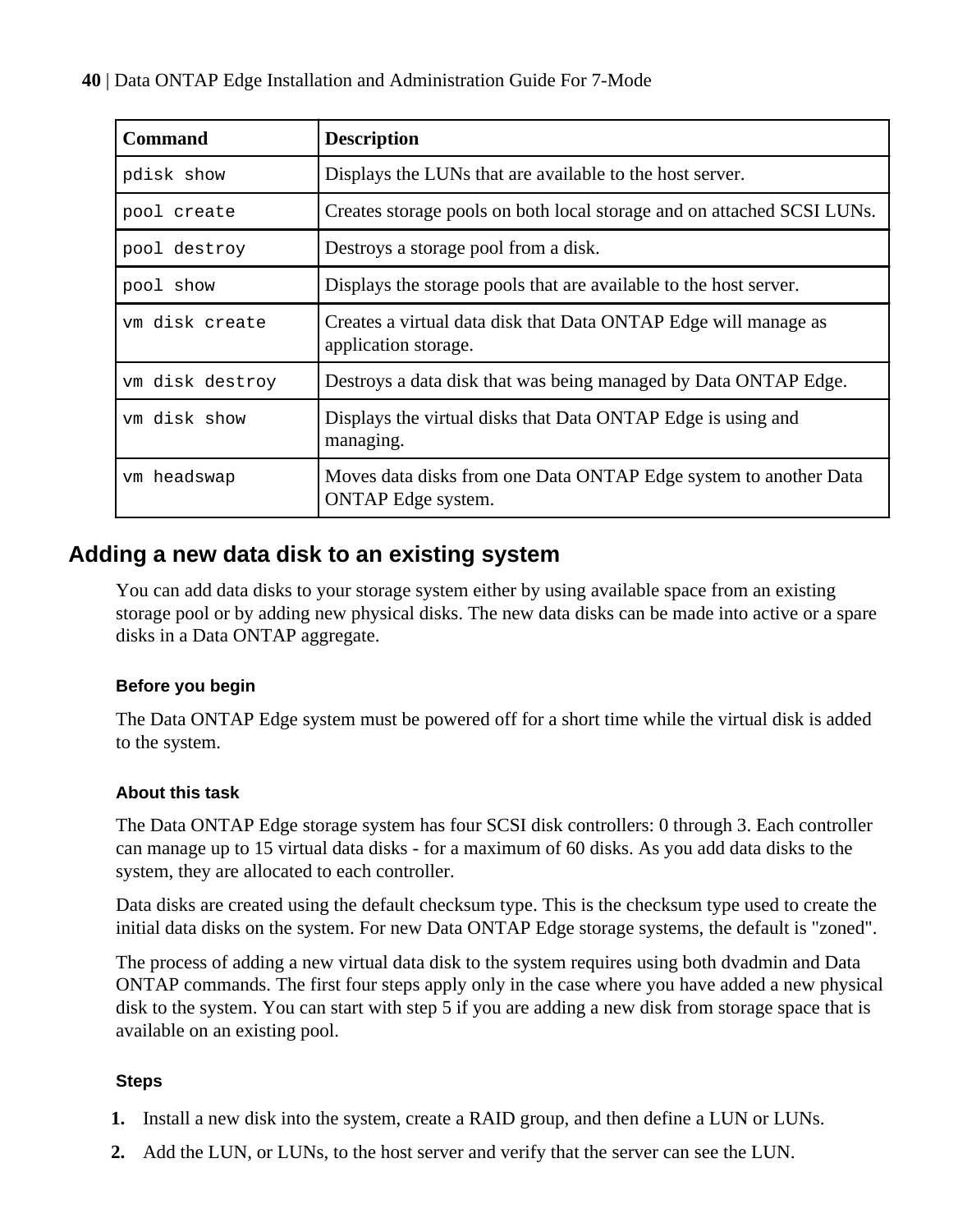- <span id="page-40-0"></span>**3.** Using dvadmin, enter the pdisk show command to display the canonical name of the new physical disk (LUN).
- **4.** Create a storage pool from the new physical disk using the pool create command.
- **5.** Power off the Data ONTAP Edge system using the vm stop command.
- **6.** Create one or more new virtual disks in the storage pool using the vm disk create command.
- **7.** Power on the Data ONTAP Edge system using the vm start command.
- **8.** Connect to the Data ONTAP Edge system console using the vm console connect command in order to interface with Data ONTAP.

When the **Password:** prompt appears, enter the Data ONTAP root password.

**9.** Use the disk show and disk show -n commands to see the currently owned and unowned disks.

New disks that require a new Data ONTAP-v controller to be initialized will come up as "Not Owned".

**10.** Use the disk assign command to assign the new virtual disk to the storage system. If you added multiple virtual disks, use the disk assign all command.

This makes the disk into a "spare" disk.

**11.** Enter the aggr create  $\langle \text{aggr\_name} \rangle \langle \text{num\_disks} \rangle$  command to create a new aggregate and add the specified number of spare disks to that aggregate. You can also add the new disks to an existing aggregate using the aggregate dd command.

The disks need to be zeroed before they are added to the aggregate. That process starts automatically, and you will be notified by the system log as the disks are added.

#### **After you finish**

After the disks have been zeroed, you can create volumes and perform other operations to use the newly added capacity. See the *Data ONTAP Storage Management Guide for 7-Mode* for more information on creating and expanding aggregates.

### **Replacing a Data ONTAP Edge system while preserving data disks**

In certain situations, you may need to replace an existing Data ONTAP Edge system, but keep the data disks that Data ONTAP was managing. In these cases, you can create a new Data ONTAP Edge system, and then reassign the disks from the old virtual machine to the new virtual machine (this is known as a *head swap*).

#### **Before you begin**

Part of this task requires that you are running in maintenance mode on the storage system console. Note that the disks cannot be active when running this procedure.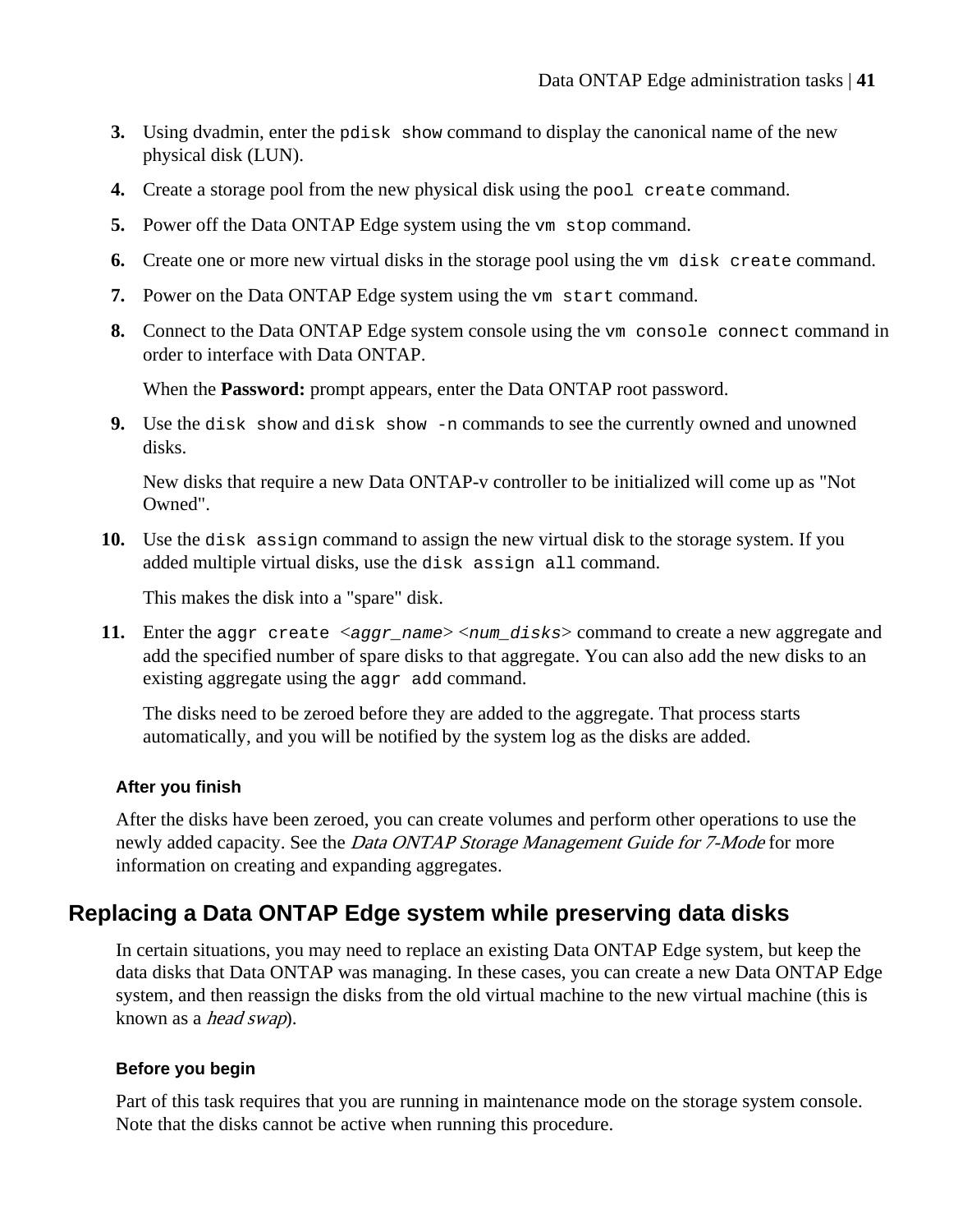#### **About this task**

One situation where you may want to perform this task is if there is a problem updating Data ONTAP software using the software update command. In this case, you can create a new Data ONTAP Edge system with an updated Data ONTAP image, and then reassign the data disks to the new system. You might also want to perform this task if you need to move the Data ONTAP Edge system onto a a different storage pool.

Follow the steps below to redeploy a Data ONTAP Edge system and preserve the existing data disks:

#### **Steps**

**1.** Shut down the existing Data ONTAP Edge system by entering the vm stop command.

The virtual machine should completely shut down in about a minute. If it does not shut down in a reasonable amount of time, use the --force option of the stop command.

- **2.** If all the space on the defined pools (datastores) is already reserved for data disks and the virtual NVRAM disk, you will need to manually move the existing NVRAM VMDK file before you can create the replacement Data ONTAP Edge system. See *[Moving the NVRAM VMDK file](#page-42-0)* on page 43 for instructions.
- **3.** Create the new Data ONTAP Edge system with a unique name using the vm create command. Note that the options you specify when creating the replacement virtual machine are slightly different than what you used to create the original Data ONTAP Edge system. The full syntax for creating a replacement Data ONTAP Edge system is as follows:

#### **vm create --headswap vm\_name pool\_name nv\_pool\_name network\_name license=license\_string**

This command creates the new Data ONTAP Edge system. Note that the *license* string can be the same as, or different, from the platform license used when installing the original system.

- **4.** Set any additional Data ONTAP-v properties for this virtual machine to match the original configuration using the vm prop set command, if required.
- **5.** Reassign the SCSI data disks from the old Data ONTAP Edge system to the new Data ONTAP Edge system using the vm headswap command.

```
vm headswap old_vm_name new_vm_name
```
- **6.** Start the new Data ONTAP Edge system by entering the vm start command.
- **7.** Connect to the system console on the new Data ONTAP Edge system in order to interface with Data ONTAP using the vm console connect command.
- **8.** When prompted, press Ctrl-C during Data ONTAP startup to bring up the boot menu.

Note the new System ID that is displayed:

Skipping automatic setup and entering boot menu. Choose 'Maintenance mode boot' and execute 'disk reassign' to reassign disks to the new system id (2185014502)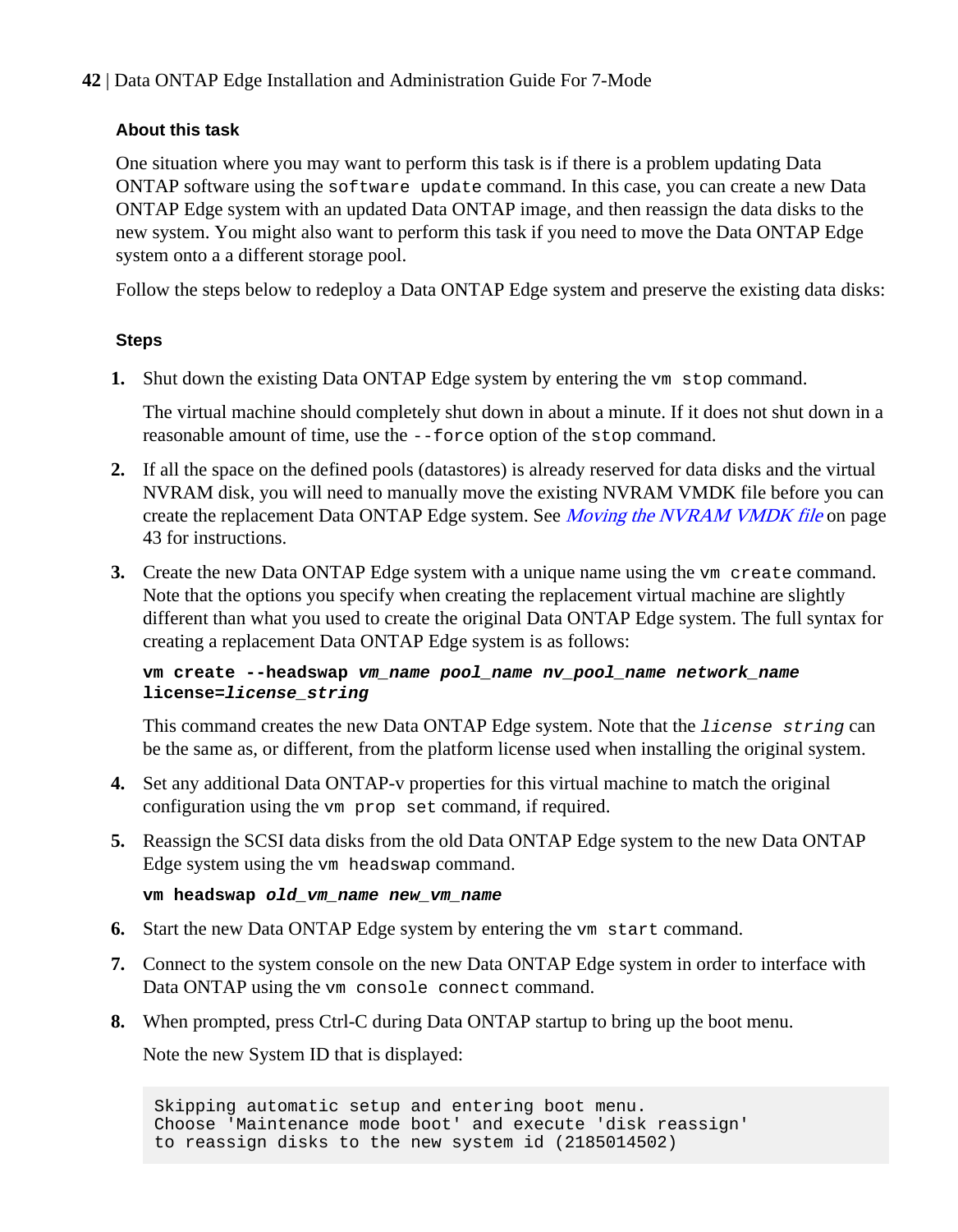- <span id="page-42-0"></span>**9.** Select option 5 for "Maintenance mode boot".
- 10. When the "\*>"prompt appears, enter the disk show -a command to display the old System ID.
- **11.** Enter the following command to reassign the disks to the new Data ONTAP system:

**disk reassign -s old\_sysid -d new\_sysid**

Press "y" to confirm that you want to move the disks from the old system to the new system.

**12.** Enter the halt command, and then boot the Data ONTAP storage system normally.

Data ONTAP should now power up normally and recognize the assigned data disks.

#### **After you finish**

After you have verified that the new Data ONTAP Edge system is operating as expected, you can destroy the old Data ONTAP Edge system by entering the vm destroy command from dvadmin.

### **Moving the virtual NVRAM VMDK file**

To make space available for a new virtual NVRAM VMDK that will be created as part of a new Data ONTAP Edge system, you must move or delete the existing virtual NVRAM VMDK using the vSphere Client graphical user interface.

#### **About this task**

This task should be performed only as part of the process for replacing a Data ONTAP Edge system while preserving data disks.

#### **Steps**

- **1.** Launch the VMware vSphere Client to access the host server on which the Data ONTAP Edge system is installed.
- **2.** Navigate to **Inventory** > **Datastores**.
- **3.** On the Summary tab, click **Browse Datastore...**.
- **4.** In the Folder view of the Datastore Browser window, select the datastore (pool) where you created the NVRAM disk (when you issued the vm create command).
- **5.** Right-click the NVRAM VMDK (for example, dotv1\_2.vmdk) and select **Move to...** to move the .vmdk file to the local datastore (pool) where you installed the Data ONTAP Edge system. The NVRAM VMDK file should be approximately 5 GB.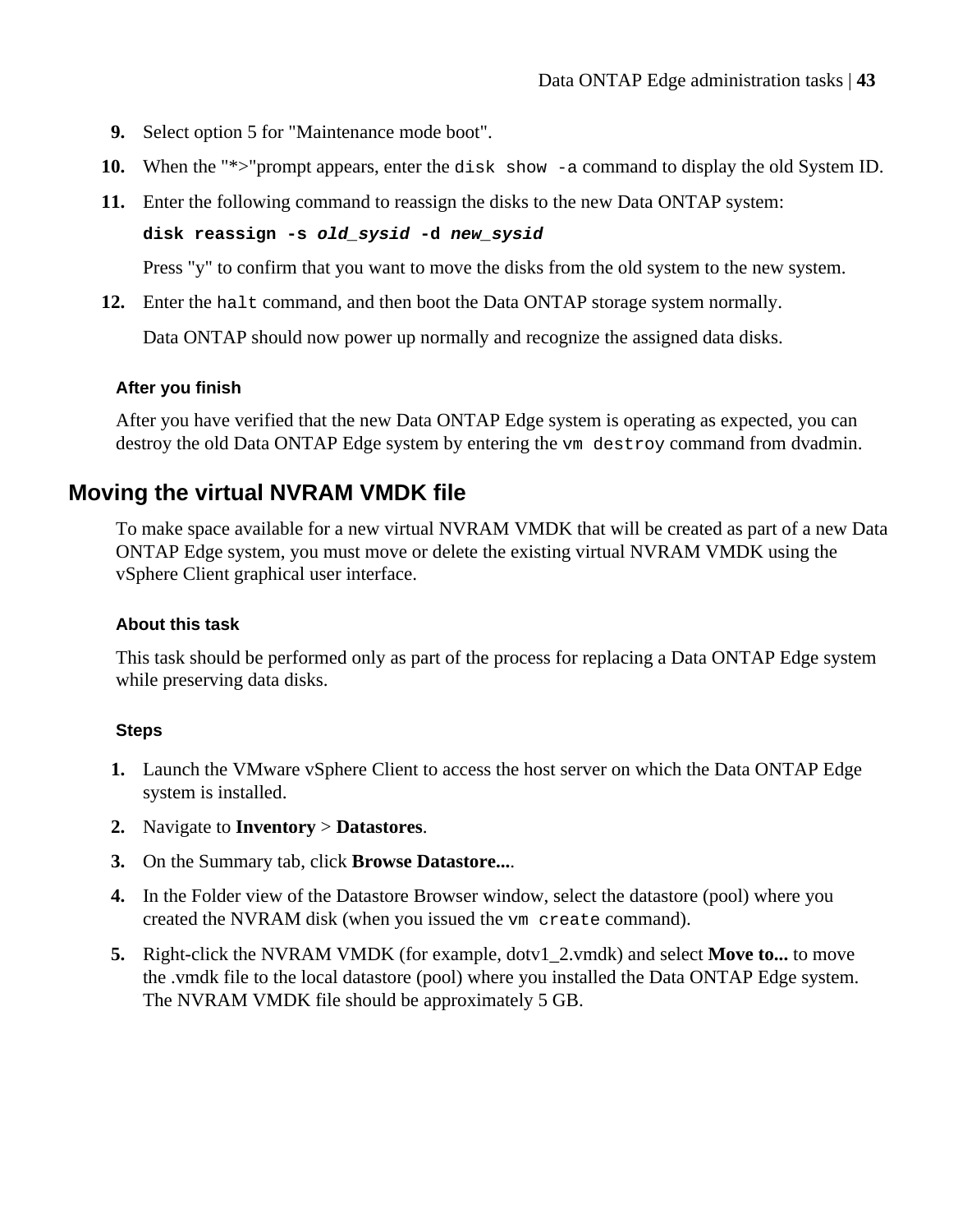## <span id="page-43-0"></span>**Data ONTAP-v administration tool monitor operations**

The Data ONTAP-v administration tool monitor is used to enable functionality that support personnel can use to help diagnose and repair issues on the Data ONTAP Edge storage system. It is also used to perform automatic backups of the Data ONTAP Edge configuration.

The monitor provides the following functionality:

- logging of all Data ONTAP system console operations
- automatic offline backup of Data ONTAP Edge system disks and configuration information (not data disks)
- a "watchdog" that monitors the health of the Data ONTAP Edge virtual machine and restarts a failed system (optionally producing a core file that can be used to diagnose the system)

| <b>Command</b>          | <b>Description</b>                                                    |  |  |
|-------------------------|-----------------------------------------------------------------------|--|--|
| ym monitor start        | Starts the dvadmin monitor.                                           |  |  |
| ym monitor show         | Displays whether or not the dvadmin monitor is running.               |  |  |
| ym monitor stop         | Stops the dvadmin monitor.                                            |  |  |
| vm monitor log<br>show  | Displays a log of the dvadmin monitor activity.                       |  |  |
| ym monitor log<br>clear | Renames the existing monitor log and starts a new, empty monitor log. |  |  |

The table below lists the commands that are available for using the monitor tool.

Because the monitor provides other Data ONTAP Edge functionality, such as console logging and automatic backups, see *Backup and restore tasks* on page 44 and *[Logging operations](#page-44-0)* on page 45 for tasks associated with those operations.

## **Backup and restore operations**

Backup and restore operations are provided with dvadmin to protect Data ONTAP Edge system files and configuration information. Data ONTAP Edge system information is *not* backed up or restored during Data ONTAP backup or restore operations.

The backup image includes the virtual machine configuration (excluding data disks) and all of the information on the Data ONTAP Edge system disks, including:

- the Data ONTAP software image
- the cfcard file
- the swap and /var contents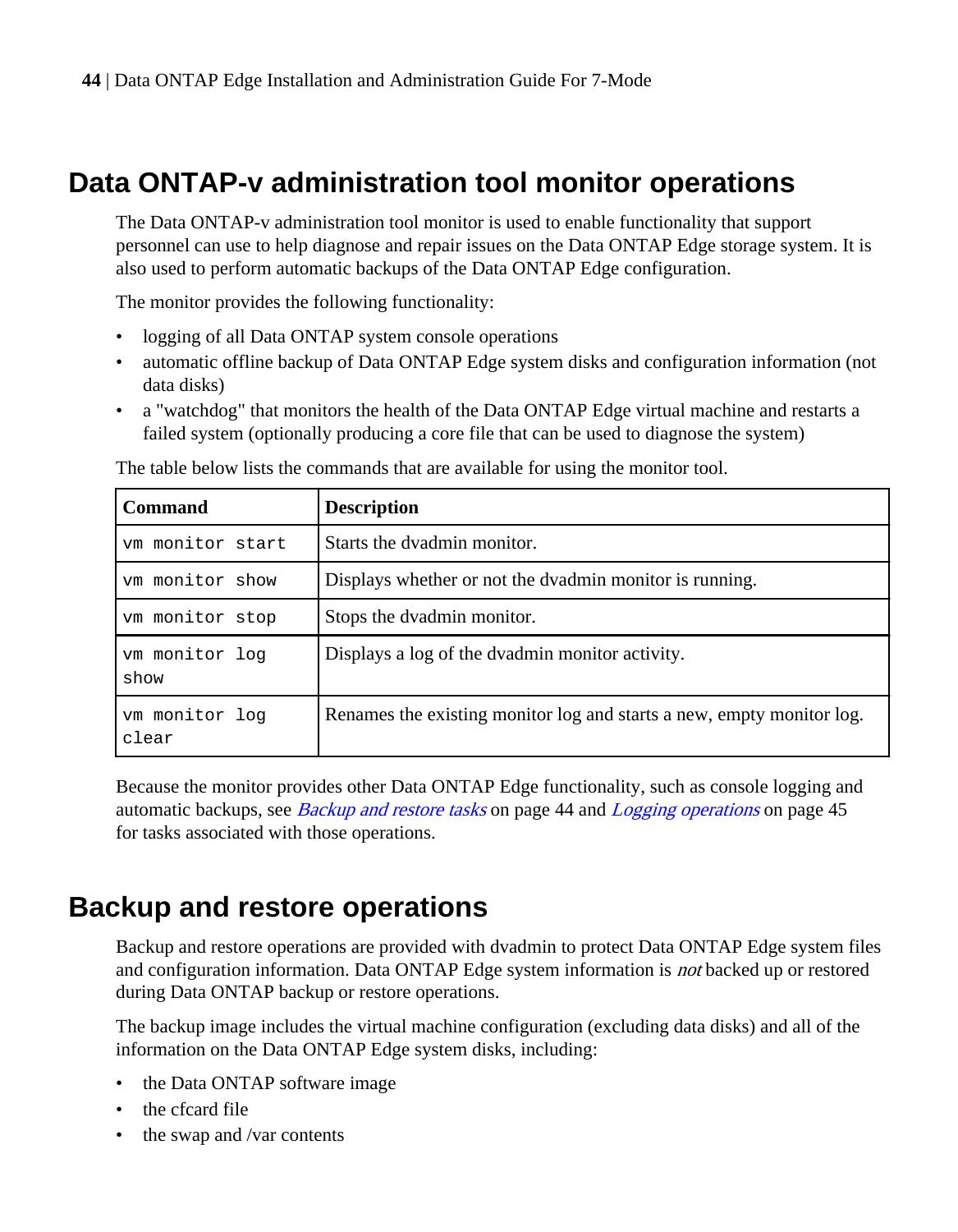<span id="page-44-0"></span>When the dvadmin monitor is running, a backup of all Data ONTAP Edge configuration information is created automatically when any Data ONTAP Edge configuration change is made. For extra safety, you can perform manual backups to save specific snapshot copies of your configuration.

dvadmin restricts the number of backup files to three. Using the "name rotation" mechanism, as each new backup is made, the previous backup file is renamed. When a fourth backup file is made, the oldest backup file is automatically deleted.

For example, the automatic backup that the dvadmin monitor creates is called "monitor-backup". When the next automatic backup is created, the original file "monitor-backup" is renamed to "monitor-backup.1", and the new backup is named "monitor-backup". When the next automatic backup is created, "monitor-backup.1" is renamed to "monitor-backup.2", "monitor-backup" is renamed to "monitor-backup.1", and the new backup is named "monitor-backup". The next automatic backup will delete "monitor-backup.2" and then rename the other files as described above.

This "name rotation" mechanism also applies to backups made manually using the  $vm$  configured matrix backup command.

The backups are stored on the pool where the Data ONTAP-v virtual machine is installed. This pool should have at least 2 GB of available space for holding up to a maximum of three complete automatic backups.

**Note:** If the Data ONTAP image itself is updated (by using the Data ONTAP software update command), the first backup made after the update will occupy up to a maximum of 0.5 GB.

| <b>Command</b>    | <b>Description</b>                                                                                         |  |  |
|-------------------|------------------------------------------------------------------------------------------------------------|--|--|
| vm config backup  | Creates a backup of Data ONTAP Edge system information.                                                    |  |  |
| ym config remove  | Deletes old Data ONTAP Edge backup images when they are no longer<br>needed.                               |  |  |
| ym config restore | Restores a backed up Data ONTAP Edge configuration.                                                        |  |  |
| ym config show    | Displays a list of the backup images that are available for the current<br>Data ONTAP Edge storage system. |  |  |

The table below lists the commands you use to manage Data ONTAP Edge system backups.

## **Logging operations**

Logs are used to capture system and user actions in order to help resolve issues.

The logs discussed in this section are the following:

- Data ONTAP Edge system console  $log A log$  of all interactions with the storage system through the system console. This includes all entered Data ONTAP commands and their results.
- VMware virtual machine log A log of all virtual machine operations. This is the vmware. log file that VMware creates.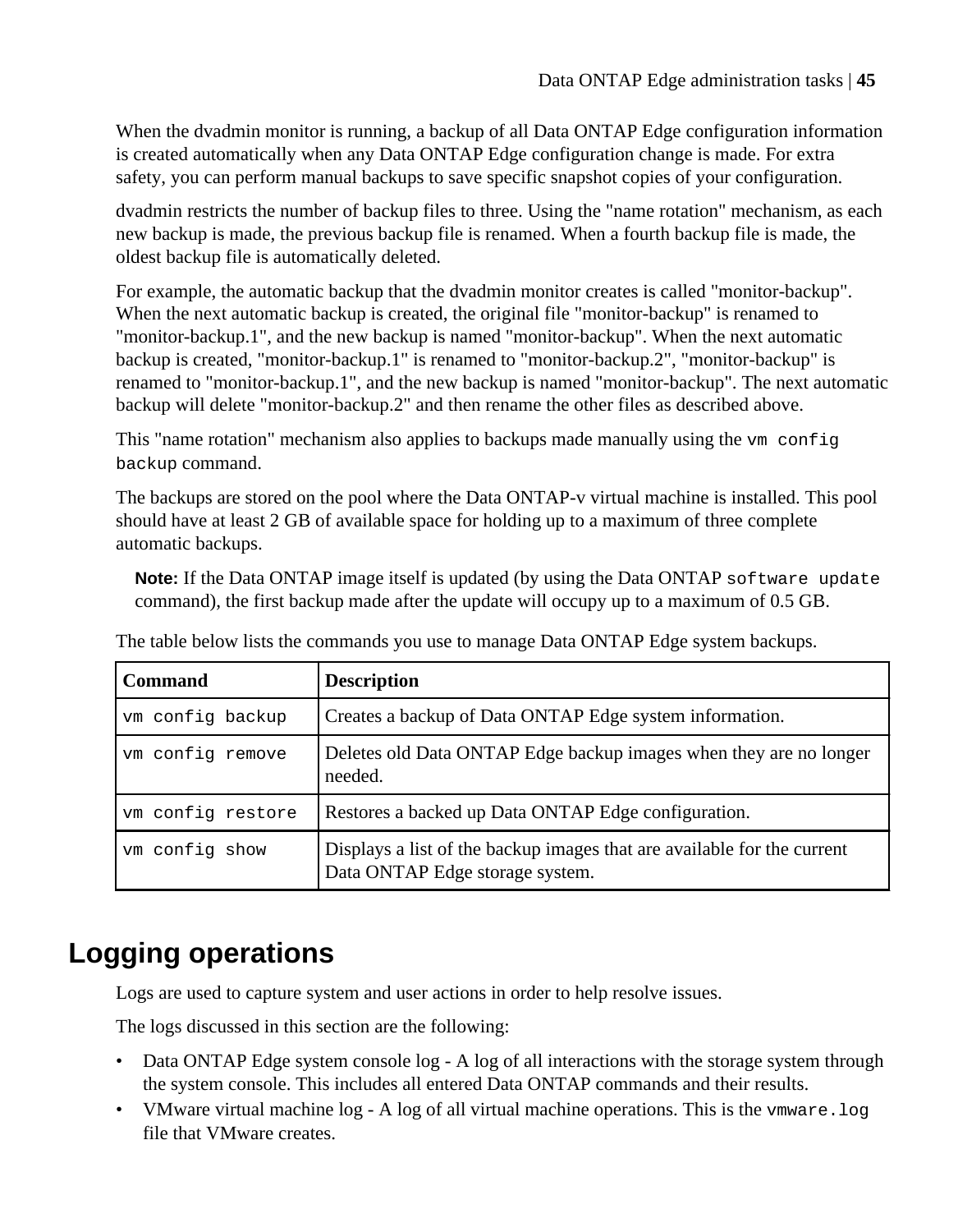• Data ONTAP-v core dump - A core file that technical support personnel can use to help troubleshoot specific hardware or software failures.

**Note:** The dvadmin monitor collects the console log information, so the monitor must be running in order to have data in the console log.

There is also a monitor log that tracks all [Data](#page-43-0) ONTAP-v administration tool activity. See Data [ONTAP-v administration tool monitor operations](#page-43-0) on page 44 for information about this log file.

| <b>Command</b>          | <b>Description</b>                                                                                         |  |
|-------------------------|------------------------------------------------------------------------------------------------------------|--|
| vm console log<br>show  | Shows the captured storage system console output from the connected<br>Data ONTAP Edge system.             |  |
| vm console log<br>clear | Saves the existing console log to a file and then starts a new, empty<br>console log.                      |  |
| vm log show             | Displays the VMware virtual machine log file from the connected Data<br><b>ONTAP-v</b> virtual machine.    |  |
| vm log save             | Saves the VMware virtual machine log to a file.                                                            |  |
| vm coredump             | Forces Data ONTAP Edge system to dump a core file and resets the<br>storage system.                        |  |
| ym savecore             | Extracts the contents of a coredump from a Data ONTAP Edge storage<br>system and writes it to a core file. |  |
| ssh setup               | Enables SSH connectivity to the ESX host to allow the collection of a<br>core file.                        |  |
| ssh status              | Displays whether there is SSH connectivity between Data ONTAP Edge<br>system and the connected ESX host.   |  |

The table below lists the commands you use to view and save Data ONTAP-v system logs.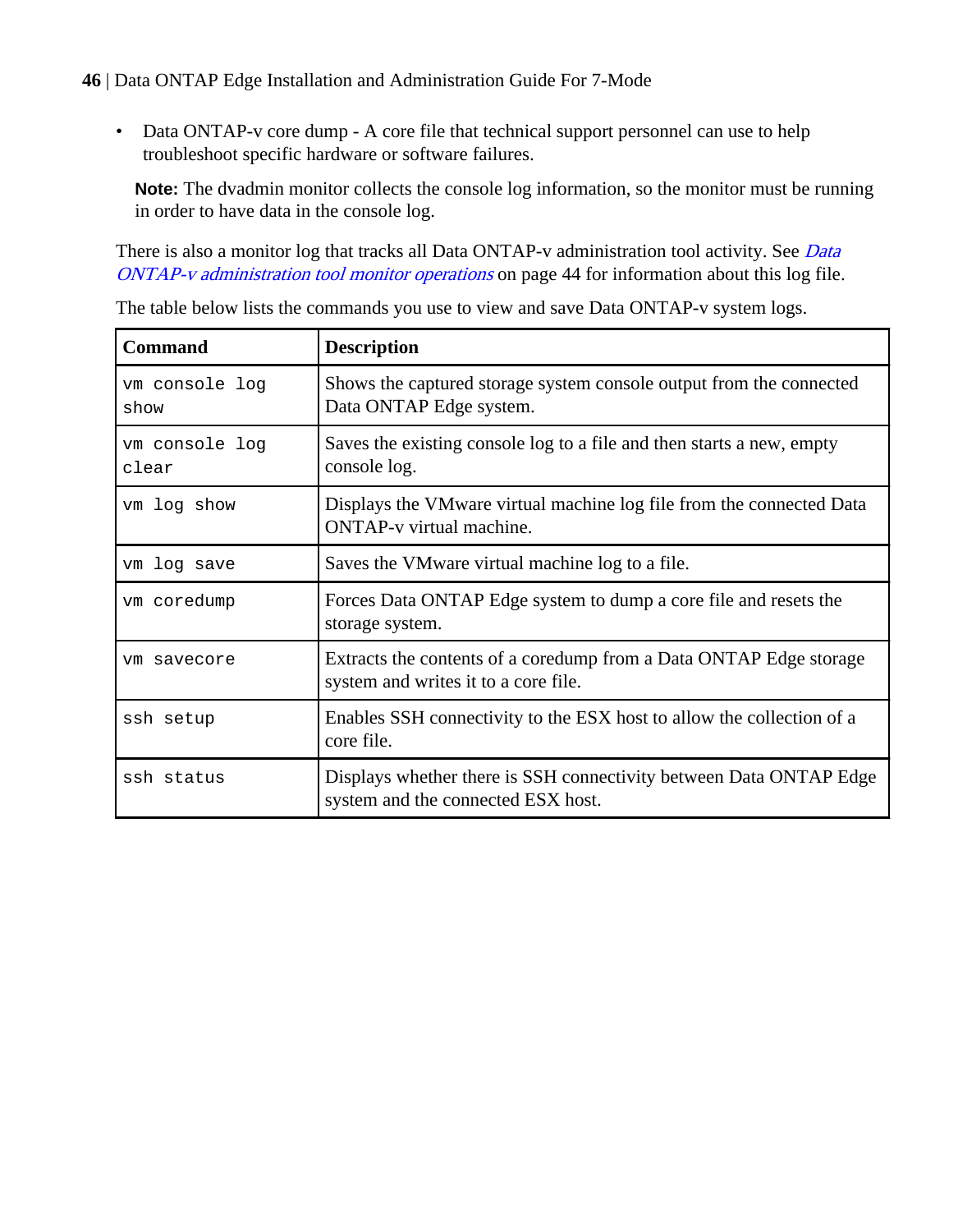# <span id="page-46-0"></span>**Data ONTAP Edge advanced installation instructions**

Manually entering dvadmin commands instead of using the dvadmin setup wizard to create and start your Data ONTAP Edge storage system provides some installation flexibility.

| <b>Feature</b>          | <b>Advanced installation</b>                                                                                                                                                  | dvadmin setup wizard                                                                                                                                     |  |
|-------------------------|-------------------------------------------------------------------------------------------------------------------------------------------------------------------------------|----------------------------------------------------------------------------------------------------------------------------------------------------------|--|
| Ease of use             | Depends on the experience and care of<br>the technician performing the<br>installation                                                                                        | Provides an interview-based, guided<br>setup that is less error-prone than the<br>manual data entry required by<br>advanced installations                |  |
| <b>Monitor settings</b> | The dvadmin monitor can be set to:<br>enable or disable automatic backups<br>٠<br>enable or disable console logging<br>$\bullet$<br>enable or disable the watchdog<br>٠       | The dvadmin monitor is set to:<br>enable automatic backups<br>$\bullet$<br>enable Data ONTAP system<br>٠<br>console logging<br>disable the watchdog<br>٠ |  |
| Scripting support       | Provides the ability to execute multiple<br>dvadmin commands to script<br>installation or other operations. This<br>functionality is provided by using the<br>source command. | Not applicable                                                                                                                                           |  |

The following table compares advanced and standard (wizard-driven) installations.

If you do not need the flexibility provided by entering the individual commands, follow the steps in [Installing Data ONTAP Edge using the dvadmin setup wizard](#page-24-0) on page 25.

Follow the steps in this section to create and start your Data ONTAP Edge storage system by manually entering the required commands. See the Data ONTAP-v Administration Tool Command Reference for complete command details.

The topics described in this section are:

- Installing Data ONTAP Edge
- Configuring additional Data ONTAP Edge properties
- Creating virtual data disks
- (optional) Creating additional network connections
- (optional) Starting the dvadmin monitor
- Starting Data ONTAP Edge for the first time
- Connecting to the Data ONTAP storage system console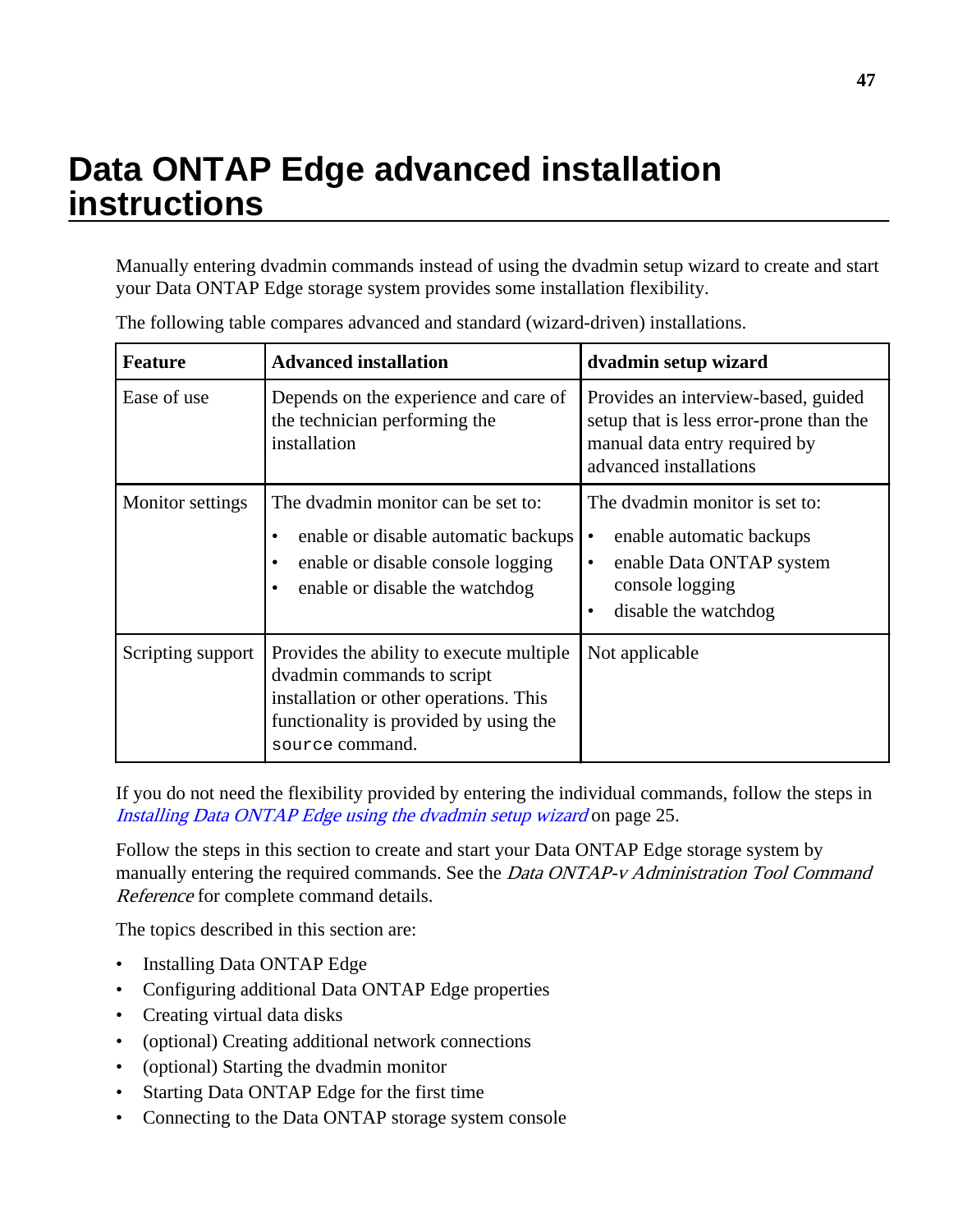## <span id="page-47-0"></span>**Installing Data ONTAP Edge**

You install Data ONTAP Edge on a server using dvadmin. The Data ONTAP Edge software package is contained within the Data ONTAP-v Installer virtual machine.

#### **Before you begin**

dvadmin must be connected to the host server before you issue the command described in this task. If you connected dvadmin to a vCenter Server, you must issue the host <hostname> command before installing Data ONTAP Edge. Additionally, the two storage pools (datastores) that you plan to use must already exist.

#### **About this task**

Installing Data ONTAP Edge requires that you specify many variables; including the Data ONTAP Edge virtual machine name, the storage pool name, the platform license, and more. These are the items you recorded earlier in the configuration worksheet.

Make sure that the name of the ESX host you are running on is known to the virtual machine either through the DNS service or through an entry in the virtual machine's /etc/hosts file.

#### **Step**

**1.** Enter the following command to install Data ONTAP Edge:

```
vm create <vm_name> <pool_name> <nv_pool_name> <network_name>
<propertyN=valueN>
```
There are two types of values that you must enter in this command:

- Data ONTAP-v configuration values that define the Data ONTAP Edge storage system
- Data ONTAP values that Data ONTAP-v passes through to set Data ONTAP properties.

The required Data ONTAP-v variables are described in the table below. These variables must be entered in the listed order, and the value should be enclosed in quotation marks if it contains spaces or special characters:

| Variable name | <b>Type</b> | <b>Description</b>                                                                                                                                                                                                                                                                                   |
|---------------|-------------|------------------------------------------------------------------------------------------------------------------------------------------------------------------------------------------------------------------------------------------------------------------------------------------------------|
| vm name       | string      | The name you have defined for the Data ONTAP Edge<br>virtual machine. The name must start with a letter and it<br>should use ASCII characters only. This name is also used<br>as the host name and as the storage system name you<br>will see when managing the system using Data ONTAP<br>commands. |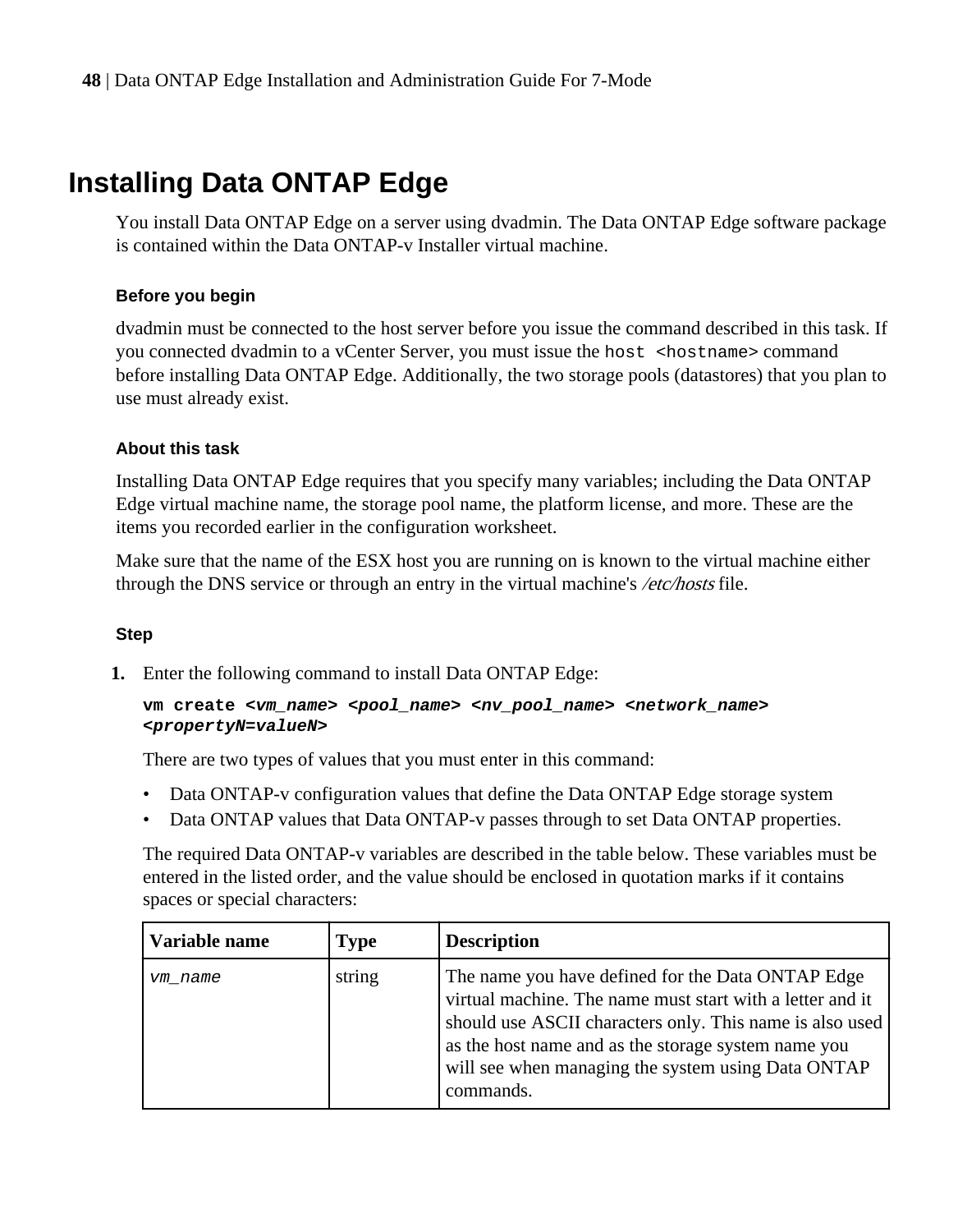| Variable name | <b>Type</b> | <b>Description</b>                                                                                                                                                                                                        |
|---------------|-------------|---------------------------------------------------------------------------------------------------------------------------------------------------------------------------------------------------------------------------|
| pool name     | string      | The name of the storage pool backing the Data ONTAP<br>Edge virtual machine. This pool must already exist. Use<br>the pool show command to view the available pools.                                                      |
| nv pool name  | string      | The name of the pool backing the virtual NVRAM. This<br>can be the same as pool_name, but it is highly<br>recommended that it is a separate pool that is backed by<br>a storage device with a battery-backed write cache. |
| network name  | string      | The name of the network to which the virtual machine<br>adapter should be connected. This is typically your<br>management network. Use the network show<br>command to view the available networks.                        |

The required Data ONTAP properties are described in the table below. These properties must be entered in the format property=value, each property should be separated by a space, and value should be enclosed in quotation marks if it contains spaces:

| <b>Property name</b>    | <b>Type</b> | <b>Description</b>                                                                                                                                                                                         |
|-------------------------|-------------|------------------------------------------------------------------------------------------------------------------------------------------------------------------------------------------------------------|
| license                 | string      | The unique 24-character Data ONTAP Edge platform<br>license.                                                                                                                                               |
| ipaddr                  | 1p          | The primary interface $(e0a)$ IP address. This is the<br>address you will use to manage the system.                                                                                                        |
| netmask                 | 1p          | The primary interface netmask.                                                                                                                                                                             |
| gateway                 | 1p          | The gateway that is used for network connectivity.                                                                                                                                                         |
| password                | string      | The administrative password for the Data ONTAP root<br>account. The password must be at least eight characters<br>long, and it must contain at least one number and at least<br>two alphabetic characters. |
| <i>vsphere_username</i> | string      | The username for read-only access to the virtual<br>machine host (the ESX server).                                                                                                                         |
| vsphere_password        | string      | The password for read-only access to the virtual<br>machine host (the ESX server).                                                                                                                         |

The vm create command verifies the values you enter to make sure they are valid. For example, it checks that the pool names exist, that the license has the correct number of characters and hyphens, and that the gateway exists. If this command encounters an error during creation of the Data ONTAP Edge system, it stops the installation and undoes any changes before returning control to the command line.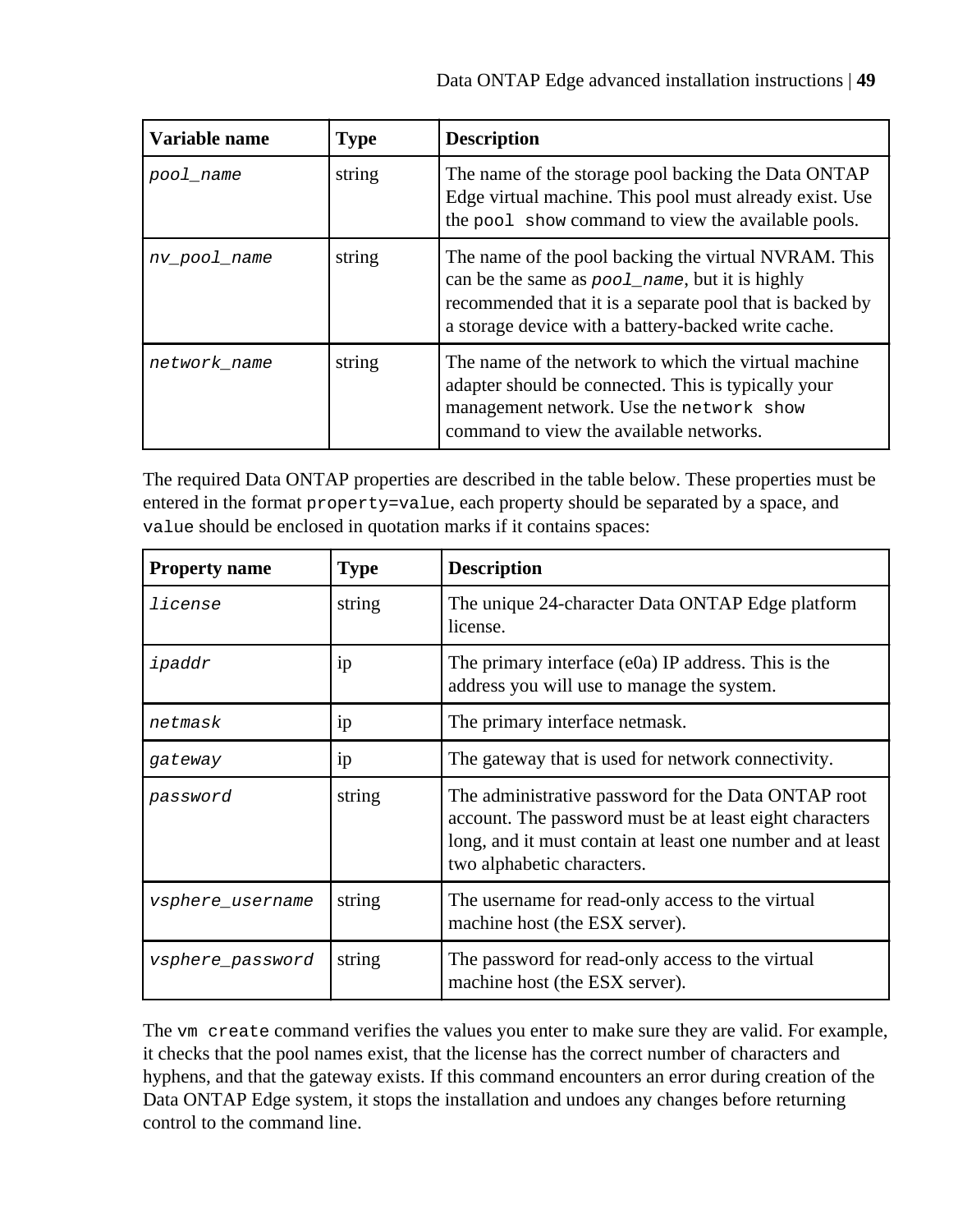#### **Example for creating a Data ONTAP Edge system**

The following command creates a Data ONTAP Edge system that will be named "dotv1", and installs it into the storage area defined by "system\_pool". The space for the virtual NVRAM will be from the pool "nvram\_data\_pool":

> **vm create dotv1 system\_pool nvram\_data\_pool network\_1 license=XXXX-YYYY-XXXX-YYYY-ZZZZ ipaddr=10.10.10.10 netmask=255.255.255.0 gateway=10.10.10.1 password=xxxyyy11 vsphere\_username=esxuser vsphere\_password=pswd1234**

```
Extracting and validating OVF package contents.
Creating VM dotv1 on host name.company.com.
Uploading disks to VM dotv1
Marked VM disks independent-persistent
Created VM dotv1 on host name.company.com.
```
#### **After you finish**

**Do not start** the Data ONTAP Edge system at this point. You must create the virtual data disks that Data ONTAP will manage (in the "nvram\_data\_pool" storage pool), and possibly set some optional parameters as described in the next few pages.

**Note:** You can also define some additional Data ONTAP properties before starting Data ONTAP Edge. This includes the time zone, DNS values, NIS values, and more. These properties are also set using the vm prop set command, and they must be defined before starting Data ONTAP Edge for the first time.

For more information about the values that are passed to Data ONTAP, see the "Configuration worksheet" section and the "Time zones" appendix in the *Data ONTAP Software Setup Guide for* 7-Mode.

You can run the vm show and vm prop show commands to verify that all the Data ONTAP-v property settings are correct. If you notice that a property value is incorrect, you can change it using the vm prop set command. The prop set command can be used only before you have started the Data ONTAP Edge system. After you have started the virtual machine and it has reached the "ready" state, you can change Data ONTAP properties only by using the Data ONTAP setup command.

For example, the following vm prop show command shows the current system property settings.

```
> vm prop show dotv1
```

```
checksum_type = zoned
gateway = 10.10.10.1
hostname = dotvlipaddr = 10.10.10.10
license = XXXX-YYYY-XXXX-YYYY-ZZZZ
netmask = 255.255.255.0
password = *********
```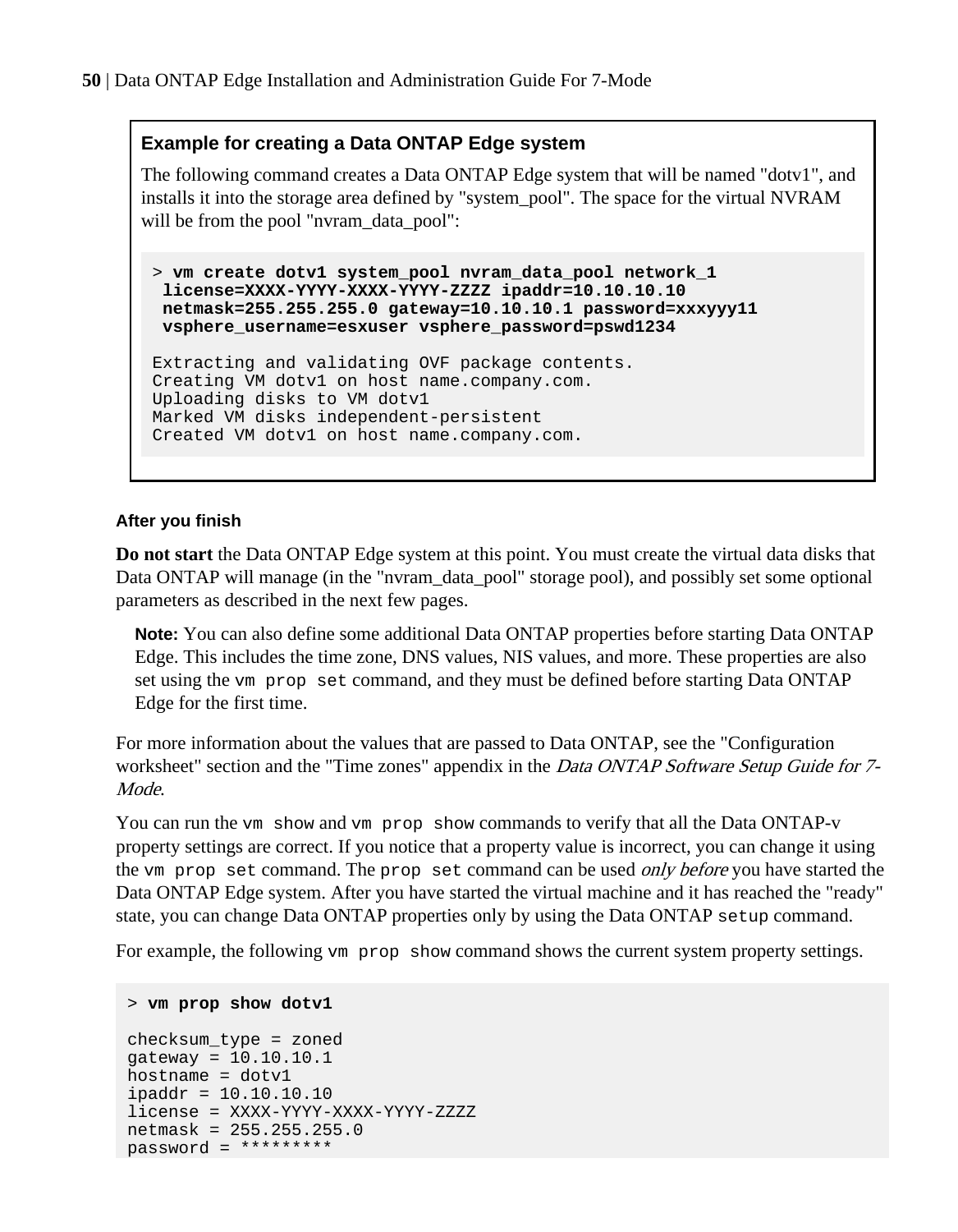```
raidtype = RAID0
tmz = GMT
vsphere_hostname = dsmnn0.company.com
vsphere_password = *********
vsphere_username = esxuser
```
## **Configuring additional Data ONTAP Edge property settings**

You can define additional Data ONTAP properties that will be passed to Data ONTAP at initial startup. You can also change some of the Data ONTAP Edge and Data ONTAP properties that you defined when you initially issued the vm create command.

#### **Before you begin**

These properties must be set (or changed) before you power on (start) the Data ONTAP Edge system for the first time. After Data ONTAP Edge has been started and has reached the "ready" state (see the vm state show command), these commands can no longer be used. Any changes to Data ONTAP properties must be made directly using the Data ONTAP interface.

#### **About this task**

There are two commands you can use to change Data ONTAP Edge property values:

- vm prop set sets or changes the property.
- vm prop unset unsets, or clears, the property.

#### **Steps**

**1.** Enter the following command to set or change one or more Data ONTAP Edge properties:

```
vm prop set <vm_name> <propertyN=valueN ...>
```
**2.** Enter the following command to unset one or more Data ONTAP Edge properties:

```
vm prop unset <vm_name> <propertyN ...>
```
There are two types of properties that can be entered in *propertyN* for these commands:

- Required properties that you defined in the vm create command.
- Optional properties that customize Data ONTAP settings. These properties cannot be defined using the vm create command. If you want to configure an optional property, it must be set before the initial Data ONTAP Edge startup.

Note that you must place quotes around property values that contain spaces.

The required properties are listed in the table below.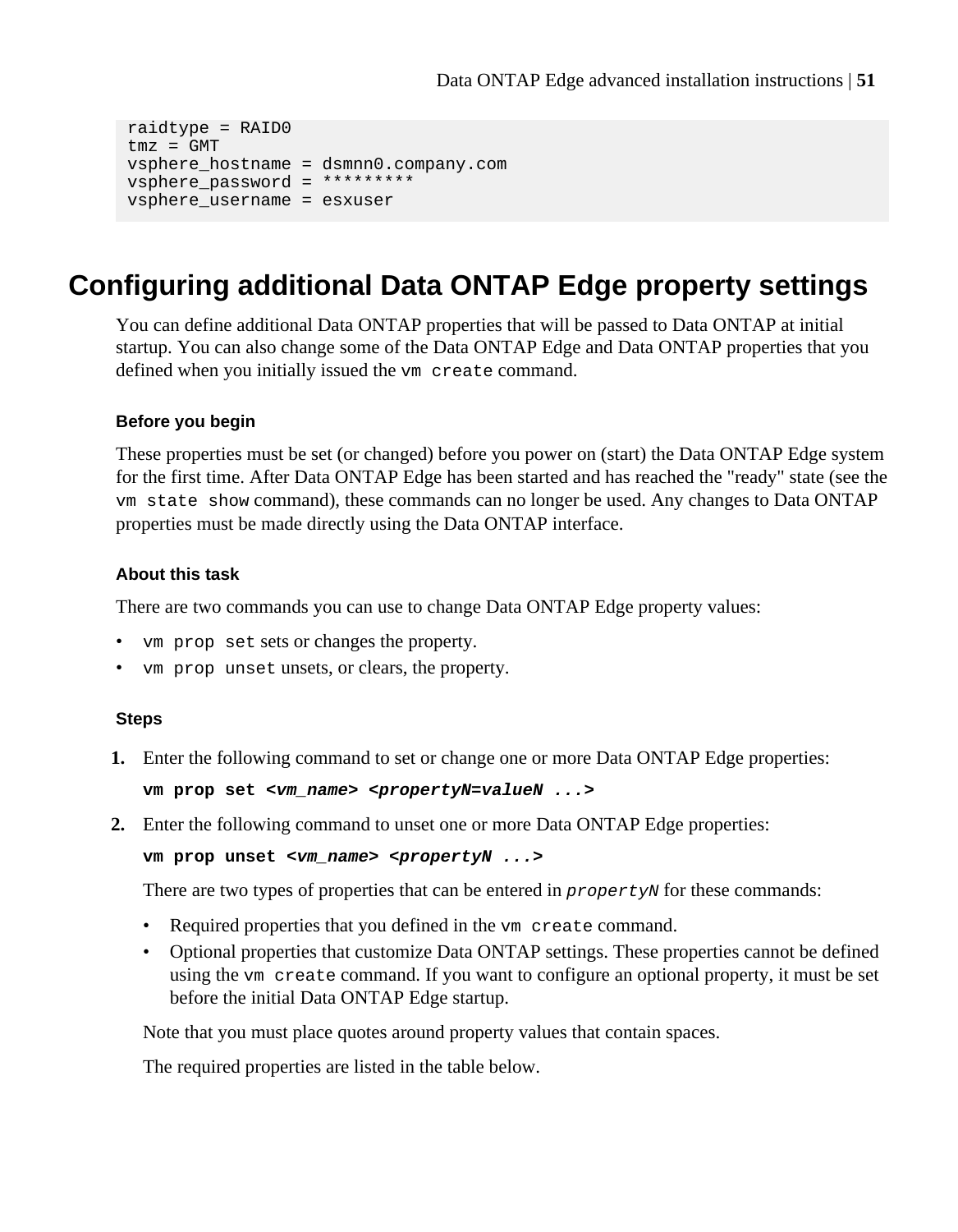| <b>Required property name</b> | <b>Type</b> | <b>Description</b>                                                                                                                                                                                         |  |
|-------------------------------|-------------|------------------------------------------------------------------------------------------------------------------------------------------------------------------------------------------------------------|--|
| license                       | string      | The unique 24-character Data ONTAP Edge platform<br>license.                                                                                                                                               |  |
| ipaddr                        | 1p          | The primary interface $(e0a)$ IP address. This is the<br>address you will use to manage the system.                                                                                                        |  |
| netmask                       | 1p          | The primary interface netmask.                                                                                                                                                                             |  |
| gateway                       | ip          | The gateway that is used for network connectivity.                                                                                                                                                         |  |
| password                      | string      | The administrative password for the Data ONTAP root<br>account. The password must be at least eight characters<br>long, and it must contain at least one number and at<br>least two alphabetic characters. |  |
| vsphere_username              | string      | The username for read-only access to the virtual<br>machine host (the ESX server).                                                                                                                         |  |
| vsphere_password              | string      | The password for read-only access to the virtual<br>machine host (the ESX server).                                                                                                                         |  |

The optional properties are listed in the table below.

| <b>Optional property name</b> | <b>Type</b> | <b>Description</b>                                                                                                                                                                               |  |
|-------------------------------|-------------|--------------------------------------------------------------------------------------------------------------------------------------------------------------------------------------------------|--|
| checksum_type                 | string      | The checksum type that will be used when creating data<br>disks using the vm disk create command:                                                                                                |  |
|                               |             | "zoned" is the default setting, and it stands for<br>٠<br>Advanced Zone Checksum Scheme.<br>"block" stands for Block Checksum Scheme.<br>٠<br>See the Data ONTAP Storage Management Guide for 7- |  |
|                               |             | <i>Mode</i> for more information about checksums.                                                                                                                                                |  |
| dns domainname                | string      | The name of the Domain Name System (DNS) domain.                                                                                                                                                 |  |
| dns_ipaddr                    | ip          | The IP addresses of the DNS servers you want to use,<br>separated by commas. You can identify a maximum of<br>three servers.                                                                     |  |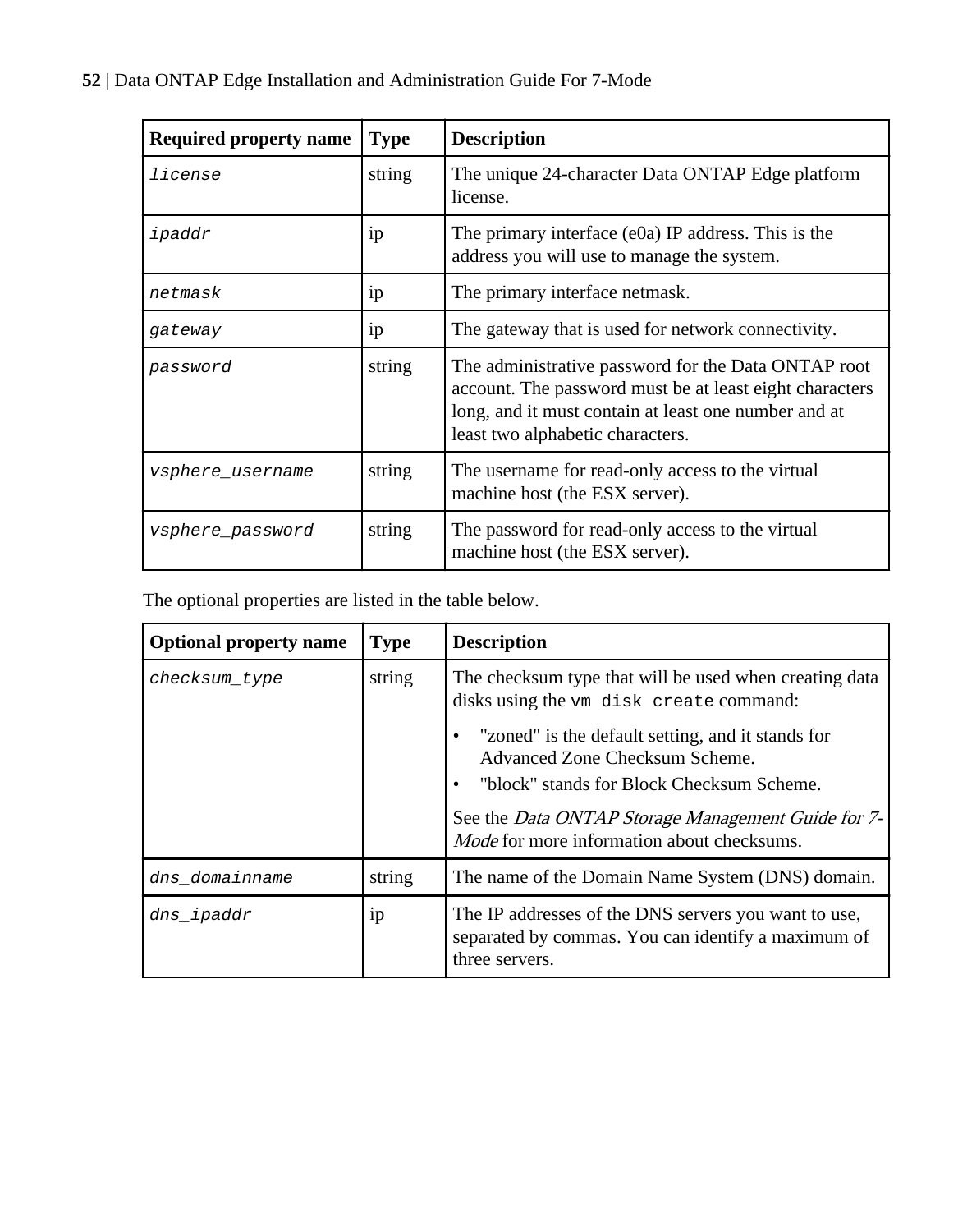| <b>Optional property name</b> | <b>Type</b> | <b>Description</b>                                                                                                                                                                                                                                                                                                                                                                                                      |  |
|-------------------------------|-------------|-------------------------------------------------------------------------------------------------------------------------------------------------------------------------------------------------------------------------------------------------------------------------------------------------------------------------------------------------------------------------------------------------------------------------|--|
| feature_licenses              | string      | A comma-delimited list of the Data ONTAP feature<br>licenses you want to use, in addition to the default<br>licenses that are installed automatically. For Data<br>ONTAP Edge with the Value bundle, this includes<br>CIFS, NFS, iSCSI, FlexClone, SnapRestore, and<br>SnapVault. For Data ONTAP Edge with the Premium<br>bundle, this includes CIFS, NFS, iSCSI, FlexClone,<br>SnapRestore, SnapVault, and SnapMirror. |  |
| iface1_ipaddr                 | ip          | The IP address of the first interface (e0a).                                                                                                                                                                                                                                                                                                                                                                            |  |
| iface1_netmask                | ip          | The netmask of the first interface (e0a).                                                                                                                                                                                                                                                                                                                                                                               |  |
| iface2_ipaddr                 | ip          | The IP address of the second interface (e0b).                                                                                                                                                                                                                                                                                                                                                                           |  |
| iface2_netmask                | ip          | The netmask of the second interface (e0b).                                                                                                                                                                                                                                                                                                                                                                              |  |
| iface3_ipaddr                 | ip          | The IP address of the third interface (e0c).                                                                                                                                                                                                                                                                                                                                                                            |  |
| iface3_netmask                | ip          | The netmask of the third interface (e0c).                                                                                                                                                                                                                                                                                                                                                                               |  |
| iface4_ipaddr                 | ip          | The IP address of the fourth interface (e0d).                                                                                                                                                                                                                                                                                                                                                                           |  |
| iface4 netmask                | ip          | The netmask of the fourth interface (e0d).                                                                                                                                                                                                                                                                                                                                                                              |  |
| iface5_ipaddr                 | ip          | The IP address of the fifth interface (e0e).                                                                                                                                                                                                                                                                                                                                                                            |  |
| iface5_netmask                | ip          | The netmask of the fifth interface (e0e).                                                                                                                                                                                                                                                                                                                                                                               |  |
| iface6_ipaddr                 | ip          | The IP address of the sixth interface (e0f).                                                                                                                                                                                                                                                                                                                                                                            |  |
| iface6_netmask                | ip          | The netmask of the sixth interface (e0f).                                                                                                                                                                                                                                                                                                                                                                               |  |
| nis domainname                | string      | The name of your Network Information Service (NIS)<br>domain. The storage system can use an NIS domain to<br>authenticate users and client computers.                                                                                                                                                                                                                                                                   |  |
| nis_ipaddr                    | ip          | The IP addresses of your preferred NIS servers,<br>separated by commas. You can identify a maximum of<br>three addresses. Additionally, you can enter the<br>wildcard "*" to perform a broadcast across the default<br>subnet to use any available NIS servers.                                                                                                                                                         |  |
| nodemgmt_interface            | integer     | The interface that will be used to manage the VM. By<br>default, interface 1 (e0a) is used, but you can select a<br>number from 2 through 6 if you want to manage the<br>VM through a different interface.                                                                                                                                                                                                              |  |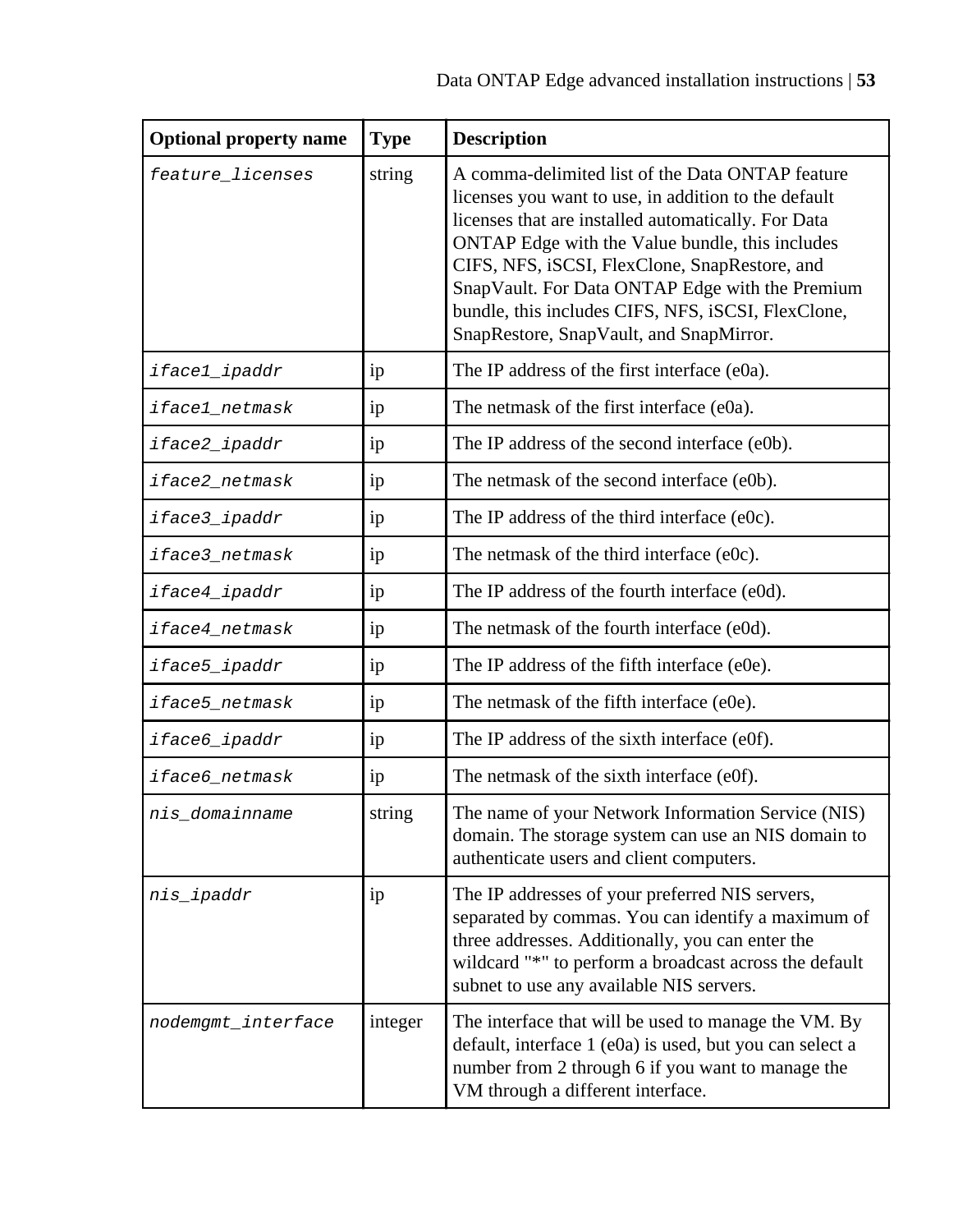| <b>Optional property name</b> | <b>Type</b> | <b>Description</b>                                                                                                                                               |
|-------------------------------|-------------|------------------------------------------------------------------------------------------------------------------------------------------------------------------|
| tmz                           | string      | The time zone in which the storage system resides.<br>GMT is the default setting if you do not enter a value.<br>The time zone is specified in the Olson format. |

**Note:** The DNS, NIS, and interface properties must be set in pairs. This means that if you set a DNS domain name, you must set at least one DNS server IP address.

**Note:** When you enter an NIS domain name ( $nis\_domain$  name), dvadmin automatically adds the wildcard character "\*" as the NIS IP address ( $nis\_ipaddr$ ). You may enter individual IP addresses to override this value if you prefer.

#### **Examples of changing Data ONTAP Edge properties**

The following command changes the license value because you noticed that it was incorrect when entered in the vm create command:

```
> vm prop set dotv1 license=XXXX-YYYY-ZZZZ-AAAA-BBBB
```

```
Set license = XXXX-YYYY-ZZZZ-AAAA-BBBB (XXXX-YYYY-ZZZZ-AAAA-CCCC)
```
Note that the value in parentheses (XXXX-YYYY-ZZZZ-AAAA-CCCC) is the old value that is being replaced.

The following command unsets the DNS domain name and the DNS IP address settings:

#### > **vm prop unset dotv1 dns\_domainname dns\_ipaddr**

```
Unset dns_domainname (mydomain.mycompany.com)
Unset dns_ipaddr (123.123.123.123,123.123.123.124)
```
The following command shows the system response if you attempt to specify the DNS domain after Data ONTAP Edge has been started and has reached the "ready" state:

> **vm prop set dotv1 dns\_domainname=mydomain.mycompany.com**

```
[15] CmdFailed: Cannot set/change property, VM 'dotv1' is in 
'ready' state
```
#### **After you finish**

You can start the Data ONTAP Edge system once you have set the properties to the values you require, and after you have created data disks.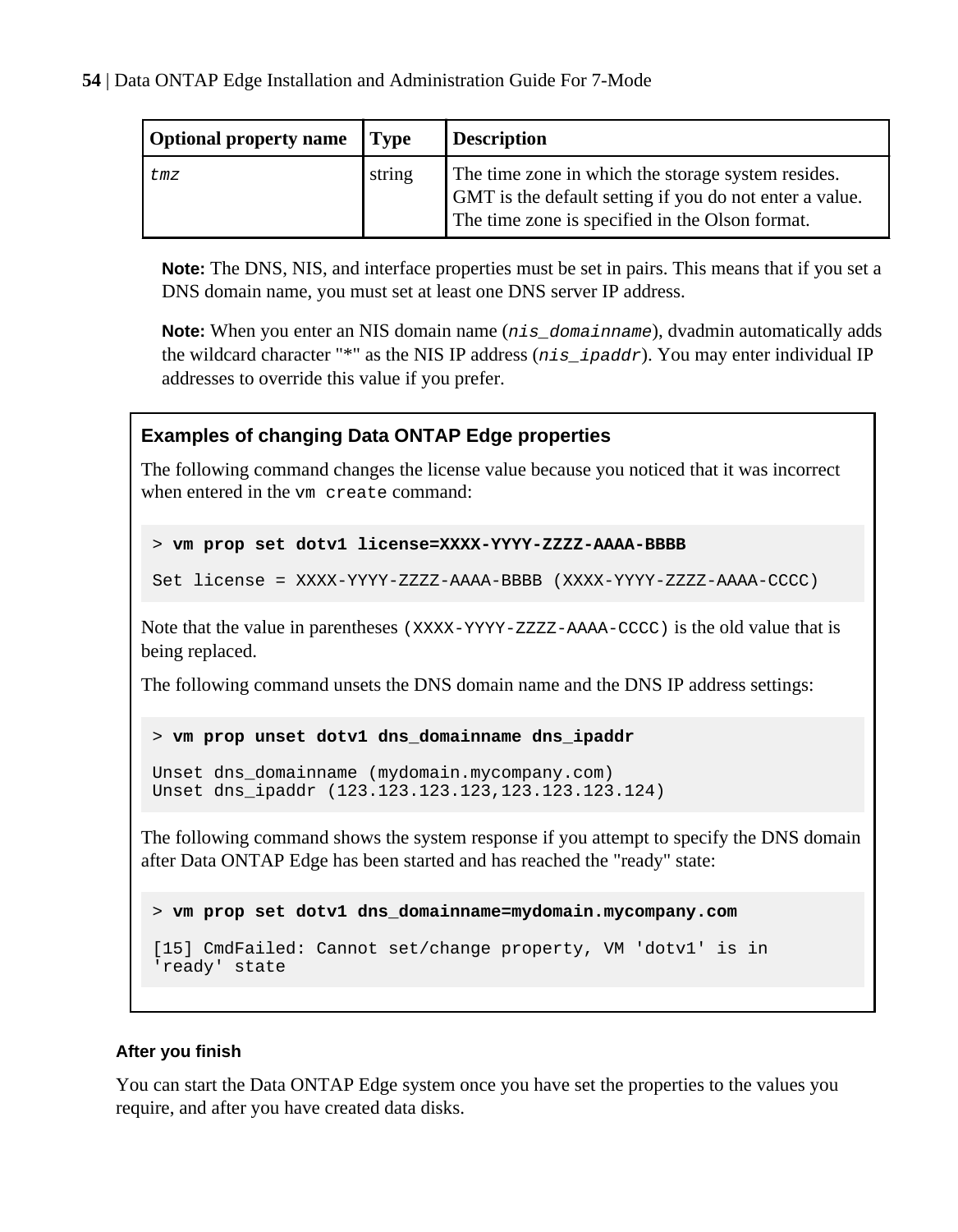## <span id="page-54-0"></span>**Creating virtual data disks**

You must define one or more virtual data disks that Data ONTAP Edge will be responsible for managing. The data disks are created within the storage pools (datastores) you defined with the pool create command, or by using the vSphere Client.

#### **Before you begin**

The Data ONTAP Edge system must not be powered on when executing this command.

#### **About this task**

A virtual disk can consume the entire space from the specified storage pool, or multiple virtual disks can be created in a single storage pool. Note that a virtual disk can be no larger than 2 TB, so if your pool contains more than 2 TB, you will need to create multiple disks. Keep track of the size of each data disk you create on a pool to make sure you use the maximum amount of storage.

Data disks are created using the default checksum type. When creating a new Data ONTAP Edge system, the "zoned" checksum type is selected by default. You can change this setting to the "block" checksum type using the vm prop set checksum\_type command if required. Zoned disks provide more usable storage space, so this default setting is recommended.

**Note:** If you do not create data disks that consume all the space in the storage pool before starting the Data ONTAP Edge system the first time, then you need to follow a separate procedure to add the data disks later. See *[Adding a new disk to the system](#page-39-0)* on page 40 for details about adding data disks to an existing system.

#### **Step**

**1.** Define a virtual disk using the following command:

```
vm disk create <vm_name> <pool_name> [size <k|m|g|t>]
```
- $\langle \nabla m \rangle$  name is the name of the Data ONTAP Edge system.
- $\langle pool\_name \rangle$  is the name of storage pool that will host the virtual disk.
- [size  $\langle k/m|g/t\rangle$ ] is a whole number followed by a byte unit character. If the size is not specified, a virtual disk that spans all the space available on the storage pool will be created. The minimum disk size is 1 GB, and the maximum disk size is 2 TB. The byte unit character is one of the following values:
	- $k$  kilobyte
	- $\bullet$  m megabyte
	- $g$  gigabyte
	- $t$  terabyte

Each virtual disk you add is given the name of the next virtual hard disk, for example, "Hard disk 4", "Hard disk 5", and so on. See the vm disk show command for more information.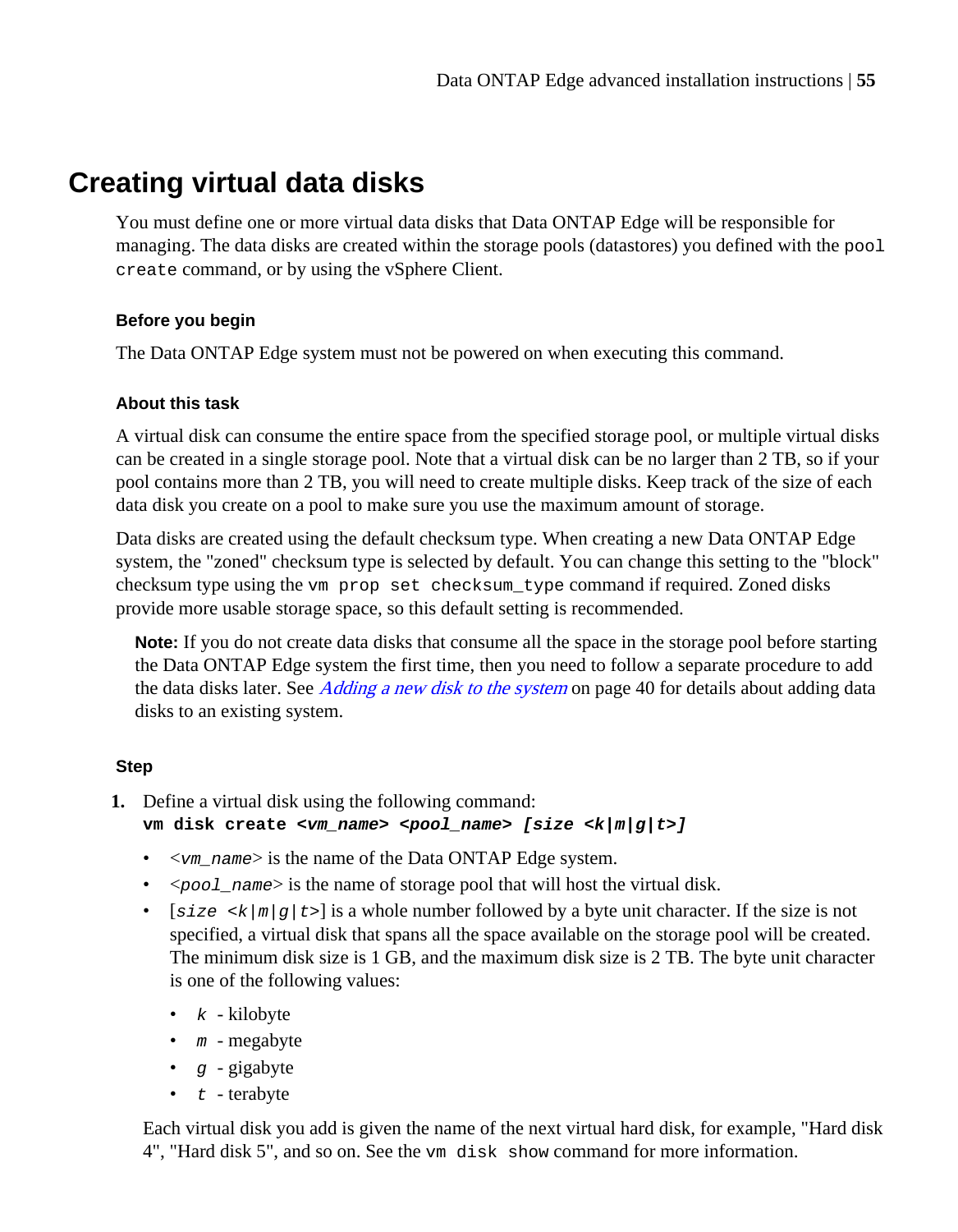#### **Example of creating a virtual disk**

The following command creates an 800 GB virtual data disk from the storage pool named "nvram\_data\_pool".

```
> vm disk create dotv1 nvram_data_pool 800g
```
Adding disk [0:1] backed by [nvram\_data\_pool] dotv1/dotv1\_3.vmdk

#### **After you finish**

You can enter the vm disk show or vm show command to verify that the correct size disk was added. For example, the following vm disk show command shows the three system disks and 800 GB data disk.

```
> vm disk show dotv1
```

| Disk Name   | Ctrl: Unit Size (MB) |        | UUID                        | Backing         |
|-------------|----------------------|--------|-----------------------------|-----------------|
| Hard disk 1 | ide0:0               | 1057   | $\overline{\phantom{a}}$    | system pool     |
| Hard disk 2 | ide0:1               | 1542   | $-$                         | system_pool     |
| Hard disk 3 | ide1:0               | 5152   | $\equiv$                    | nvram data pool |
| Hard disk 4 | scs10:0              | 826152 | <uuid-string></uuid-string> | nvram data pool |

## **Connecting the Data ONTAP Edge system to additional networks**

There are six network adapters on the Data ONTAP Edge virtual machine. By default, all of these adapters are connected to the network you specified in the vm create command. Optionally, you can connect one or more network adapters to different networks that are available on the host server.

#### **Before you begin**

The Data ONTAP Edge system must be powered off to run this command. Use the network show and vm network show commands to get the name of the adapter and the name of the network to which you want to connect.

#### **About this task**

Connecting additional networks is useful if you want to serve data over multiple networks, or manage your Data ONTAP system from multiple networks.

#### **Step**

**1.** Specify the network to which you want to connect the adapter using the following command: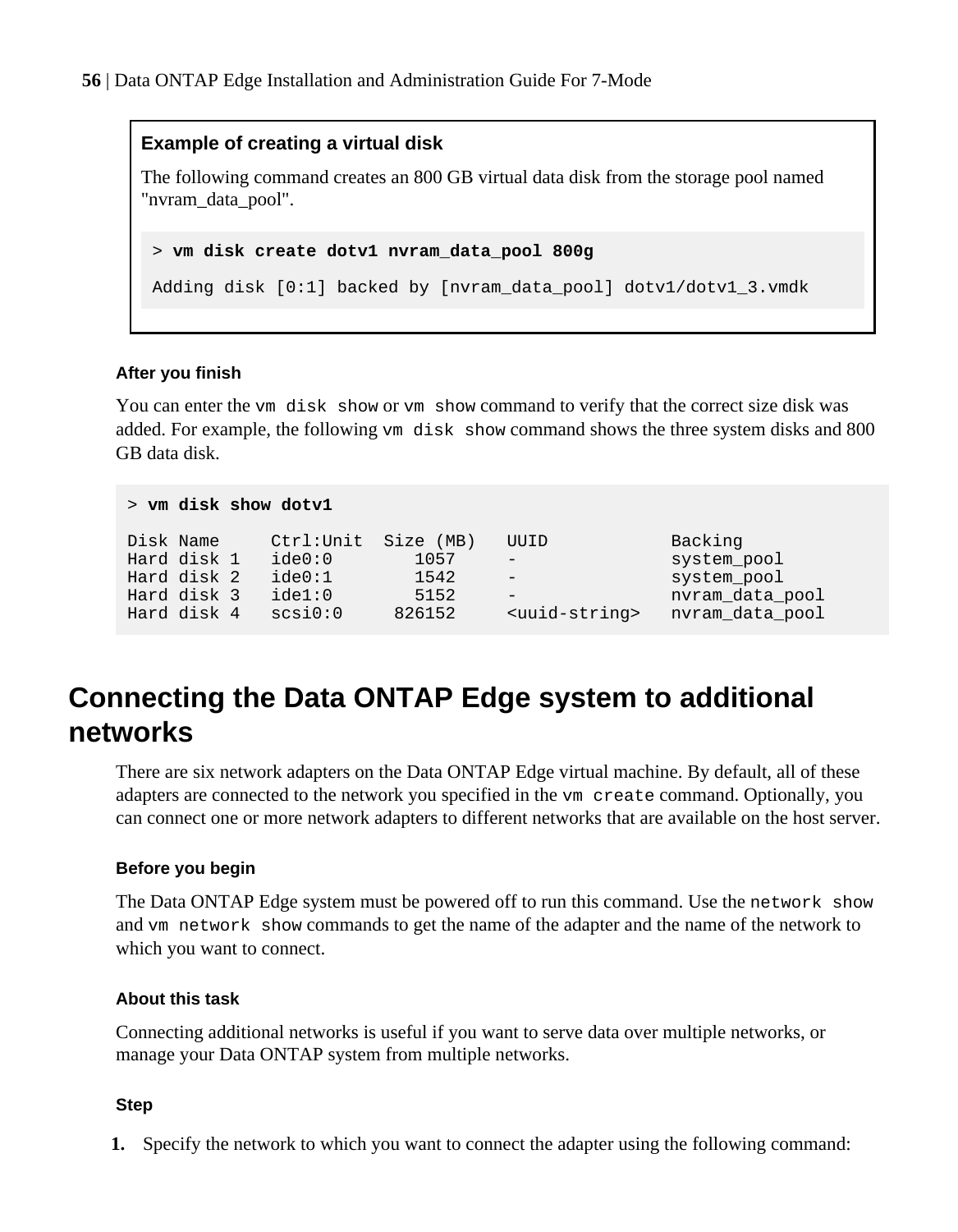<span id="page-56-0"></span>**vm network connect <vm\_name> <adapter\_name> <network\_name>**

- $\langle \nabla m \rangle$  name is the name of the Data ONTAP-v virtual machine.
- $\leq$   $\leq$   $\leq$   $\leq$   $\leq$   $\leq$   $\leq$   $\leq$   $\leq$   $\leq$   $\leq$   $\leq$   $\leq$   $\leq$   $\leq$   $\leq$   $\leq$   $\leq$   $\leq$   $\leq$   $\leq$   $\leq$   $\leq$   $\leq$   $\leq$   $\leq$   $\leq$   $\leq$   $\leq$   $\leq$   $\leq$   $\leq$   $\leq$   $\leq$   $\leq$   $\leq$   $\le$
- $\leq$  network\_name> is the name of the network.

The specified adapter is connected to the specified network.

#### **Example of connecting a virtual machine adapter to another network**

The following command connects Network adapter 2 to network "Network5".

> **vm network connect dotv1 "Network adapter 2" Network5**

Network adapter 2 connected to Network5

#### **After you finish**

You can enter the vm network show or vm show command to verify that the adapter was connected to the network.

### **Starting the Data ONTAP-v administration tool monitor**

The dvadmin virtual machine monitor is an optional background process for monitoring the Data ONTAP Edge storage system. It also provides for automatic system configuration backups and logging functionality.

#### **About this task**

It is recommended that you start the monitor before you start the Data ONTAP Edge system so that a log is recorded from initial startup. The log can help support personnel diagnose and repair issues on the Data ONTAP-v storage system.

The dvadmin monitor provides the following functionality:

- logging of Data ONTAP system console output
- automatic offline backup of Data ONTAP Edge system disks and configuration information (*not* data disks)
- a "watchdog" that monitors the health of the Data ONTAP-v virtual machine and restarts a failed system (optionally producing a core file that can be used to diagnose the system)

**Note:** The monitor will stop running if the virtual machine on which dvadmin is installed fails. The monitor will be restarted automatically once the virtual machine is restarted.

See *[Data ONTAP-v administration tool monitor operations](#page-43-0)* on page 44 for more information about the monitor functionality.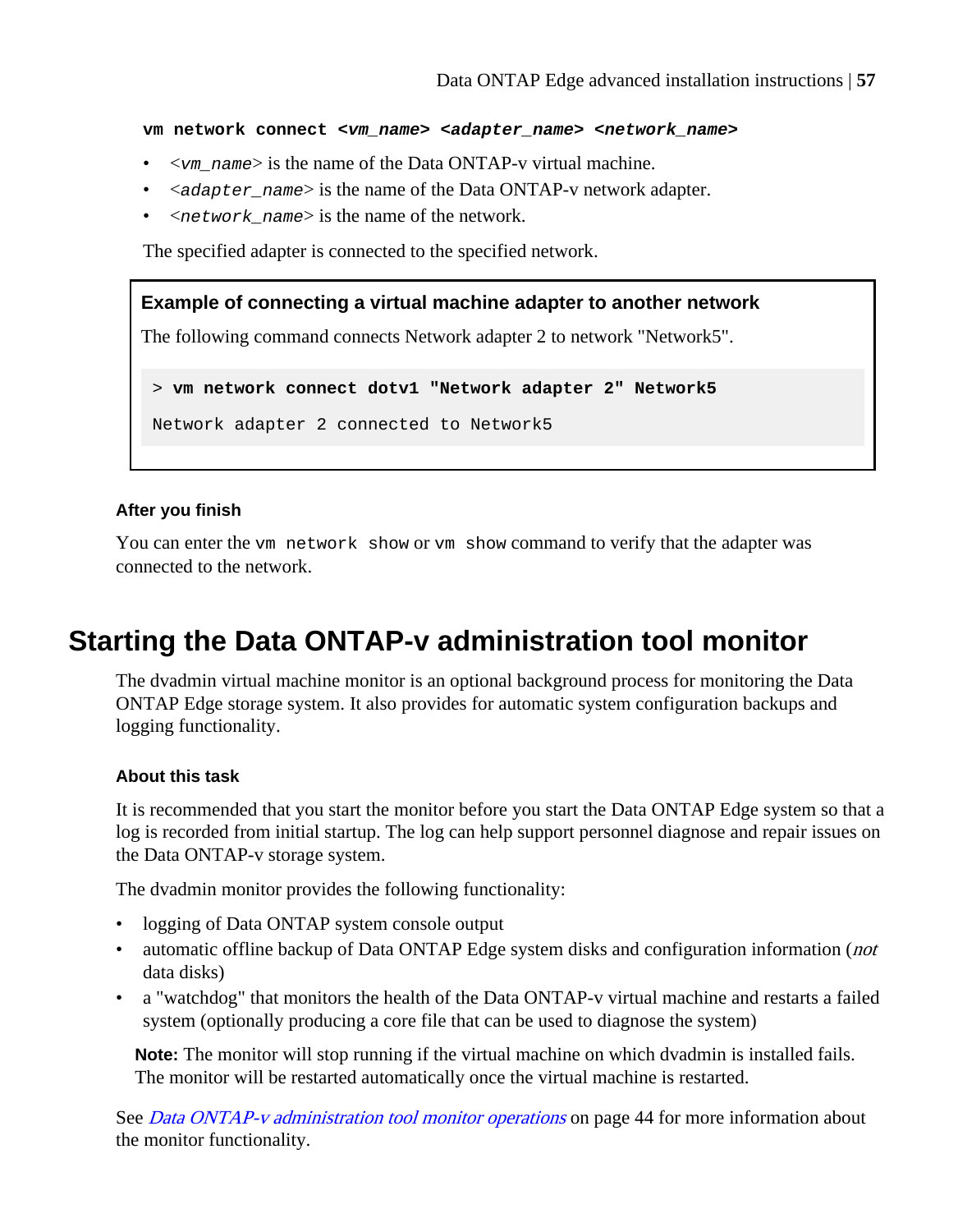#### <span id="page-57-0"></span>**Step**

**1.** Start the dvadmin monitor by entering the following command:

**vm monitor start [--no-backup] [--no-console-log] [--no-watchdog] [- watchdog-no-coredump] <vm\_name>**

- $[--no-backup]$ , if used, does not make automatic Data ONTAP Edge configuration backups.
- $[--no-console-log]$ , if used, does not log console output from the Data ONTAP Edge system.
- $[--no-watchdog]$ , if used, does not run the watchdog.
- $[--w \text{ at } c \text{ h } d \text{ or } c \text{ or } c \text{ and } w \text{ is } 1]$ , if used, starts the watchdog, but disables the creation of coredump files.

The monitor is launched in the background and you are returned to the command prompt.

## **Examples of starting the monitor** The following command starts the monitor with all features enabled: > **vm monitor start dotv1**

vm monitor for dotv1 is running with no options

The following command starts the monitor, but does not enable watchdog functionality:

```
> vm monitor start --no-watchdog dotv1
```
vm monitor for dotv1 is running with options --no-watchdog

#### **After you finish**

You can enter the vm monitor show command to view the current state of the monitor.

### **Verifying system settings before startup**

It is very important that all the Data ONTAP-v and Data ONTAP settings are correctly set before you start the Data ONTAP Edge system for the first time.

There are two commands you can use to verify Data ONTAP Edge property settings:

- The vm show command displays the current Data ONTAP Edge system name, the hard disk where the Data ONTAP Edge system files reside, and so on.
- The vm prop show command displays all the Data ONTAP properties that will be passed through to Data ONTAP during its initial startup.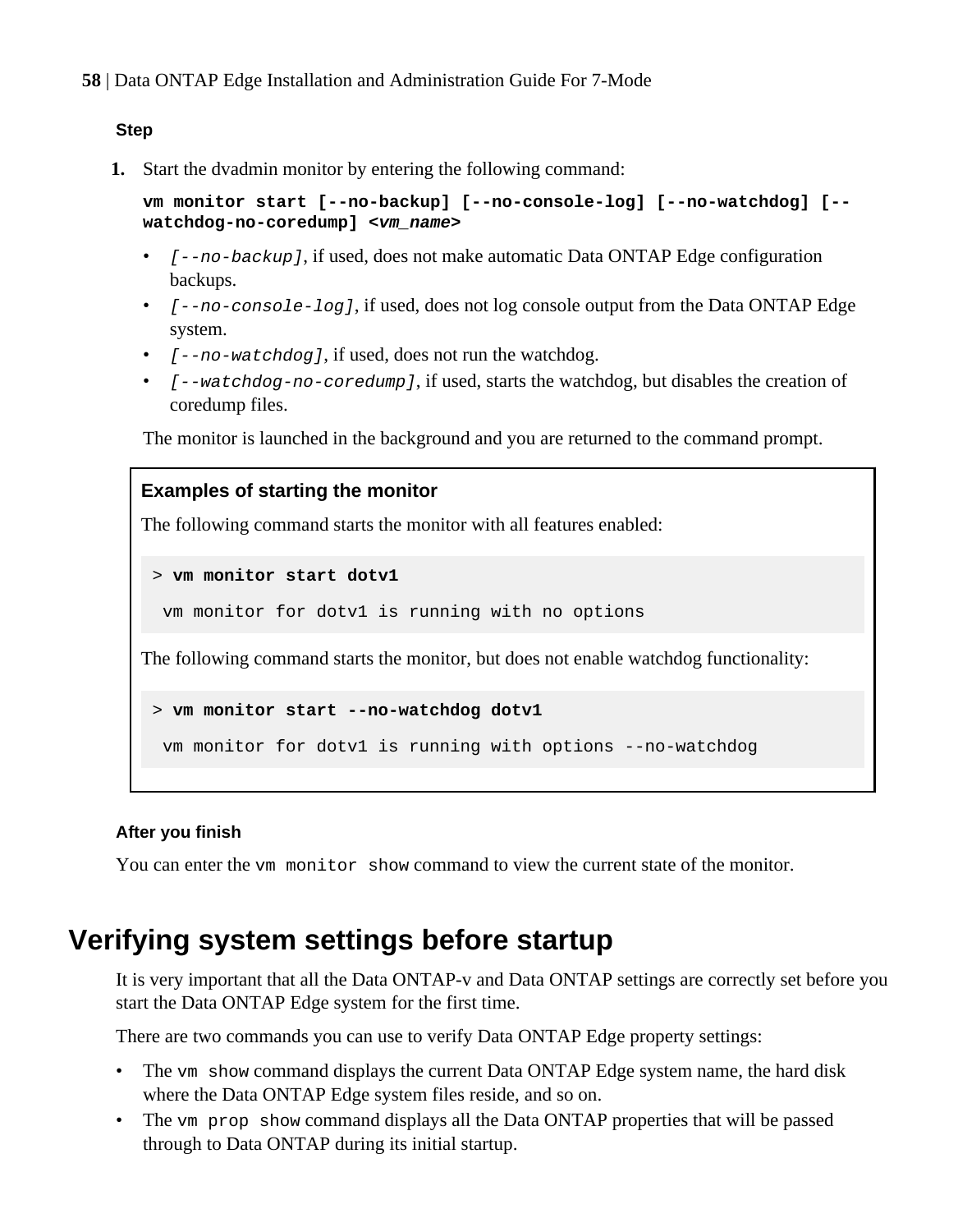<span id="page-58-0"></span>The following example displays the value of any Data ONTAP property you set with the vm create and vm prop set commands.

```
> vm prop show dotv1
checksum_type = zoned
dns domainname = dns server12
dns_ipaddr = 123.123.123.123,123.123.123.124
gateway = 10.97.128.1
hostname = dotv1
ipaddr = 10.97.131.27
license = XXXX-YYYY-ZZZZ-AAAA-BBBB
netmask = 255.255.248.0
nodemgmt_interface = 1
password = *********
raidtype = RAID0
tmz = America/New_York
vsphere_hostname = dsmnn0.company.com
vsphere_password = *********
vsphere_username = root
```
Make sure these settings are correct before you continue. Use the vm prop set command if you need to change any values.

## **Starting Data ONTAP Edge for the first time**

You must start the Data ONTAP-v virtual machine for your Data ONTAP Edge system to be operational. The first time you power on Data ONTAP Edge it passes configuration properties to Data ONTAP so that Data ONTAP can configure itself correctly.

#### **Before you begin**

**Do not** start Data ONTAP Edge using VMware commands or the VMware vSphere Client. The Data ONTAP Edge system must be started the first time using the dvadmin vm start command. Failing to do so will result in Data ONTAP being misconfigured.

#### **About this task**

During the initial power-on sequence, the Data ONTAP Edge system initiates an auto-setup process that performs the following operations:

- validates the license and system resources (2 physical CPU cores and 4 GB of RAM)
- accesses and verifies the properties passed from the vm create and vm prop set commands
- initializes the data disks
- creates serial ports
- configures the hostname, network, and administrator account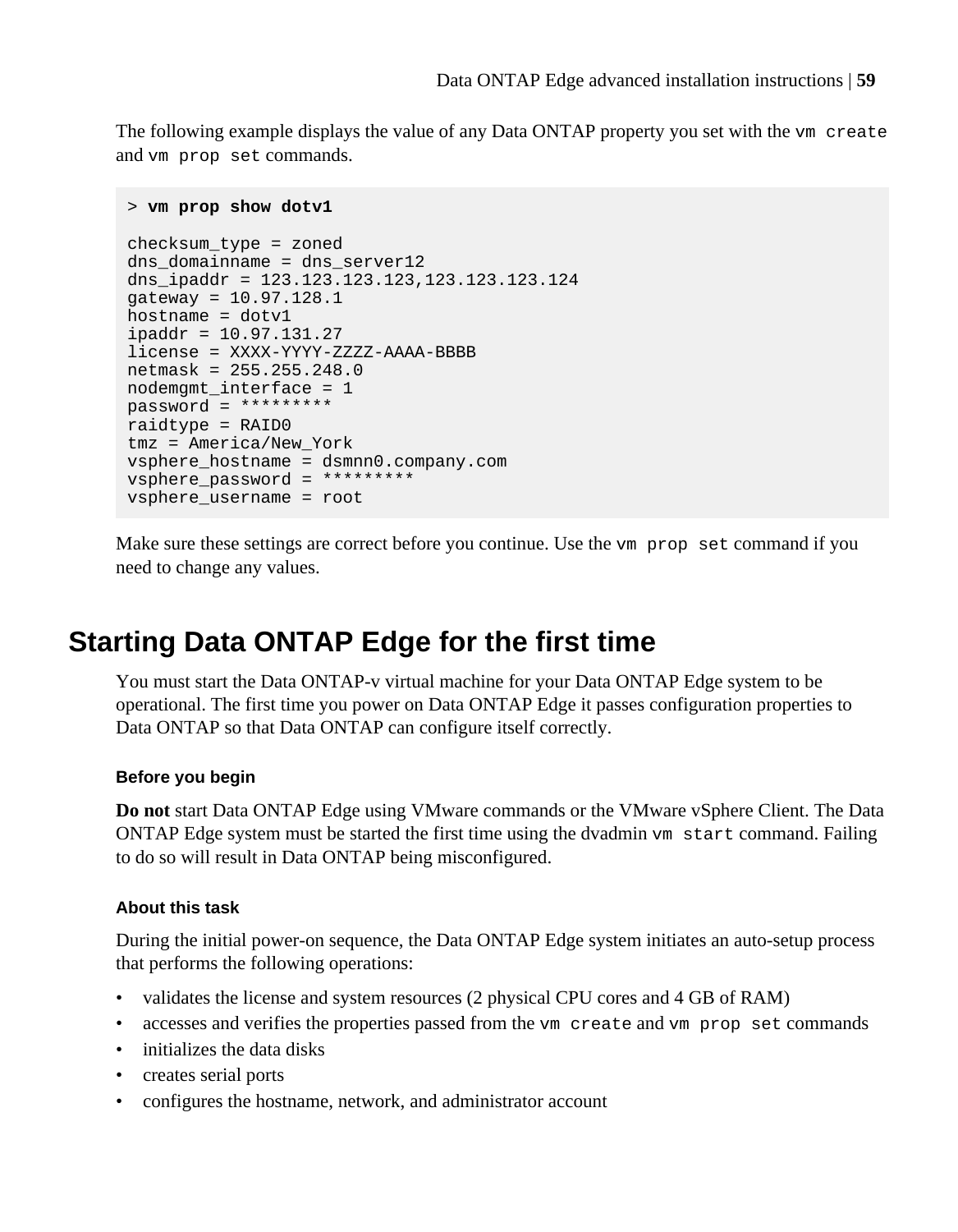<span id="page-59-0"></span>It will reboot once during the setup process. Note that complete startup can take five or more minutes.

**Note:** If the property verification or configuration of Data ONTAP fails, the startup process stops and logs a message to the console and to the VMware logs. Use the vm state show command to display the reason for the failure. After you fix the condition that caused the error (in some cases by changing a property value using the vm prop set command), restart the Data ONTAP Edge system so that it can go through the auto-setup process again.

#### **Step**

**1.** Enter the following command to start the Data ONTAP Edge system.

```
vm start <vm_name>
```
#### **Result**

In addition to configuring Data ONTAP with the settings you specified and starting Data ONTAP, the auto-setup process also creates a single aggregate (aggr0) using all the data disks you defined with the vm disk create command. It also creates a single volume (vol0) within that aggregate.

```
Example of starting Data ONTAP Edge
The following command starts virtual machine "dotv1":
 > vm start dotv1
```
start VM dotv1

#### **After you finish**

After the Data ONTAP Edge system is running, you can connect to the Data ONTAP system console (or OnCommand System Manager) to further configure your storage settings. See the Data ONTAP software documentation for more information.

### **Verifying system settings after startup**

You should verify that the virtual machine and Data ONTAP have started successfully before continuing to configure your storage system.

Use the vm show command to display the Data ONTAP Edge configuration information.

The following example displays detailed information for the Data ONTAP Edge system "dotv1" after Data ONTAP has started.

```
> vm show dotv1
```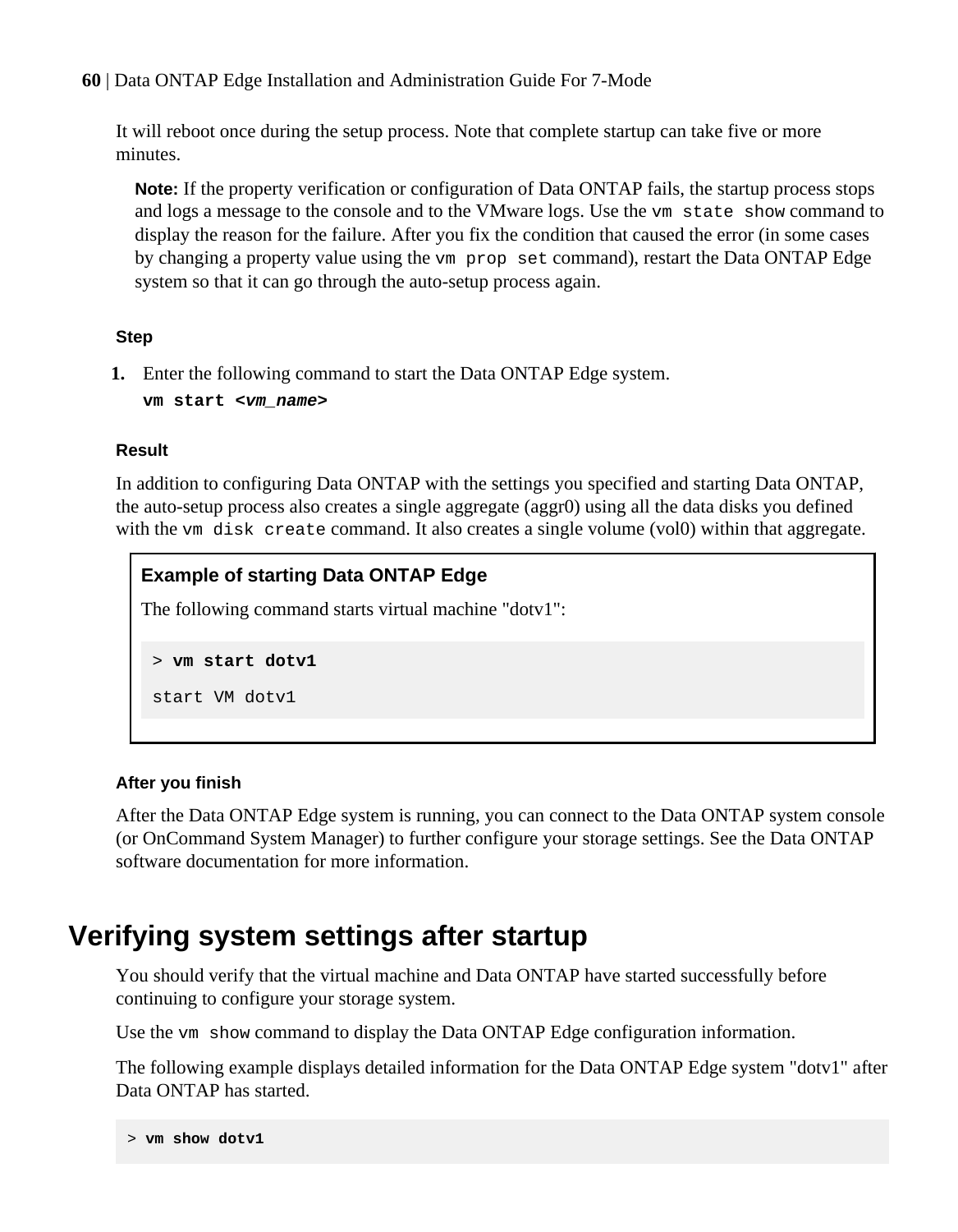VM Name Power CfgState Heartbeat Hostname IP Address dotv1 on ready green dotv1 10.10.10.10 =============================================== Detail information for vm dotv1: VM Version Data ONTAP Version Serial Number System ID 1.x.x 8.x.x 2006000000015 2147483903 Disk Name Ctrl:Unit Size (MB) UUID Backing Hard disk 1 ide0:0 1057 - datastore1 Hard disk 2 ide0:1 1542 - datastore1 Hard disk 3 ide1:0 5121 - datastore1 Hard disk 4 scsi0:0 826152 <uuid-string> datastore1 Adapter Name MAC Address Network Name Network adapter 1 00:50:56:9c:28:2d VM Network Network adapter 2 00:50:56:9c:7e:77 VM Network Network adapter 3 00:50:56:9c:3b:a2 VM Network Network adapter 4 00:50:56:9c:34:f5 VM Network Network adapter 5 00:50:56:9c:3b:23 VM Network Network adapter 6 00:50:56:9c:34:5e VM Network Serial Name Port Conn Status Details Serial port 1 0 Y ok Remote tcp://:7200 Serial port 2 1 Y ok Pipe dotvl\_serial\_1 Resource Reservation CPU 5332 MHz Memory 4096 MB

The important entries to verify include:

- Cfgstate When Data ONTAP has successfully completed startup, this value will be "ready". If the value is "new" or "init", you may need to wait a few more minutes for startup to complete. If the value is "failed", use the vm state show command to view the reason for the failure.
- Power This value should be "on". If it is "off", run the vm start command to start the Data ONTAP Edge system.
- Heartbeat This value should be "green" when Data ONTAP has completed startup. It may go through "gray", "yellow", and "red" stages during the boot and initialization process.
- Hostname and IP Address These fields are empty during the boot process. They are populated with real values when Data ONTAP is powered on and fully set up.
- VM Version The version of the Data ONTAP-v OVF package used when installing the Data ONTAP Edge system.
- Data ONTAP Version The version of Data ONTAP software that is installed.
- Serial Number and System ID These values are the serial number and system ID of the storage system.
- Serial ports The "Conn" and "Status" fields will be "Y" and "ok", respectively, when Data ONTAP has completed startup.

You can re-enter the vm show command to refresh this information. After Data ONTAP Edge has completed startup, you can access the system console to configure the storage system.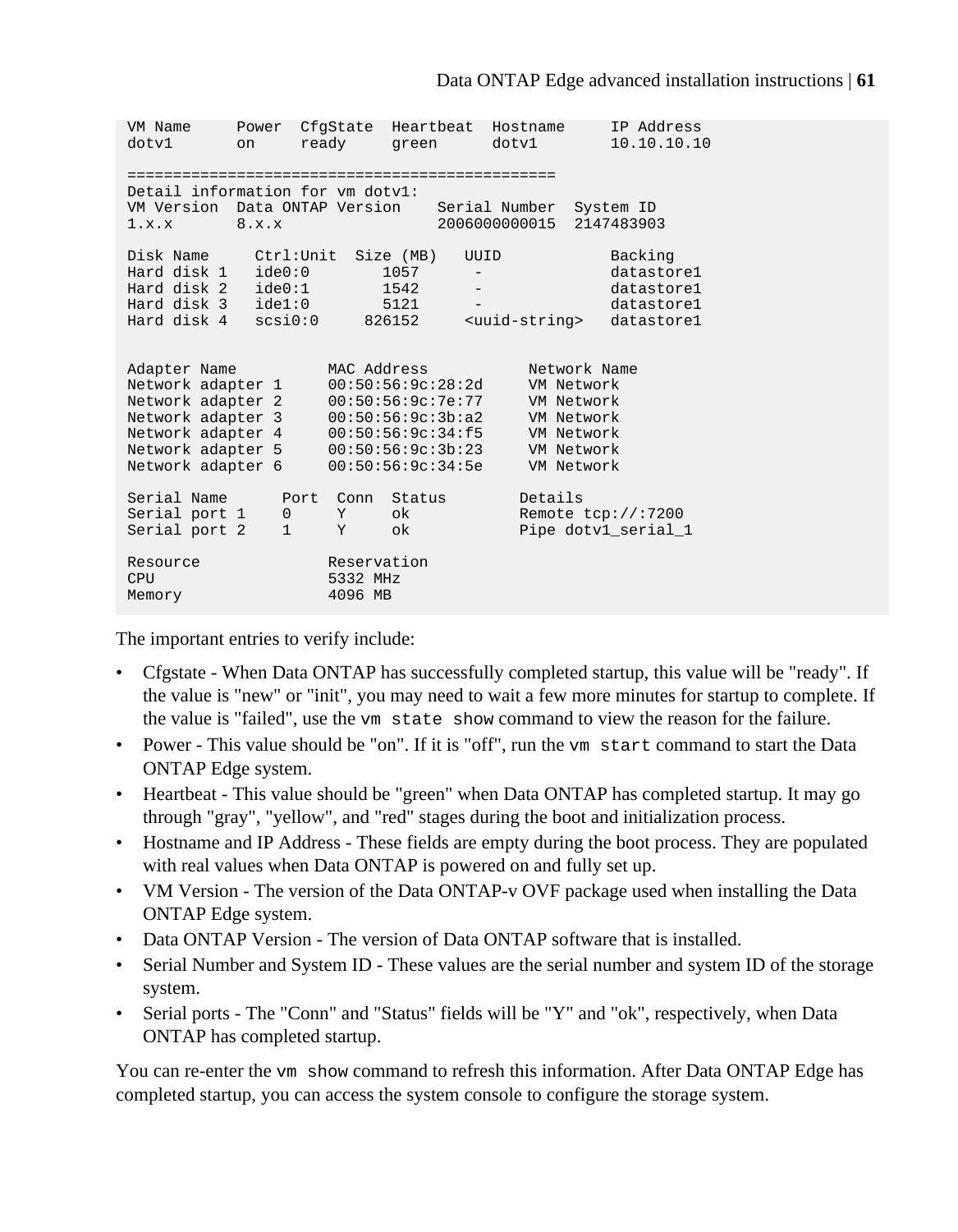<span id="page-61-0"></span>**Note:** You do not have to wait for the system to have finished startup before accessing the system console.

## **Connecting to the Data ONTAP Edge storage system console**

You connect to the Data ONTAP Edge console in order to interface with Data ONTAP to administer your storage system. The console enables you to use the Data ONTAP command line interface.

#### **About this task**

You can connect to your Data ONTAP Edge storage system using the dvadmin vm console connect command, as shown here. You can also connect to the storage system using two additional methods:

- An SSH client, such as PuTTY, can be used to connect directly to the primary interface IP address of the storage system, for example ssh -l root 10.10.10.10.
- NetApp OnCommand System Manager can be used to administer the storage system using the primary interface IP address. See the NetApp Support Site at *[support.netapp.com](http://support.netapp.com/)* to access System Manager software.

You can have only one dvadmin console connection to a storage system at a time. However, you can have a dvadmin console connection and an SSH or System Manager connection concurrently.

Note that this command could fail with Error: [85] VmSerialConnectErr depending on the ESX firewall setting. The ESX firewall either needs to be disabled, or the firewall rule for "remoteSerialPort" needs to be enabled. For example, in vSphere 5, select the host through the vSphere Client and select **Configuration > Security Profile > Firewall Properties** and make sure the check box is selected for **VM Serial port connected over network**.

#### **Steps**

**1.** Enter the following command to connect to the storage system console for a specific Data ONTAP Edge system:

```
vm console connect <vm_name>
```
**2.** Enter the Data ONTAP root password, and then you can configure Data ONTAP settings.

#### **Example console access**

The following example shows how to access the storage system console for the Data ONTAP Edge system named "dotv1":

```
> vm console connect dotv1
```

```
Connecting to console on dotv1. Use \lambda]-x to exit or \lambda]-h for help.
[connecting]
```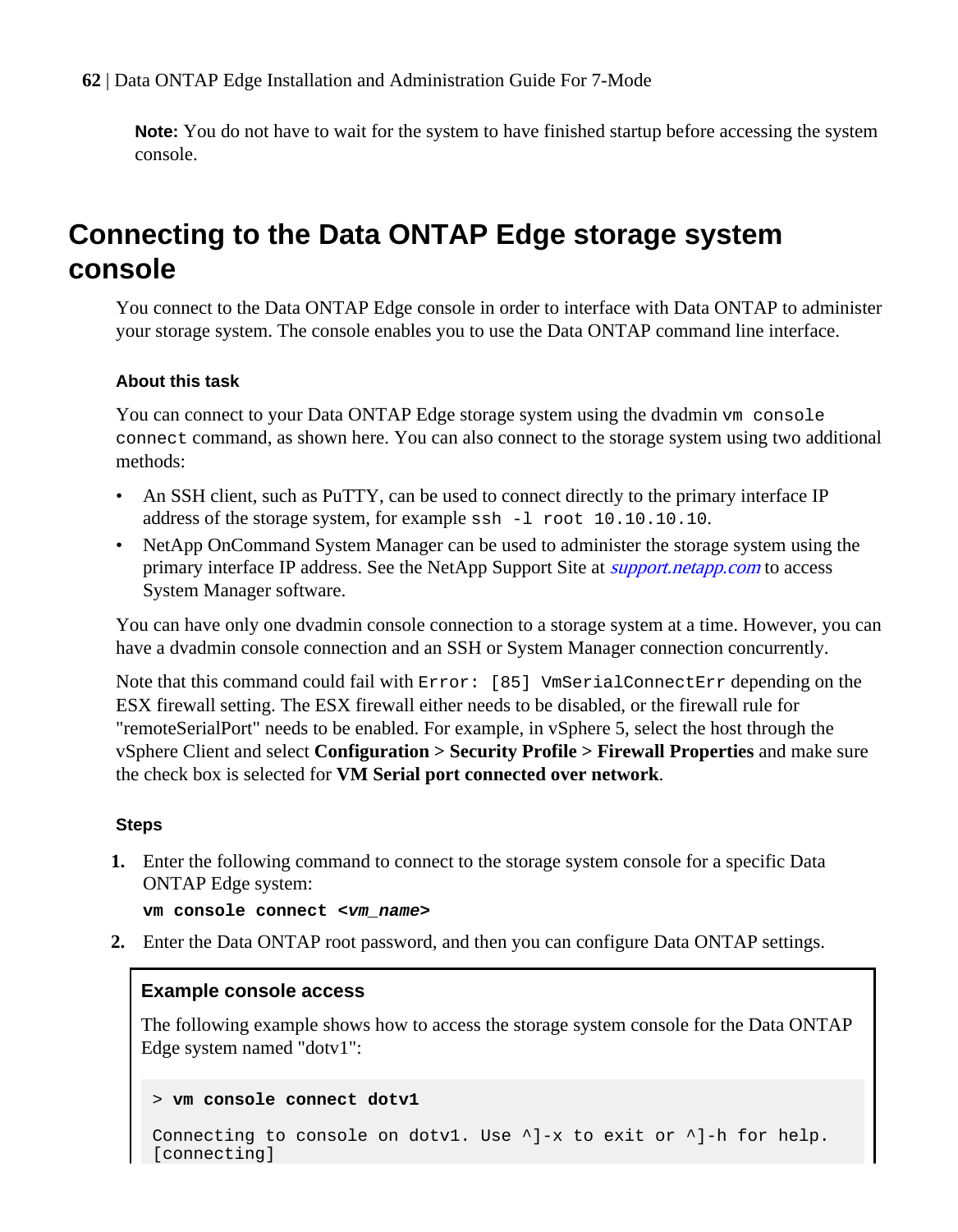...... (3 or 4 minutes as the system reboots and sets up the system) Password: **\*\*\*\*\*\*\*\*** dotv1>

To exit the console and return to the dvadmin prompt, use the escape key sequence  $C \text{tr} 1 - ]x$ (press the "Ctrl' and "right bracket" keys together, then press the "X" key).

#### **After you finish**

To confirm that Data ONTAP has started successfully, you can run the following Data ONTAP commands:

dotv1> **disk show** DISK OWNER POOL SERIAL NUMBER HOME DR HOME --------- ------------- ----- ------------- ------------- ------------ 0b.0 dotv1 (2202792286) Pool0 6000c29c..... dotv1 (2202792286) dotv1> **aggr status -r** Aggregate aggr0 (online, raid0) (advanced\_zoned checksums) Plex /aggr0/plex0 (online, normal, active) RAID group /aggr0/plex0/rg0 (normal, advanced\_zoned checksums) RAID Disk Device HA SHELF BAY CHAN Pool Type RPM Used (MB/blks) Phys (MB/blks) --------- ------ ------------- ---- ---- ---- ----- -------------- -------------- data 0b.0 0b - - SA:A - SAS N/A 806320/1651362560 819200/1677721600 Spare disks (empty) dotv1> **vol status** Volume State Status Options vol0 online raid0, flex root 64-bit

These commands show that the 800 GB virtual data disk you defined is part of aggregate 0, and that there are no spare disks.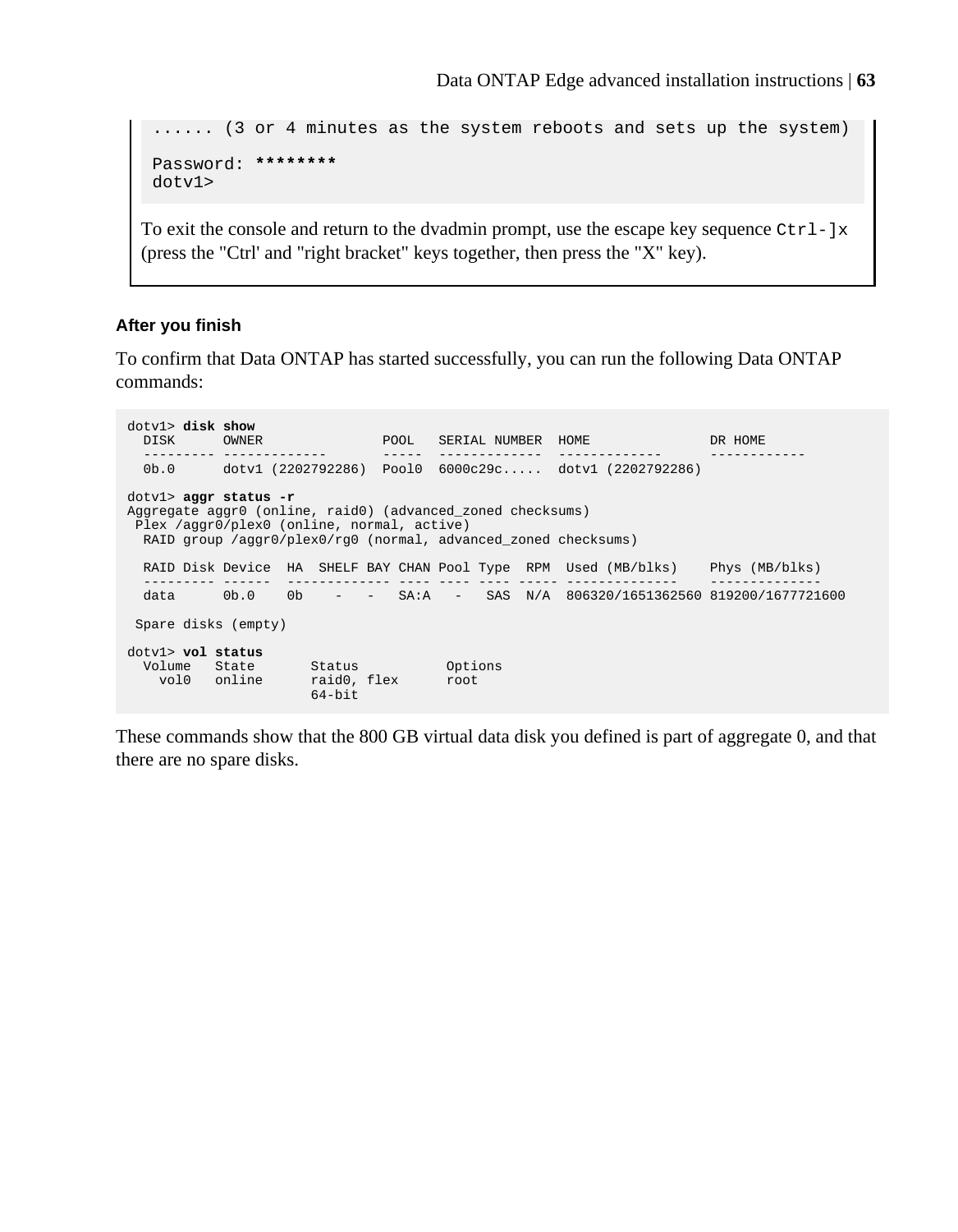# <span id="page-63-0"></span>**Data ONTAP-v supported and unsupported functionality**

The Data ONTAP-v storage software running on a virtual machine (for example, the Data ONTAP Edge product) does not support all the functionality of Data ONTAP when it is running on a hardware controller.

## **Data ONTAP-v supported functionality**

A Data ONTAP-v storage system supports a subset of Data ONTAP functionality when running on a virtual machine with virtual disks.

The following tables list the supported and unsupported Data ONTAP functionality when using Data ONTAP-v storage software.

**Note:** Where "Supported" is marked as "Yes", it is supported for both Data ONTAP Edge with the Value and the Premium bundles, unless otherwise indicated.

| Protocol    | Supported?     |
|-------------|----------------|
| iSCSI       | Yes            |
| <b>NFS</b>  | Yes            |
| <b>CIFS</b> | Yes            |
| <b>FCP</b>  | N <sub>o</sub> |

#### **Protocol support**

#### **Data ONTAP features**

| <b>Feature</b>      | Supported? |
|---------------------|------------|
| Deduplication       | Yes        |
| FlexClone           | Yes        |
| FlexCache           | Yes        |
| SnapRestore         | Yes        |
| SnapShot            | Yes        |
| SnapVault (Primary) | Yes        |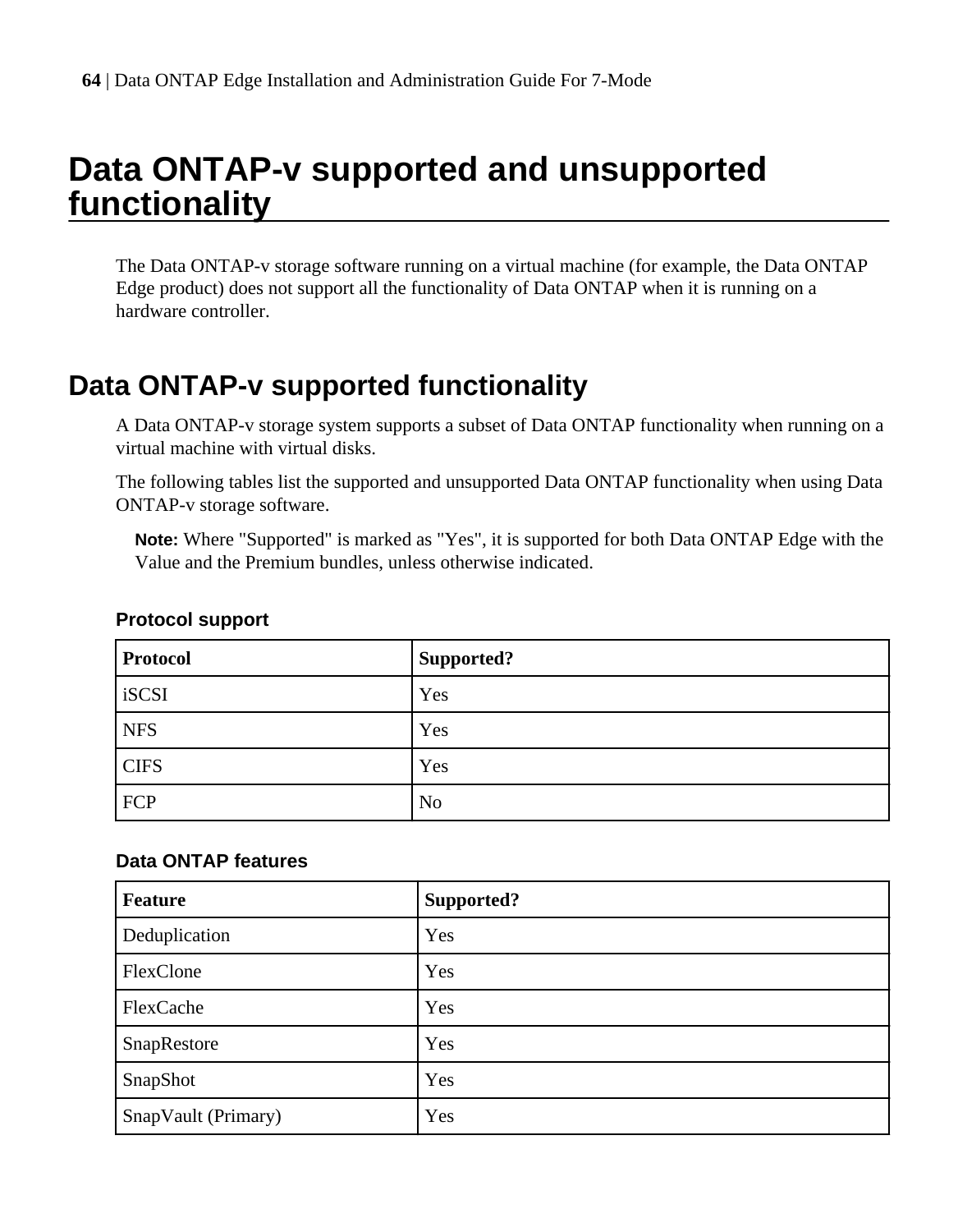| <b>Feature</b>                   | Supported?                                                                                  |
|----------------------------------|---------------------------------------------------------------------------------------------|
| SnapVault (Secondary)            | Yes - Data ONTAP Edge with the Premium bundle<br>No - Data ONTAP Edge with the Value bundle |
| SnapMirror                       | Yes - Data ONTAP Edge with the Premium bundle<br>No - Data ONTAP Edge with the Value bundle |
| FlexVol volumes                  | Yes                                                                                         |
| Compression                      | No                                                                                          |
| MultiStore / vFiler              | N <sub>0</sub>                                                                              |
| SyncMirror                       | N <sub>0</sub>                                                                              |
| FlexShare                        | N <sub>0</sub>                                                                              |
| SnapLock and SnapLock Enterprise | N <sub>0</sub>                                                                              |
| SnapProtect                      | N <sub>0</sub>                                                                              |
| <b>High Availability</b>         | N <sub>0</sub>                                                                              |
| <b>Software RAID</b>             | N <sub>0</sub>                                                                              |
| <b>Disk Sanitization</b>         | N <sub>0</sub>                                                                              |
| MetroCluster                     | N <sub>0</sub>                                                                              |
| <b>VTL</b>                       | N <sub>0</sub>                                                                              |
| Disk Maintenance Center          | N <sub>0</sub>                                                                              |
| Tape device                      | N <sub>0</sub>                                                                              |

### **Client software support**

| <b>Feature</b>                          | Supported? |
|-----------------------------------------|------------|
| SnapManager for Microsoft<br>Exchange   | Yes        |
| SnapManager for Hyper-V                 | Yes        |
| SnapManager for SharePoint              | Yes        |
| SnapManager for Microsoft SQL<br>Server | Yes        |
| SnapManager for Oracle                  | Yes        |
| SnapManager for SAP                     | Yes        |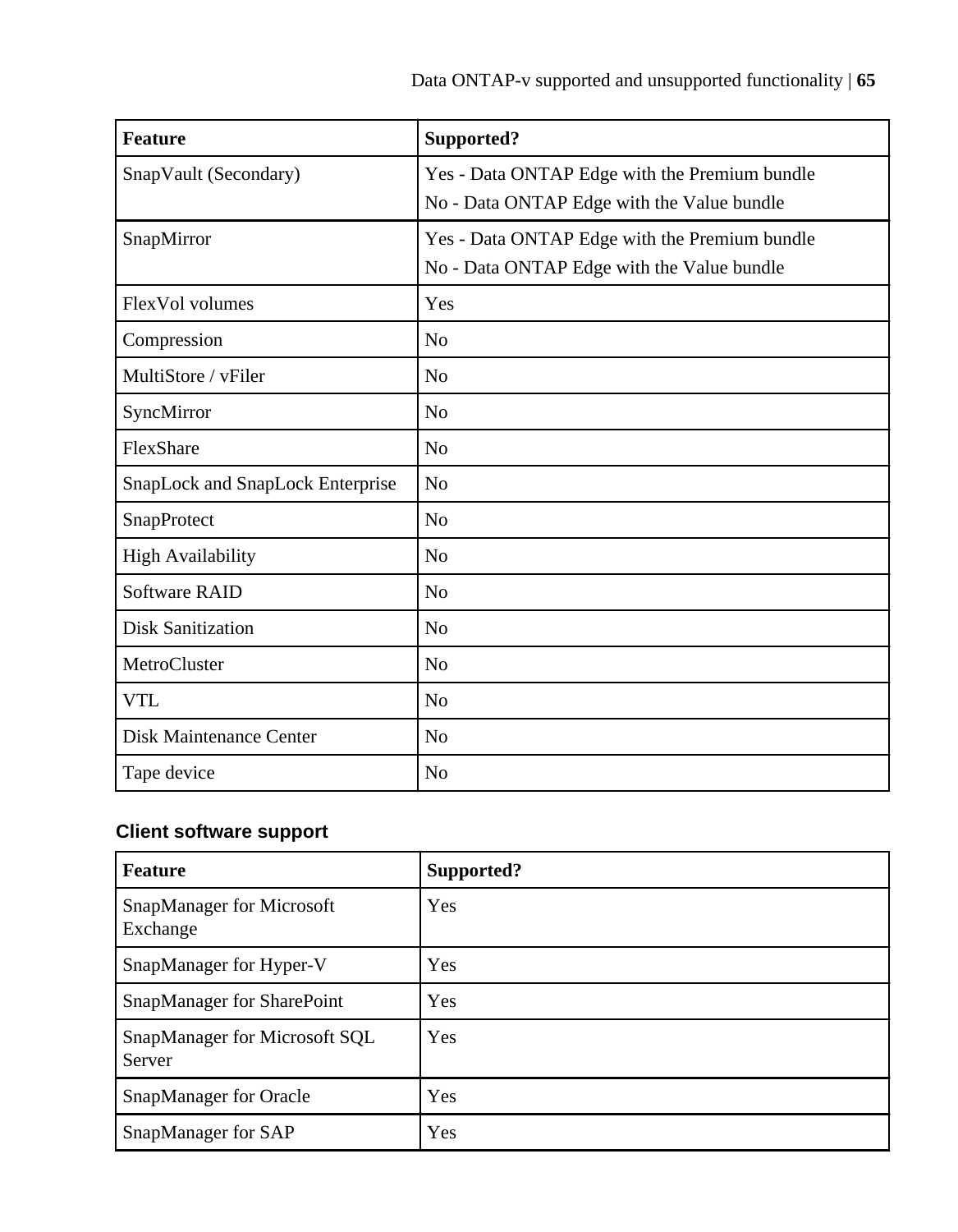| <b>Feature</b>                | Supported? |
|-------------------------------|------------|
| Virtual Storage Console (VSC) | Yes        |
| Single Mailbox Recovery       | Yes        |
| SnapDrive for Windows         | Yes        |
| SnapDrive for UNIX            | Yes        |

#### **OnCommand Management software support**

| <b>Feature</b>                                                                                           | Supported?                                              |  |
|----------------------------------------------------------------------------------------------------------|---------------------------------------------------------|--|
| <b>System Manager</b>                                                                                    | Yes                                                     |  |
| <b>Unified Manager</b><br><b>Operations Manager</b><br><b>Protection Manager</b><br>Provisioning Manager | supports monitoring of Data ONTAP-v storage<br>systems. |  |
| OnCommand Insight family                                                                                 | N <sub>o</sub>                                          |  |
| <b>OnCommand Balance</b>                                                                                 | N <sub>0</sub>                                          |  |
| Virtual File Manager                                                                                     | N <sub>0</sub>                                          |  |

### **Unsupported licenses**

Data ONTAP feature license keys are available only for those features that are supported on the Data ONTAP-v storage system.

The following licenses are not available when running Data ONTAP on the Data ONTAP-v platform:

- FCP: Fiber channel controllers
- Insight\_Balance: The OnCommand Balance and OnCommand Insight products
- SnapLock, SnapLock\_Enterprise: SnapLock compliance and enterprise products
- SnapProtectApps: SnapProtect product
- V\_StorageAttach: For access to LUNs on storage arrays, which is not possible within a virtual machine.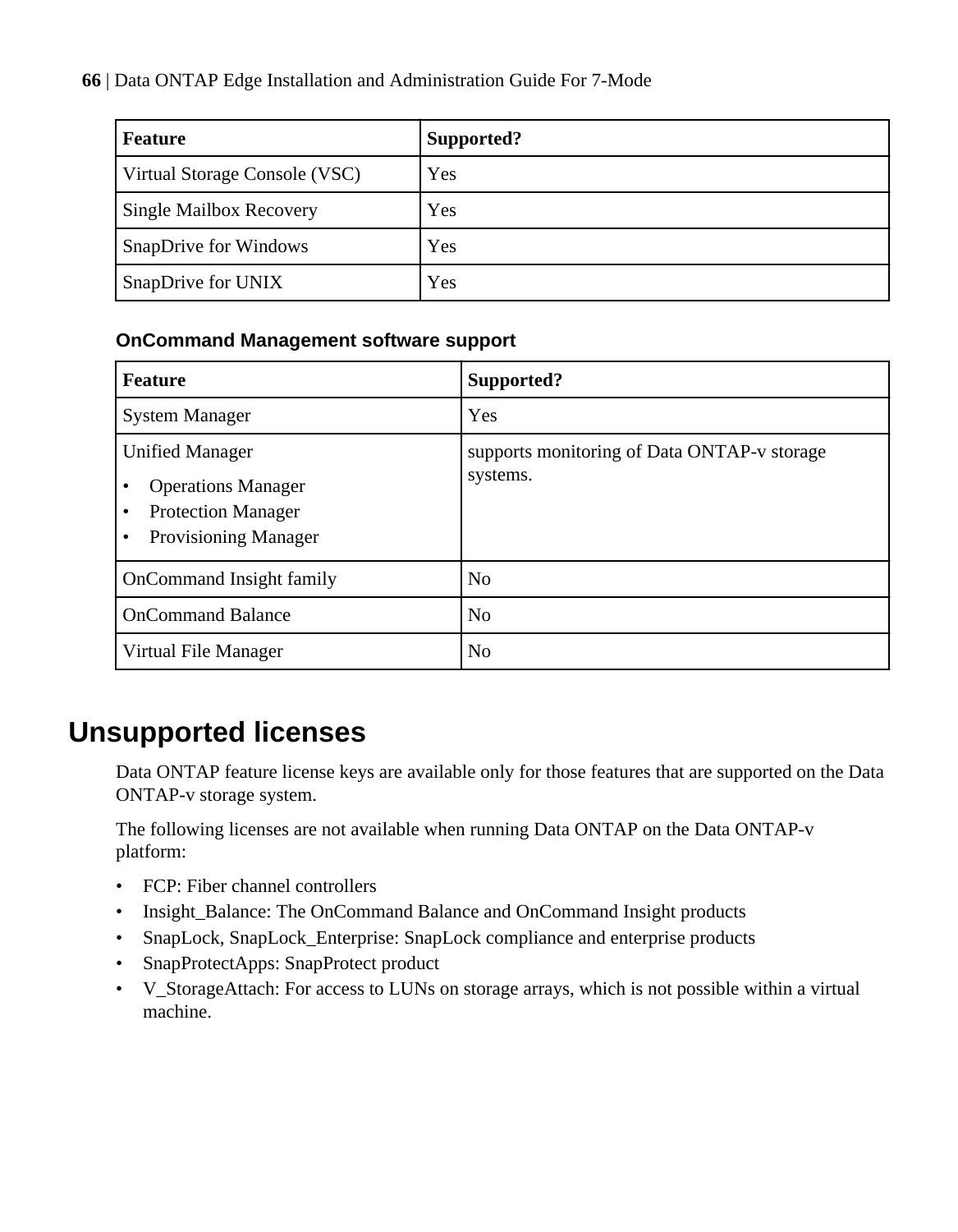## <span id="page-66-0"></span>**Unsupported commands**

Some Data ONTAP commands are not supported on the Data ONTAP-v storage platform.

These commands are unavailable for a variety of reasons:

- lack of license support
- lack of hardware support
- lack of support for physical disks (Data ONTAP-v uses virtual disks)

#### **Commands disabled due to lack of license support**

The following commands are disabled due to lack of license support:

- fcp: Fails with "fcp: FCP is not licensed."
- fcadmin: Fails with "Error: fcadmin is not supported on this platform."
- fcstat: Requires an adapter. Fails with "Error: fcstat is not supported on this platform."
- snaplock: Volumes cannot be configured for SnapLock, so the commands fail when given a non-SnapLock volume.

#### **Commands disabled due to lack of hardware support**

The following commands are disabled because required hardware is not available on a Data ONTAPv storage system:

- cf: Fails with "Controller is in non-HA mode."
- partner: Fails with "partner: command not supported -- non-HA mode."
- rlm: There is no physical Remote LAN Module present on a Data ONTAP-v system. This family of commands fails with "There is no RLM (Remote LAN Module) in this system."
- sp: There is no SP (Service Processor) present on a Data ONTAP-v system. This family of commands fails with "There is no SP (Service Processor) in this system."
- environment: There are no hardware sensors on a Data ONTAP-v storage system. This command fails with "The 'environment' command is not supported on this platform."
- portset: There are no fiber channel ports on a Data ONTAP-v storage system. This command fails with "portset: WARNING: portset commands are not allowed on filers with no fcp ports."
- shelfchk: There are no shelves supported a Data ONTAP-v storage system. This command fails with "No disk enclosure services active on this system."
- mt and tape.reservations: These commands and options are not supported because tape devices are not supported on a Data ONTAP-v storage system.

### **Commands disabled due to using virtual disks**

The following commands and options perform operations on a disk level and are not supported because the Data ONTAP-v storage system uses virtual disks: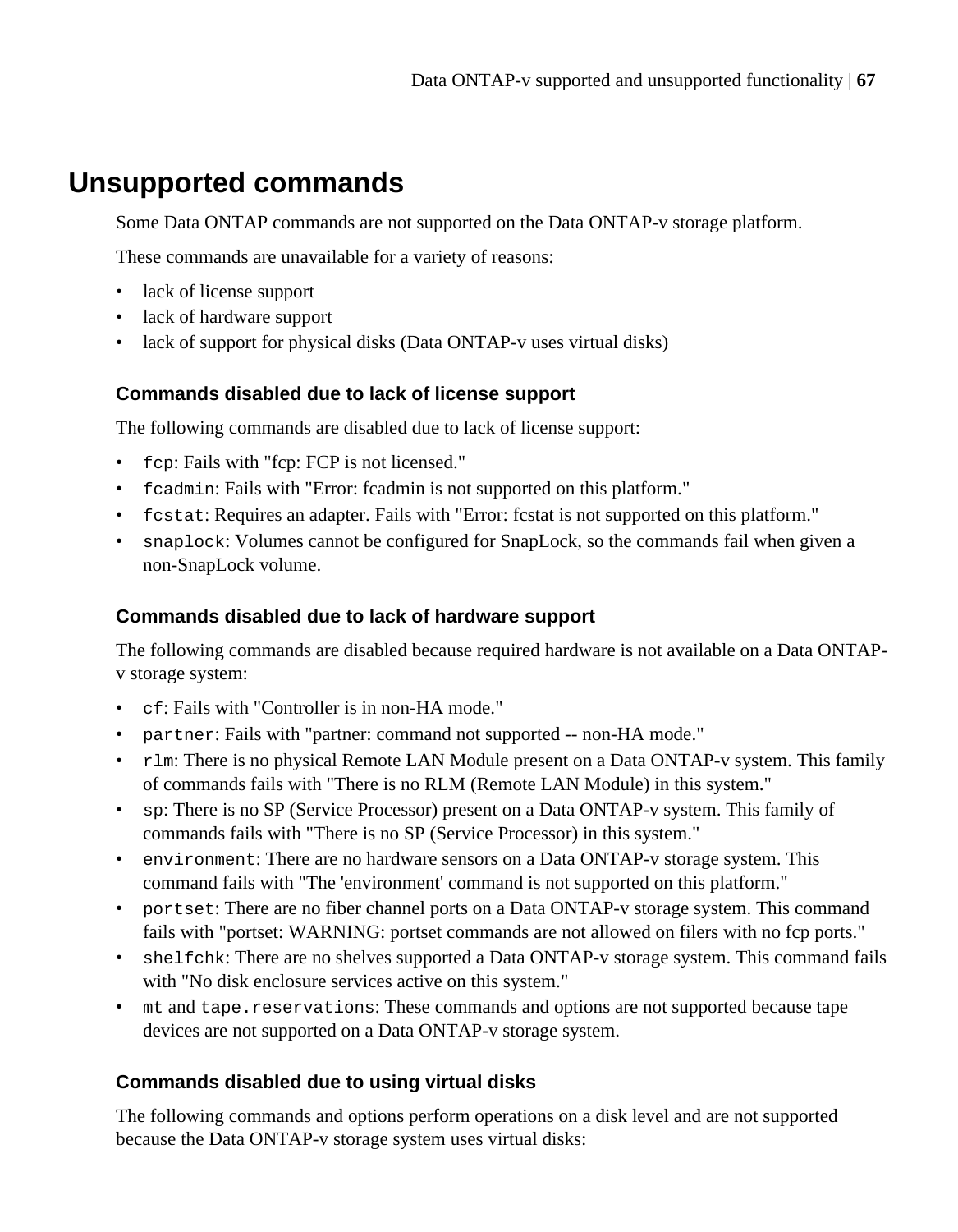- disk\_fw\_update: Performs a disk firmware update
- disk maint start: This command, and the disk maint center.\* options, control the Disk Maintenance Center, which is not supported
- disk simpull and disk simpush: Simulates a disk uninstall or install
- vol media\_scrub: Performs a VERIFY scrub of disks used for trad volumes
- aggr media\_scrub: Performs a VERIFY scrub of disks used for flex volumes
- raid.media\_scrub.\*: Options for performing VERIFY scrubs of disks
- raid.background\_disk\_fw\_update.enable: Performs automatic disk firmware updates
- All sasadmin subcommands, except: dev\_stats, adapter\_reset, adapter\_zombie, adapter\_offline, adapter online, adapter state, and channel
- sasstat subcommands that are specific for disk shelves and expanders: shelf, expander map, and expander\_phy\_state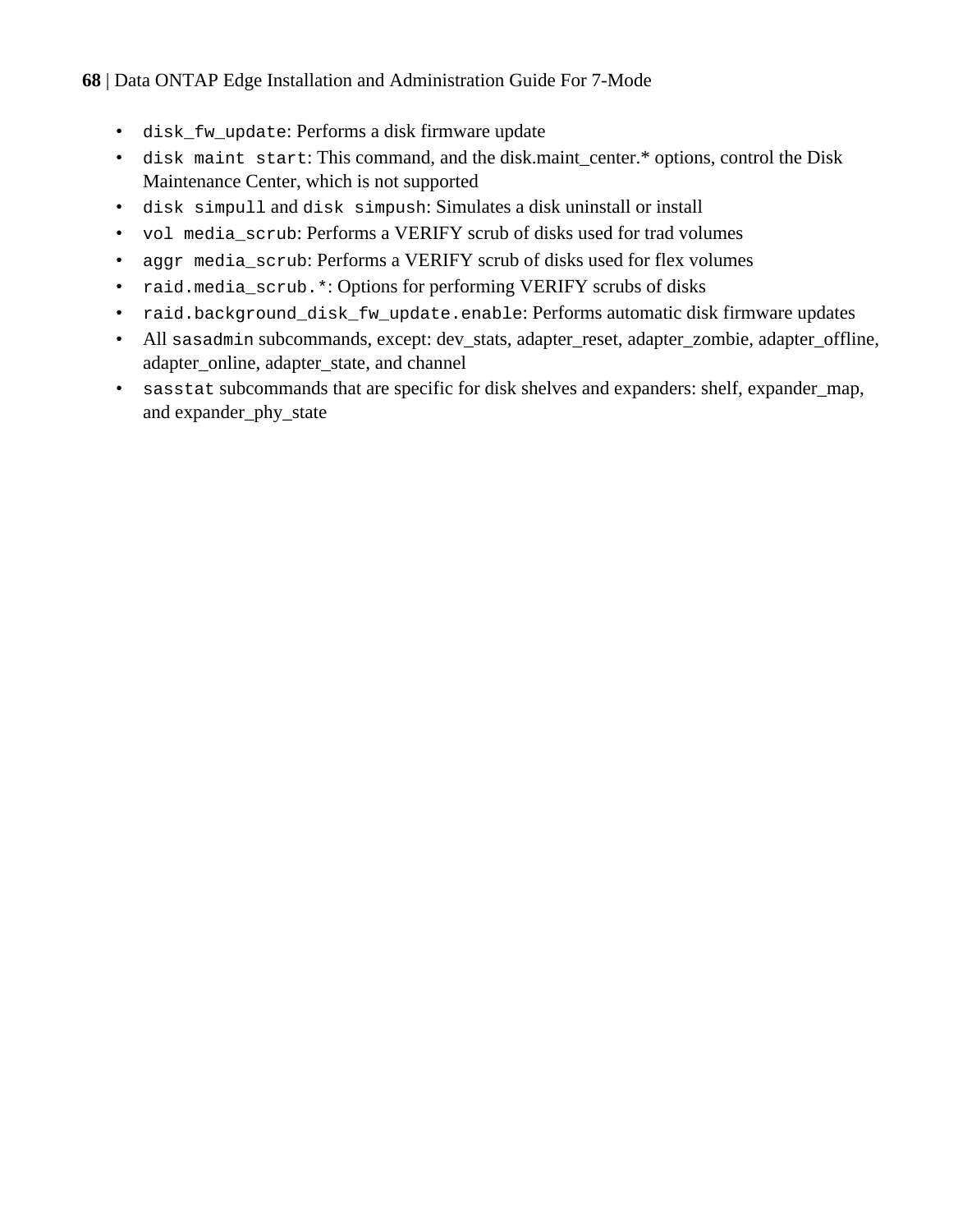# **Copyright information**

Copyright © 1994–2013 NetApp, Inc. All rights reserved. Printed in the U.S.

No part of this document covered by copyright may be reproduced in any form or by any means graphic, electronic, or mechanical, including photocopying, recording, taping, or storage in an electronic retrieval system—without prior written permission of the copyright owner.

Software derived from copyrighted NetApp material is subject to the following license and disclaimer:

THIS SOFTWARE IS PROVIDED BY NETAPP "AS IS" AND WITHOUT ANY EXPRESS OR IMPLIED WARRANTIES, INCLUDING, BUT NOT LIMITED TO, THE IMPLIED WARRANTIES OF MERCHANTABILITY AND FITNESS FOR A PARTICULAR PURPOSE, WHICH ARE HEREBY DISCLAIMED. IN NO EVENT SHALL NETAPP BE LIABLE FOR ANY DIRECT, INDIRECT, INCIDENTAL, SPECIAL, EXEMPLARY, OR CONSEQUENTIAL DAMAGES (INCLUDING, BUT NOT LIMITED TO, PROCUREMENT OF SUBSTITUTE GOODS OR SERVICES; LOSS OF USE, DATA, OR PROFITS; OR BUSINESS INTERRUPTION) HOWEVER CAUSED AND ON ANY THEORY OF LIABILITY, WHETHER IN CONTRACT, STRICT LIABILITY, OR TORT (INCLUDING NEGLIGENCE OR OTHERWISE) ARISING IN ANY WAY OUT OF THE USE OF THIS SOFTWARE, EVEN IF ADVISED OF THE POSSIBILITY OF SUCH DAMAGE.

NetApp reserves the right to change any products described herein at any time, and without notice. NetApp assumes no responsibility or liability arising from the use of products described herein, except as expressly agreed to in writing by NetApp. The use or purchase of this product does not convey a license under any patent rights, trademark rights, or any other intellectual property rights of NetApp.

The product described in this manual may be protected by one or more U.S. patents, foreign patents, or pending applications.

RESTRICTED RIGHTS LEGEND: Use, duplication, or disclosure by the government is subject to restrictions as set forth in subparagraph  $(c)(1)(ii)$  of the Rights in Technical Data and Computer Software clause at DFARS 252.277-7103 (October 1988) and FAR 52-227-19 (June 1987).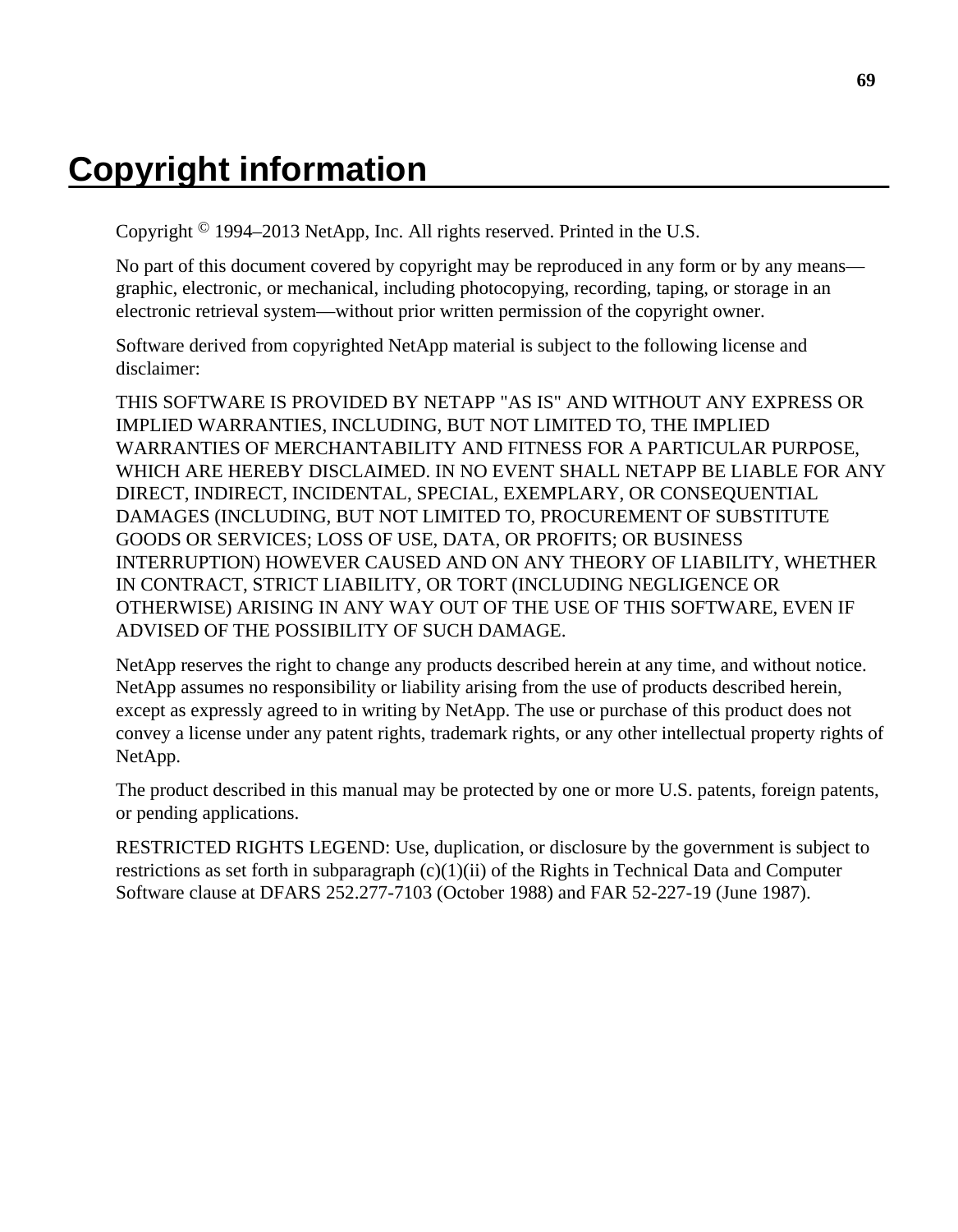# **Trademark information**

NetApp, the NetApp logo, Network Appliance, the Network Appliance logo, Akorri, ApplianceWatch, ASUP, AutoSupport, BalancePoint, BalancePoint Predictor, Bycast, Campaign Express, ComplianceClock, Cryptainer, CryptoShred, CyberSnap, Data Center Fitness, Data ONTAP, DataFabric, DataFort, Decru, Decru DataFort, DenseStak, Engenio, Engenio logo, E-Stack, ExpressPod, FAServer, FastStak, FilerView, Flash Accel, Flash Cache, Flash Pool, FlashRay, FlexCache, FlexClone, FlexPod, FlexScale, FlexShare, FlexSuite, FlexVol, FPolicy, GetSuccessful, gFiler, Go further, faster, Imagine Virtually Anything, Lifetime Key Management, LockVault, Mars, Manage ONTAP, MetroCluster, MultiStore, NearStore, NetCache, NOW (NetApp on the Web), Onaro, OnCommand, ONTAPI, OpenKey, PerformanceStak, RAID-DP, ReplicatorX, SANscreen, SANshare, SANtricity, SecureAdmin, SecureShare, Select, Service Builder, Shadow Tape, Simplicity, Simulate ONTAP, SnapCopy, Snap Creator, SnapDirector, SnapDrive, SnapFilter, SnapIntegrator, SnapLock, SnapManager, SnapMigrator, SnapMirror, SnapMover, SnapProtect, SnapRestore, Snapshot, SnapSuite, SnapValidator, SnapVault, StorageGRID, StoreVault, the StoreVault logo, SyncMirror, Tech OnTap, The evolution of storage, Topio, VelocityStak, vFiler, VFM, Virtual File Manager, VPolicy, WAFL, Web Filer, and XBB are trademarks or registered trademarks of NetApp, Inc. in the United States, other countries, or both.

IBM, the IBM logo, and ibm.com are trademarks or registered trademarks of International Business Machines Corporation in the United States, other countries, or both. A complete and current list of other IBM trademarks is available on the web at *[www.ibm.com/legal/copytrade.shtml](http://www.ibm.com/legal/copytrade.shtml).* 

Apple is a registered trademark and QuickTime is a trademark of Apple, Inc. in the United States and/or other countries. Microsoft is a registered trademark and Windows Media is a trademark of Microsoft Corporation in the United States and/or other countries. RealAudio, RealNetworks, RealPlayer, RealSystem, RealText, and RealVideo are registered trademarks and RealMedia, RealProxy, and SureStream are trademarks of RealNetworks, Inc. in the United States and/or other countries.

All other brands or products are trademarks or registered trademarks of their respective holders and should be treated as such.

NetApp, Inc. is a licensee of the CompactFlash and CF Logo trademarks.

NetApp, Inc. NetCache is certified RealSystem compatible.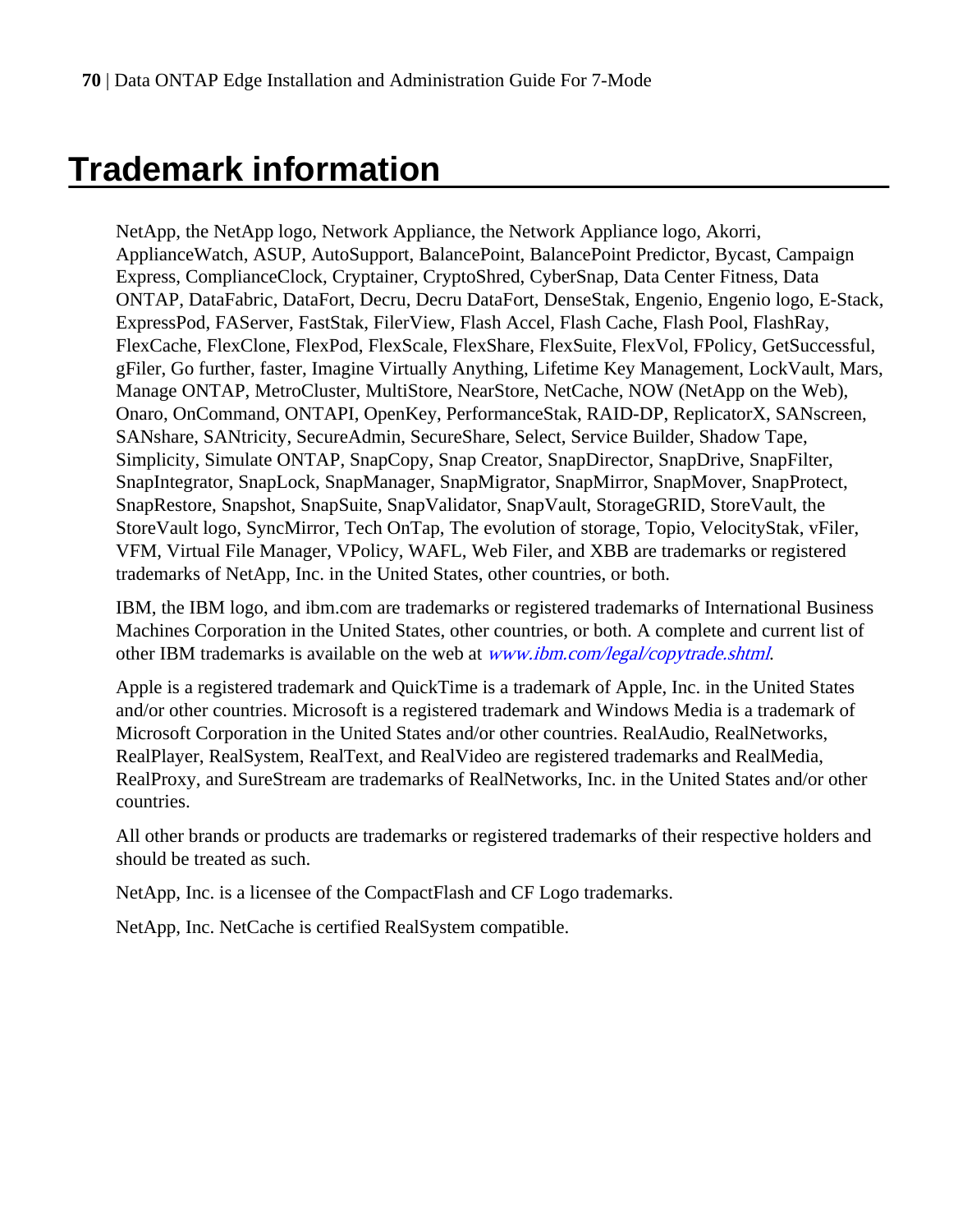## **How to send your comments**

You can help us to improve the quality of our documentation by sending us your feedback.

Your feedback is important in helping us to provide the most accurate and high-quality information. If you have suggestions for improving this document, send us your comments by email to [doccomments@netapp.com](mailto:doccomments@netapp.com). To help us direct your comments to the correct division, include in the subject line the product name, version, and operating system.

You can also contact us in the following ways:

- NetApp, Inc., 495 East Java Drive, Sunnyvale, CA 94089 U.S.
- Telephone:  $+1$  (408) 822-6000
- Fax:  $+1$  (408) 822-4501
- Support telephone:  $+1$  (888) 463-8277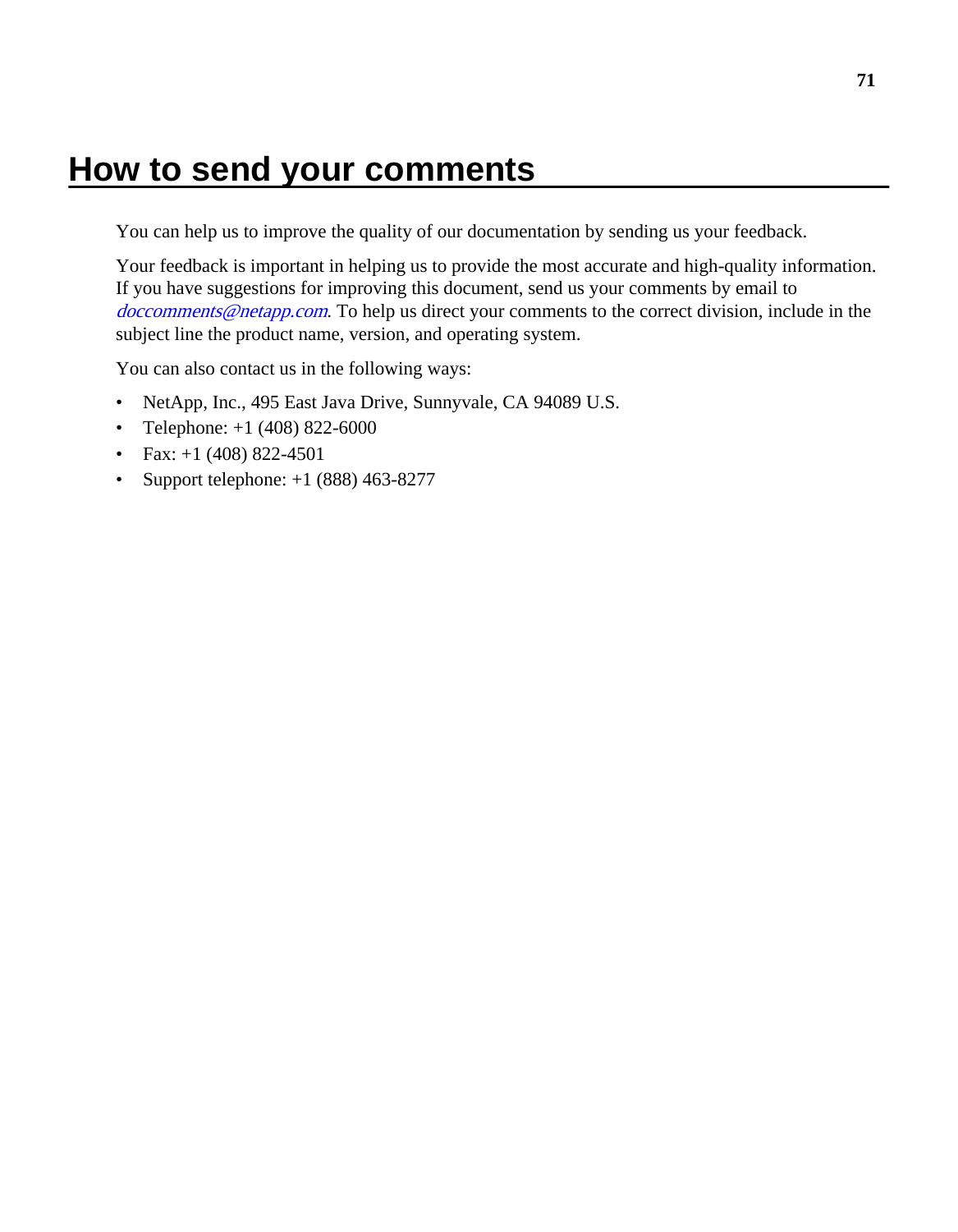# **Index**

### **A**

administration Data ONTAP [10](#page-9-0) Data ONTAP Edge [10](#page-9-0)

### **B**

backup automatic [57](#page-56-0) commands [44](#page-43-0) operations [44](#page-43-0)

### **C**

commands unsupported Data ONTAP [67](#page-66-0) configuration worksheet Data ONTAP Edge [18](#page-17-0) console logging enabling [57](#page-56-0) coredump restricting [57](#page-56-0) CPU usage [14](#page-13-0)

### **D**

data disks creating [55](#page-54-0) Data ONTAP administration [10](#page-9-0) configuring [36](#page-35-0) system console [34](#page-33-0), [62](#page-61-0) version [11](#page-10-0) Data ONTAP Edge administration [10](#page-9-0) configuration worksheet [18](#page-17-0) features [5](#page-4-0) installation overview [17](#page-16-0) installing [48](#page-47-0) license bundles [5](#page-4-0) licensing [10](#page-9-0) overview [5](#page-4-0) prerequisites [17](#page-16-0)

SnapVault considerations [7](#page-6-0) starting [59](#page-58-0) supported functionality [64](#page-63-0) verify system settings [33](#page-32-0), [58](#page-57-0), [60](#page-59-0) viewing system information [37](#page-36-0) Data ONTAP Edge properties changing [51](#page-50-0) setting [51](#page-50-0) Data ONTAP properties changing from dvadmin [51](#page-50-0) default settings [20](#page-19-0) setting from dvadmin [51](#page-50-0) Data ONTAP-v description [5](#page-4-0) datastore creating [24](#page-23-0), [39](#page-38-0) disk add virtual [40](#page-39-0) create virtual [55](#page-54-0) creating [39](#page-38-0) deleting [39](#page-38-0) disk space used by system files [14](#page-13-0) dvadmin connecting to the Data ONTAP Edge host [21](#page-20-0) dvadmin setup wizard [25](#page-24-0)

### **E**

escape key value [34](#page-33-0), [62](#page-61-0)

### **H**

hardware required [14](#page-13-0) head swap [41](#page-40-0)

### **I**

installation overview [13](#page-12-0) installing Data ONTAP Edge using dvadmin commands [47](#page-46-0) using the dvadmin setup wizard [25](#page-24-0)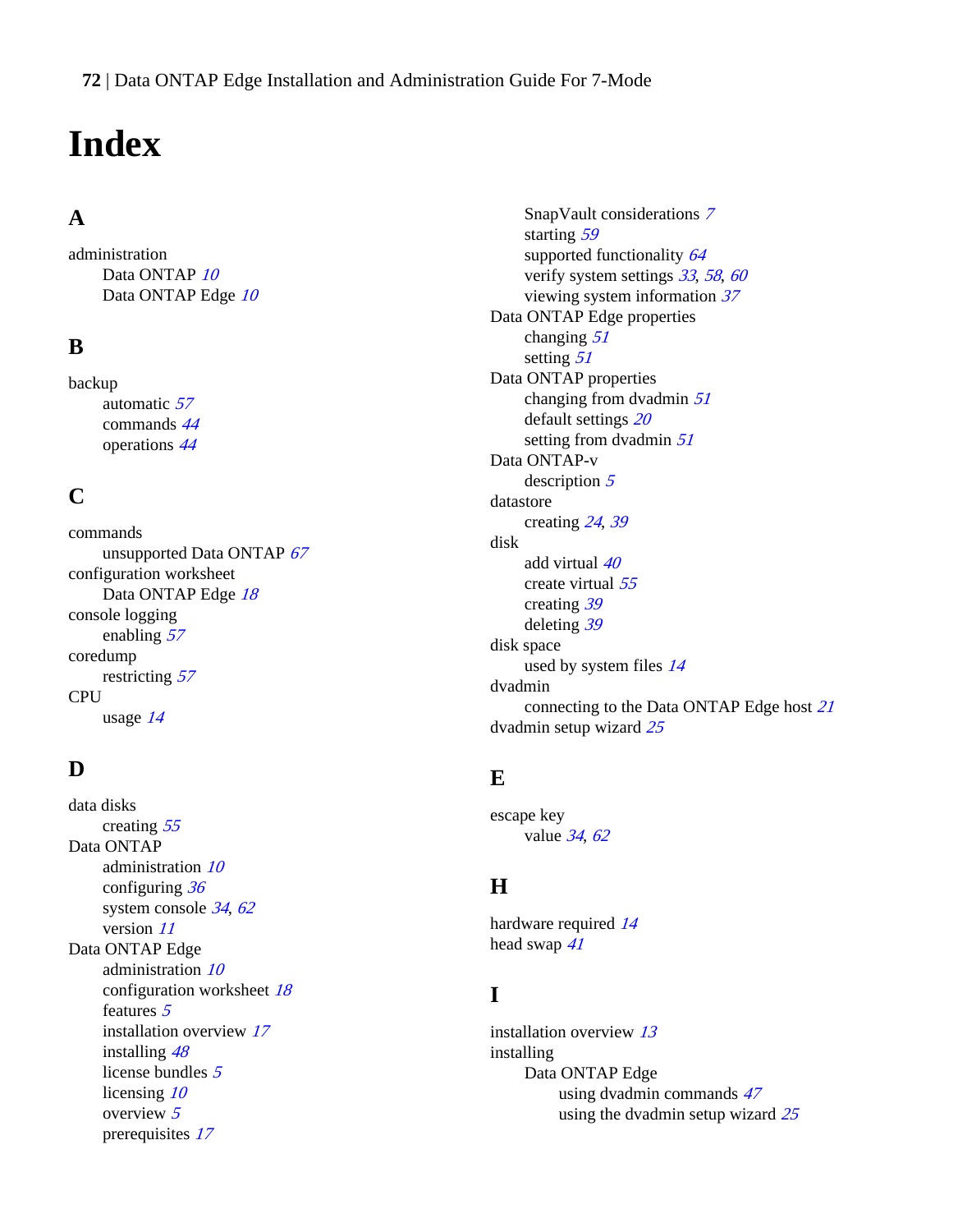## **L**

license Data ONTAP unsupported [66](#page-65-0) supported [5](#page-4-0) licensing Data ONTAP Edge entering [48](#page-47-0) viewing [11](#page-10-0) Data ONTAP features [10](#page-9-0) Data ONTAP-v [10](#page-9-0) log in to host server [21](#page-20-0) to storage system console  $34, 62$  $34, 62$  $34, 62$ LUNs creating [15](#page-14-0)

# **M**

memory usage [14](#page-13-0) model name viewing [11](#page-10-0) monitor commands [44](#page-43-0) description [44](#page-43-0) options [44](#page-43-0) starting [57](#page-56-0)

## **N**

networks connecting to adapter [56](#page-55-0) NVRAM disk moving  $43$ 

### **P**

physical disk description [8](#page-7-0) planning Data ONTAP Edge [13](#page-12-0) host server [13](#page-12-0) pool creating [39](#page-38-0) deleting [39](#page-38-0) prerequisites Data ONTAP Edge [17](#page-16-0) host server [14](#page-13-0)

virtual machine [14](#page-13-0)

## **R**

RAID groups creating [15](#page-14-0) required information Data ONTAP [18](#page-17-0) host server [18](#page-17-0) networking [18](#page-17-0) restore commands [44](#page-43-0) operations [44](#page-43-0)

### **S**

serial number viewing [11](#page-10-0) setup wizard dvadmin [25](#page-24-0) SnapVault using with Data ONTAP Edge systems [7](#page-6-0) starting Data ONTAP Edge [59](#page-58-0) storage pool creating [24](#page-23-0) description [8](#page-7-0) storage system console log file [45](#page-44-0) interfaces [9](#page-8-0) managing [9](#page-8-0) storage system console connecting [34](#page-33-0), [62](#page-61-0) system ID viewing [11](#page-10-0) system settings verify after startup [33](#page-32-0), [60](#page-59-0) verify before startup [58](#page-57-0)

### **V**

```
virtual disk
     adding 40
     creating 55
     description 
8
     reassigning 41
virtual machine
     core dump 45
     log file 45
     prerequisites 14
```